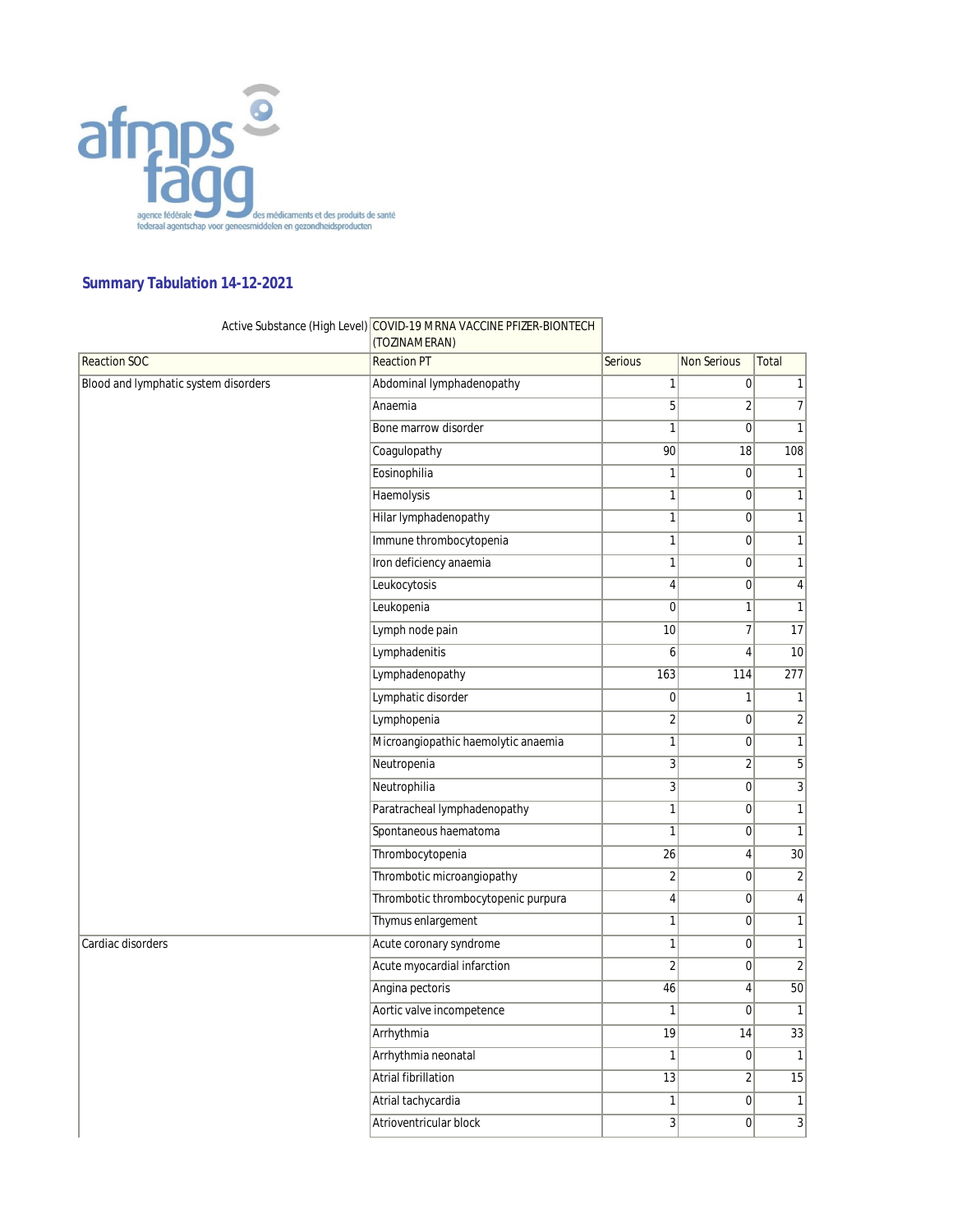| Atrioventricular block complete      | 1               | 0  | 1              |
|--------------------------------------|-----------------|----|----------------|
| Atrioventricular block second degree | 1               | 0  | 1              |
| Bradycardia                          | $\overline{15}$ | 3  | 18             |
| Bundle branch block left             | 1               | 0  | 1              |
| Cardiac arrest                       | 22              | 0  | 22             |
| Cardiac discomfort                   | 5               | 3  | 8              |
| Cardiac disorder                     | 14              | 3  | 17             |
| Cardiac failure                      | 13              | 0  | 13             |
| Cardiac failure acute                | 2               | 0  | $\overline{2}$ |
| Cardiac hypertrophy                  | 1               | 0  | 1              |
| Cardio-respiratory arrest            | 5               | 0  | 5              |
| Cardiogenic shock                    | 4               | 0  | 4              |
| Cardiomegaly                         | 3               | 0  | 3              |
| Cardiomyopathy                       | 2               | 0  | $\overline{2}$ |
| Cardiovascular disorder              | 164             | 34 | 198            |
| Congestive cardiomyopathy            | 1               | 0  | 1              |
| Coronary artery dissection           | 1               | 0  | 1              |
| Coronary artery occlusion            | 1               | 0  | 1              |
| Coronary artery thrombosis           | 1               | 0  | 1              |
| Dressler's syndrome                  | 1               | 0  | 1              |
| Extrasystoles                        | 6               | 6  | 12             |
| <b>Heart alternation</b>             | 1               | 0  | 1              |
| Intracardiac thrombus                | 1               | 0  | 1              |
| Left ventricular dilatation          | 1               | 0  | 1              |
| Left ventricular dysfunction         | 2               | 0  | $\overline{2}$ |
| Myocardial fibrosis                  | $\overline{2}$  | 0  | $\overline{2}$ |
| Myocardial infarction                | 7               | 0  | 7              |
| Myocarditis                          | 62              | 4  | 66             |
| Nodal arrhythmia                     | 1               | 0  | 1              |
| Palpitations                         | 104             | 52 | 156            |
| Pericardial effusion                 | 5               | 0  | 5              |
| Pericardial haemorrhage              | 1               | 0  | 1              |
| Pericardial rub                      | 1               | 0  | 1              |
| Pericarditis                         | 60              | 6  | 66             |
| Pleuropericarditis                   | 1               | 0  | 1              |
| Rhythm idioventricular               | 1               | 0  | 1              |
| Right ventricular dilatation         | 0               | 1  | 1              |
| Right ventricular failure            | 1               | 0  | 1              |
| Sinus bradycardia                    | 1               | 0  | 1              |
| Sinus tachycardia                    | 4               | 1  | 5              |
| Stress cardiomyopathy                | 0               | 1  | $\overline{1}$ |
| Supraventricular extrasystoles       | 1               | 0  | 1              |
| Supraventricular tachycardia         | 3               | 0  | $\overline{3}$ |
| Tachyarrhythmia                      | $\overline{2}$  | 0  | $\overline{2}$ |
| Tachycardia                          | 73              | 33 | 106            |
| Ventricular extrasystoles            | 1               | 0  | 1              |
| Ventricular fibrillation             | $\overline{2}$  | 0  | $\overline{2}$ |
|                                      |                 |    |                |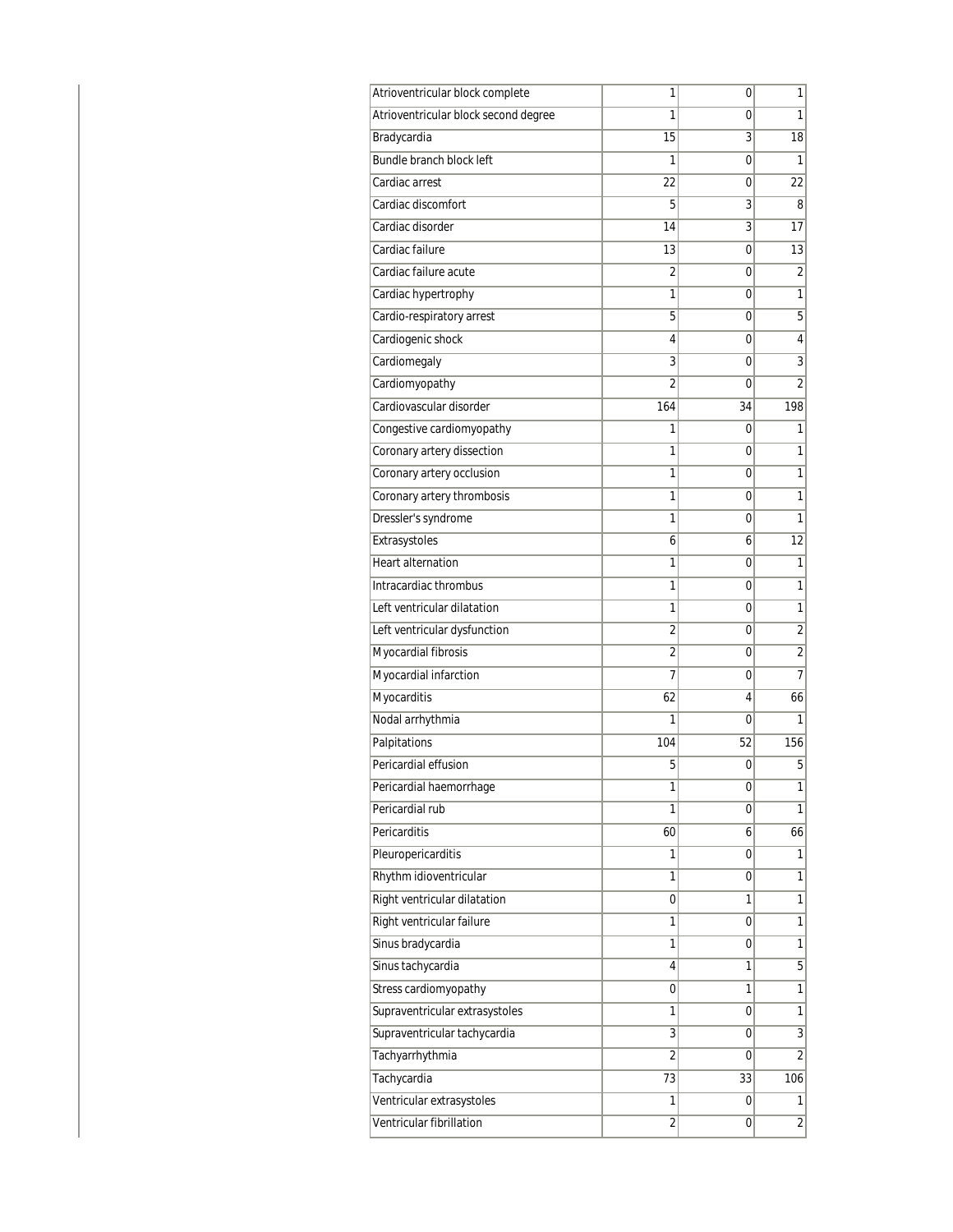|                                            | Ventricular tachycardia         | 1                | 0              | 1                |
|--------------------------------------------|---------------------------------|------------------|----------------|------------------|
| Congenital, familial and genetic disorders | Bicuspid aortic valve           | $\mathbf{1}$     | 0              | $\overline{1}$   |
|                                            | Cloacal exstrophy               | 1                | $\overline{0}$ | 1                |
|                                            | Colour blindness                | $\mathbf{1}$     | $\overline{0}$ | 1                |
|                                            | Congenital heart valve disorder | $\mathbf{1}$     | $\overline{0}$ | 1                |
|                                            | Congenital joint malformation   | $\mathbf{1}$     | 0              | 1                |
|                                            | Vestibulocerebellar syndrome    | $\boldsymbol{0}$ | $\mathbf{1}$   | 1                |
| Ear and labyrinth disorders                | Auditory disorder               | 1                | $\overline{0}$ | 1                |
|                                            | Deafness                        | 11               | 5 <sup>1</sup> | 16               |
|                                            | Deafness bilateral              | 0                | 1              | 1                |
|                                            | Deafness unilateral             | $\overline{12}$  | $\overline{2}$ | 14               |
|                                            | Dysacusis                       | $\mathbf{1}$     | $\overline{0}$ | 1                |
|                                            | Ear congestion                  | 1                | $\overline{0}$ | 1                |
|                                            | Ear discomfort                  | 13               | $\overline{3}$ | 16               |
|                                            | Ear pain                        | $\overline{27}$  | 8              | 35               |
|                                            | Endolymphatic hydrops           | $\overline{2}$   | $\overline{0}$ | $\overline{2}$   |
|                                            | External ear pain               | $\overline{2}$   | $\overline{0}$ | $\overline{2}$   |
|                                            | Hyperacusis                     | $\vert 4 \vert$  | $\overline{0}$ | 4                |
|                                            | Hypoacusis                      | $\overline{7}$   | 4              | 11               |
|                                            | Inner ear disorder              | $\overline{2}$   | $\overline{0}$ | $\overline{2}$   |
|                                            | Meniere's disease               | $\overline{7}$   | 0              | 7                |
|                                            | Middle ear effusion             | $\mathbf{1}$     | $\mathbf{1}$   | $\overline{2}$   |
|                                            | Misophonia                      | $\pmb{0}$        | 1              | 1                |
|                                            | Motion sickness                 | $\overline{2}$   | 1              | $\overline{3}$   |
|                                            | Neurosensory hypoacusis         | $\overline{0}$   | 1              | 1                |
|                                            | Paraesthesia ear                | $\mathbf{1}$     | $\overline{0}$ | 1                |
|                                            | Sudden hearing loss             | $\overline{7}$   | 1              | $\overline{8}$   |
|                                            | Tinnitus                        | 61               | 41             | 102              |
|                                            | Vertigo                         | 124              | 71             | 195              |
|                                            | Vertigo positional              | 0                | 3              | 3                |
|                                            | Vestibular disorder             | $\overline{3}$   | 5 <sup>1</sup> | $\boldsymbol{8}$ |
| Endocrine disorders                        | Adrenal disorder                | 1                | 0              | 1                |
|                                            | Adrenal haemorrhage             | 1                | $\overline{0}$ | 1                |
|                                            | Anovulatory cycle               | $\overline{0}$   | 4              | 4                |
|                                            | Basedow's disease               | 3                | 1              | $4\vert$         |
|                                            | Goitre                          | $\overline{2}$   | $\mathbf{1}$   | $\overline{3}$   |
|                                            | Hyperthyroidism                 | $\overline{3}$   | 0              | $\overline{3}$   |
|                                            | Hypothyroidism                  | $\mathbf{1}$     | 1              | $\overline{2}$   |
|                                            | Ovulation delayed               | $\overline{0}$   | $\mathbf{1}$   | 1                |
|                                            | Thyroid mass                    | 1                | 1              | $\overline{2}$   |
|                                            | Thyroiditis                     | 3                | $\mathbf{1}$   | $4\vert$         |
|                                            | Thyroiditis subacute            | $\overline{2}$   | 0              | $\overline{2}$   |
| Eye disorders                              | Abnormal sensation in eye       | 1                | 1              | $\overline{2}$   |
|                                            | Asthenopia                      | 3                | $\overline{3}$ | $6\vert$         |
|                                            | Blepharitis                     | 0                | 1              | 1                |
|                                            | Blepharospasm                   | $\mathbf{1}$     | 0              | 1                |
|                                            | <b>Blindness</b>                | 11               | $\overline{2}$ | 13               |
|                                            |                                 |                  |                |                  |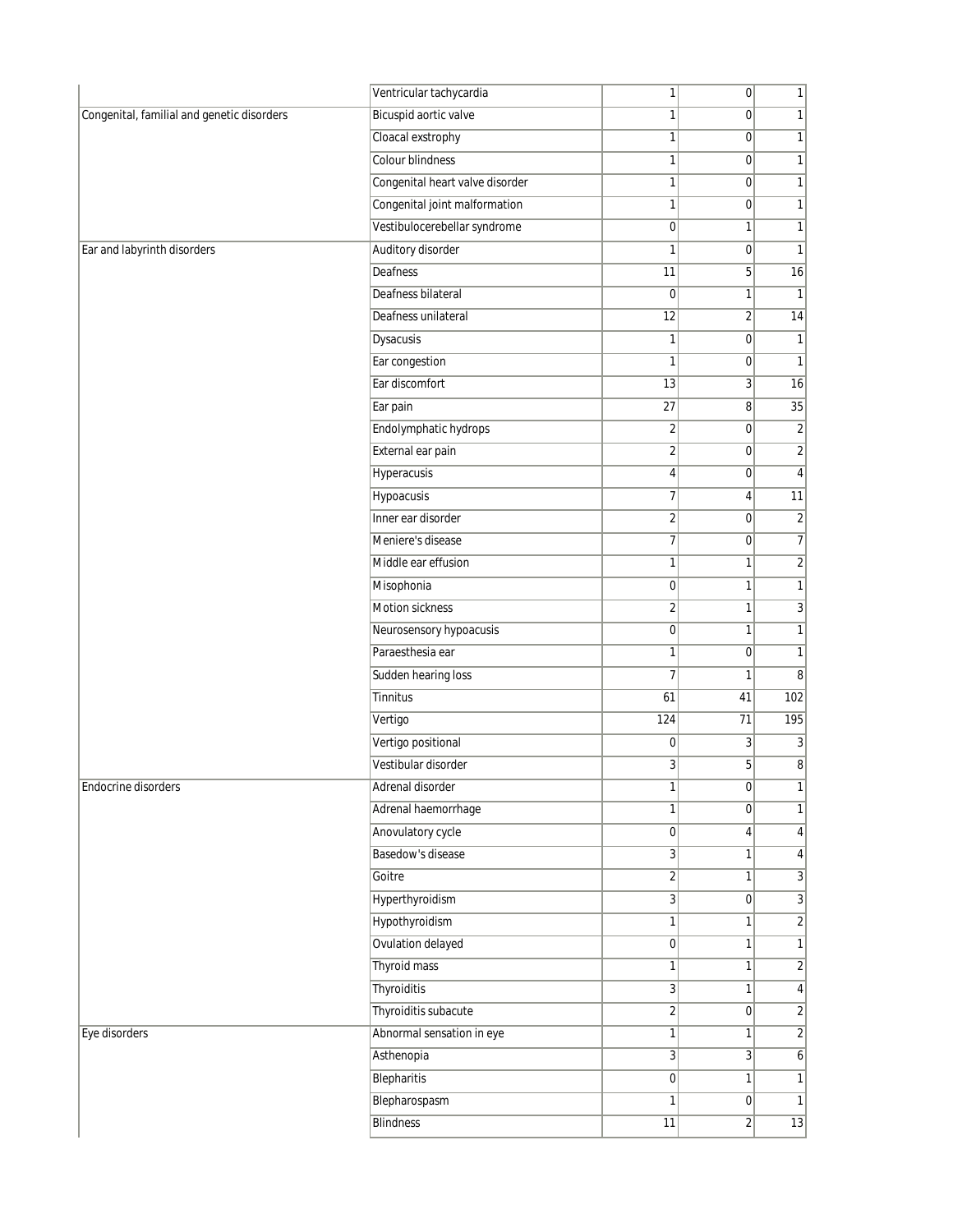| <b>Blindness transient</b>   | 5              | 1                       | 6                       |
|------------------------------|----------------|-------------------------|-------------------------|
| <b>Blindness unilateral</b>  | 6              | 3                       | 9                       |
| Cataract                     | 0              | 1                       | 1                       |
| Chalazion                    | 0              | 1                       | 1                       |
| Conjunctival haemorrhage     | 1              | 1                       | $\overline{2}$          |
| Diplopia                     | 15             | 2                       | 17                      |
| Dry eye                      | 1              | 0                       | 1                       |
| Eczema eyelids               | 1              | 0                       | 1                       |
| Endocrine ophthalmopathy     | 0              | 1                       | 1                       |
| Eye discharge                | $\overline{2}$ | 1                       | 3                       |
| Eye disorder                 | 9              | 2                       | 11                      |
| Eye haematoma                | 1              | 0                       | 1                       |
| Eye haemorrhage              | $\overline{2}$ | 2                       | 4                       |
| Eye infarction               | 1              | 0                       | 1                       |
| Eye inflammation             | 1              | $\overline{2}$          | 3                       |
| Eye irritation               | 3              | 9                       | 12                      |
| Eye movement disorder        | 4              | 0                       | 4                       |
| Eye pain                     | 22             | 17                      | 39                      |
| Eye paraesthesia             | 1              | 0                       | 1                       |
| Eye pruritus                 | 3              | 4                       | 7                       |
| Eye swelling                 | 7              | 4                       | 11                      |
| Eyelid irritation            | 1              | 0                       | 1                       |
| Eyelid oedema                | 0              | 1                       | 1                       |
| Eyelid pain                  | 1              | 0                       | 1                       |
| Glare                        | 1              | 0                       | 1                       |
| Glaucoma                     | 4              | 1                       | 5                       |
| Heterophoria                 | 1              | 0                       | 1                       |
| Iridocyclitis                | 0              | $\overline{2}$          | $\overline{2}$          |
| Lacrimation increased        | 8              | 4                       | 12                      |
| Macular degeneration         | $\overline{2}$ | 0                       | $\overline{2}$          |
| Macular oedema               | 1              | 0                       | 1                       |
| Mydriasis                    | 2              | 3                       | 5                       |
| Neurological eyelid disorder | 1              | 0                       | $\overline{1}$          |
| Ocular discomfort            | 7              | 4                       | 11                      |
| Ocular hyperaemia            | 8              | 8                       | 16                      |
| Ocular vascular disorder     | 1              | 0                       | 1                       |
| Ophthalmic artery thrombosis | 1              | 0                       | 1                       |
| Ophthalmic vein thrombosis   | 3              | 0                       | $\overline{3}$          |
| Optic ischaemic neuropathy   | 1              | 0                       | 1                       |
| Optic nerve disorder         | 1              | 0                       | 1                       |
| Optic neuropathy             | 1              | 0                       | 1                       |
| Periorbital swelling         | $\overline{2}$ | 0                       | $\overline{\mathbf{c}}$ |
| Photophobia                  | 16             | 4                       | 20                      |
| Photopsia                    | 3              | $\overline{2}$          | 5                       |
| Pupillary reflex impaired    | 1              | 0                       | 1                       |
| Pupils unequal               | 1              | 0                       | 1                       |
| Retinal artery occlusion     | 3              | $\overline{\mathbf{c}}$ | $\overline{5}$          |
|                              |                |                         |                         |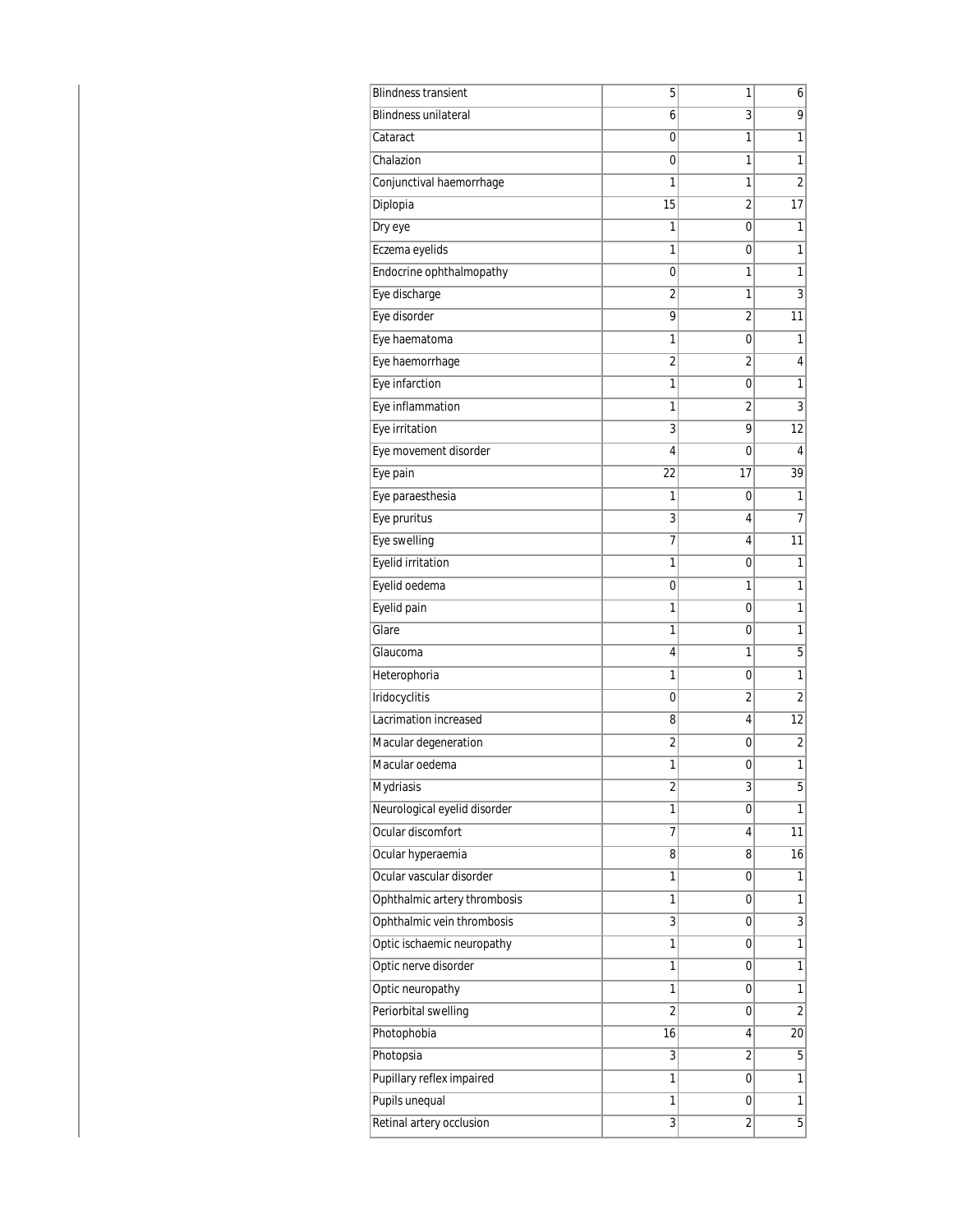|                            | Retinal detachment                | $\overline{3}$   | $\overline{0}$          | $\overline{3}$ |
|----------------------------|-----------------------------------|------------------|-------------------------|----------------|
|                            | Retinal pigment epitheliopathy    | 1                | $\overline{0}$          | 1              |
|                            | Retinal vascular occlusion        | 1                | $\overline{0}$          | 1              |
|                            | Retinal vascular thrombosis       | 5                | $\boldsymbol{0}$        | $\overline{5}$ |
|                            | Retinal vein occlusion            | 3                | 1                       | 4              |
|                            | Retinal vein thrombosis           | 4                | 1                       | 5 <sup>1</sup> |
|                            | Retinal vein varices              | $\boldsymbol{0}$ | $\mathbf{1}$            | 1              |
| Strabismus                 |                                   | $\mathbf{1}$     | $\overline{0}$          | $\mathbf{1}$   |
|                            | Swelling of eyelid                | 5                | $\mathbf{1}$            | $\overline{6}$ |
| <b>Uveitis</b>             |                                   | $\overline{c}$   | 1                       | $\overline{3}$ |
| Vision blurred             |                                   | 44               | 21                      | 65             |
|                            | Visual acuity reduced             | 9                | $\overline{3}$          | 12             |
|                            | Visual acuity reduced transiently | 1                | $\overline{0}$          | 1              |
|                            | Visual field defect               | 5                | $\overline{2}$          | $\overline{7}$ |
|                            | Visual impairment                 | 40               | 16                      | 56             |
|                            | Visual snow syndrome              | $\mathbf{1}$     | $\overline{0}$          | $\overline{1}$ |
|                            | Vitreous disorder                 | $\mathbf{1}$     | $\overline{0}$          | 1              |
|                            | <b>Vitreous floaters</b>          | $\sqrt{3}$       | $\overline{2}$          | $\overline{5}$ |
| Gastrointestinal disorders | Abdominal discomfort              | $\overline{20}$  | 20                      | 40             |
|                            | Abdominal distension              | 8                | 8                       | 16             |
| Abdominal pain             |                                   | 85               | 42                      | 127            |
|                            | Abdominal pain lower              | 8                | 6                       | 14             |
|                            | Abdominal pain upper              | 49               | $\overline{17}$         | 66             |
|                            | Abdominal rigidity                | $\boldsymbol{0}$ | $\mathbf{1}$            | $\overline{1}$ |
|                            | Abdominal tenderness              | $\mathbf{1}$     | $\overline{0}$          | $\mathbf{1}$   |
|                            | Anaesthesia oral                  | 1                | $\overline{0}$          | $\overline{1}$ |
| Anal fissure               |                                   | $\pmb{0}$        | $\mathbf{1}$            | 1              |
|                            | Anal incontinence                 | $\overline{3}$   | $\overline{\mathbf{c}}$ | $\overline{5}$ |
| Aphthous ulcer             |                                   | $\overline{7}$   | $\overline{5}$          | 12             |
| Aptyalism                  |                                   | 1                | $\overline{0}$          | 1              |
| <b>Ascites</b>             |                                   | 1                | $\overline{0}$          | $\overline{1}$ |
|                            | Bowel movement irregularity       | $\vert 0 \vert$  | 1                       | 11             |
| Breath odour               |                                   | $\overline{2}$   | $\overline{0}$          | $\overline{2}$ |
| Colitis                    |                                   | $\mathbf 1$      | $\mathbf{1}$            | $\overline{2}$ |
|                            | Colitis ischaemic                 | $\overline{2}$   | $\overline{0}$          | $\overline{2}$ |
|                            | Colitis ulcerative                | $\pmb{0}$        | 1                       | $\overline{1}$ |
| Constipation               |                                   | 5                | $\overline{2}$          | $\overline{7}$ |
| Crohn's disease            |                                   | $\mathbf{1}$     | $\overline{0}$          | 1              |
|                            | Defaecation disorder              | $\boldsymbol{0}$ | $\mathbf{1}$            | $\overline{1}$ |
|                            | Defaecation urgency               | $\mathbf{1}$     | 1                       | $\overline{2}$ |
| Dental necrosis            |                                   | $\mathbf{1}$     | $\overline{0}$          | $\overline{1}$ |
| Diarrhoea                  |                                   | 171              | 90                      | 261            |
|                            | Diarrhoea haemorrhagic            | $\boldsymbol{0}$ | $\overline{2}$          | $\overline{2}$ |
| Dry mouth                  |                                   | $\overline{11}$  | $\overline{7}$          | 18             |
| Dyschezia                  |                                   | $\pmb{0}$        | 1                       | 1              |
| Dyspepsia                  |                                   | 18               | 8                       | 26             |
| Dysphagia                  |                                   | 22               | 7                       | 29             |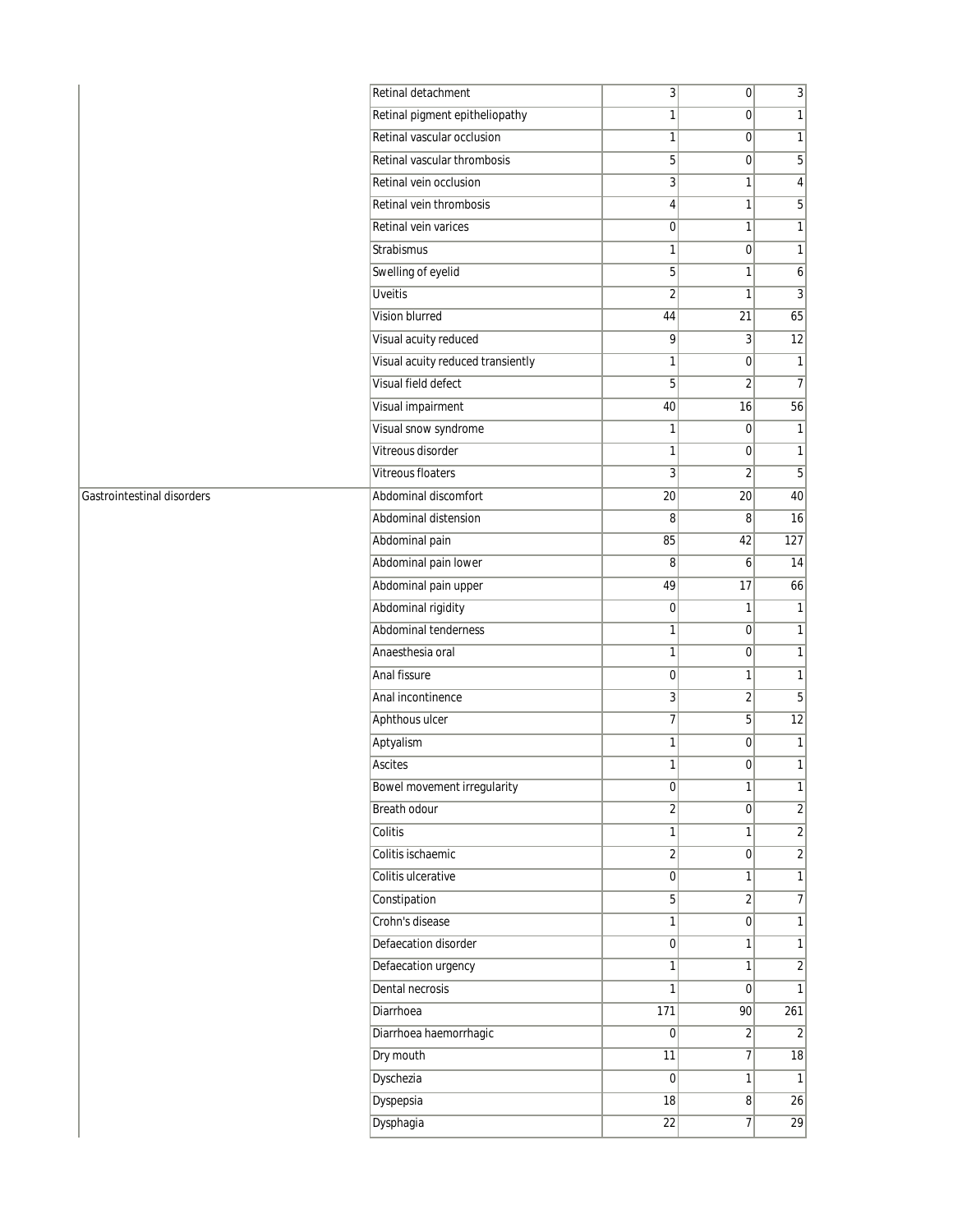| <b>Enlarged uvula</b>            | 1              | 0              | 1                       |
|----------------------------------|----------------|----------------|-------------------------|
| Enterocolitis haemorrhagic       | 1              | 0              | 1                       |
| Eructation                       | 4              | 1              | 5                       |
| Faecal vomiting                  | 1              | 0              | 1                       |
| Faeces discoloured               | 4              | 0              | 4                       |
| Faeces hard                      | 1              | 0              | 1                       |
| Faeces soft                      | 0              | 2              | $\overline{2}$          |
| Flatulence                       | 4              | 2              | 6                       |
| Gastric dilatation               | $\overline{2}$ | 0              | $\overline{2}$          |
| Gastric disorder                 | 2              | 1              | $\overline{3}$          |
| Gastric perforation              | 1              | 0              | 1                       |
| Gastritis                        | 1              | 1              | 2                       |
| Gastrointestinal disorder        | 17             | 10             | 27                      |
| Gastrointestinal haemorrhage     | 1              | 0              | 1                       |
| Gastrointestinal pain            | 7              | 5              | 12                      |
| Gastrointestinal sounds abnormal | 1              | 0              | 1                       |
| Gastrooesophageal reflux disease | 4              | 2              | 6                       |
| Gingival bleeding                | 0              | 1              | 1                       |
| Gingival pain                    | 1              | 0              | 1                       |
| Gingival swelling                | 0              | 1              | $\mathbf 1$             |
| Glossodynia                      | 0              | 1              | 1                       |
| Haematemesis                     | 2              | 0              | $\overline{2}$          |
| Haematochezia                    | 2              | 1              | 3                       |
| Haemorrhoidal haemorrhage        | 1              | 0              | 1                       |
| Haemorrhoids                     | 0              | 3              | 3                       |
| Haemorrhoids thrombosed          | 1              | 1              | $\overline{2}$          |
| Hyperaesthesia teeth             | 1              | 0              | 1                       |
| Hypoaesthesia oral               | 5              | 9              | 14                      |
| Impaired gastric emptying        | 1              | 0              | 1                       |
| Intestinal dilatation            | 1              | 0              | 1                       |
| Intestinal ischaemia             | 2              | 0              | $\overline{2}$          |
| Intestinal obstruction           | 1              | 0              | 1                       |
| Irritable bowel syndrome         | 1              | 0              | $\mathbf{1}$            |
| Lip exfoliation                  | 1              | 0              | 1                       |
| Lip pain                         | 0              | 3              | 3                       |
| Lip swelling                     | 12             | 4              | 16                      |
| Mouth swelling                   | 0              | 1              | 1                       |
| Mucous stools                    | 0              | $\overline{2}$ | $\overline{2}$          |
| Nausea                           | 1383           | 661            | 2.044                   |
| Noninfective gingivitis          | 0              | 1              | 1                       |
| Odynophagia                      | 4              | 1              | $\overline{5}$          |
| Oesophageal pain                 | 1              | 1              | $\overline{\mathbf{c}}$ |
| <b>Oesophagitis</b>              | 1              | 0              | $\overline{1}$          |
| Oral discomfort                  | 1              | 0              | 1                       |
| Oral pruritus                    | 0              | 1              | $\mathbf{1}$            |
| Pancreatitis                     | 4              | 0              | $\vert 4 \vert$         |
| Pancreatitis acute               | 3              | 0              | $\overline{3}$          |
|                                  |                |                |                         |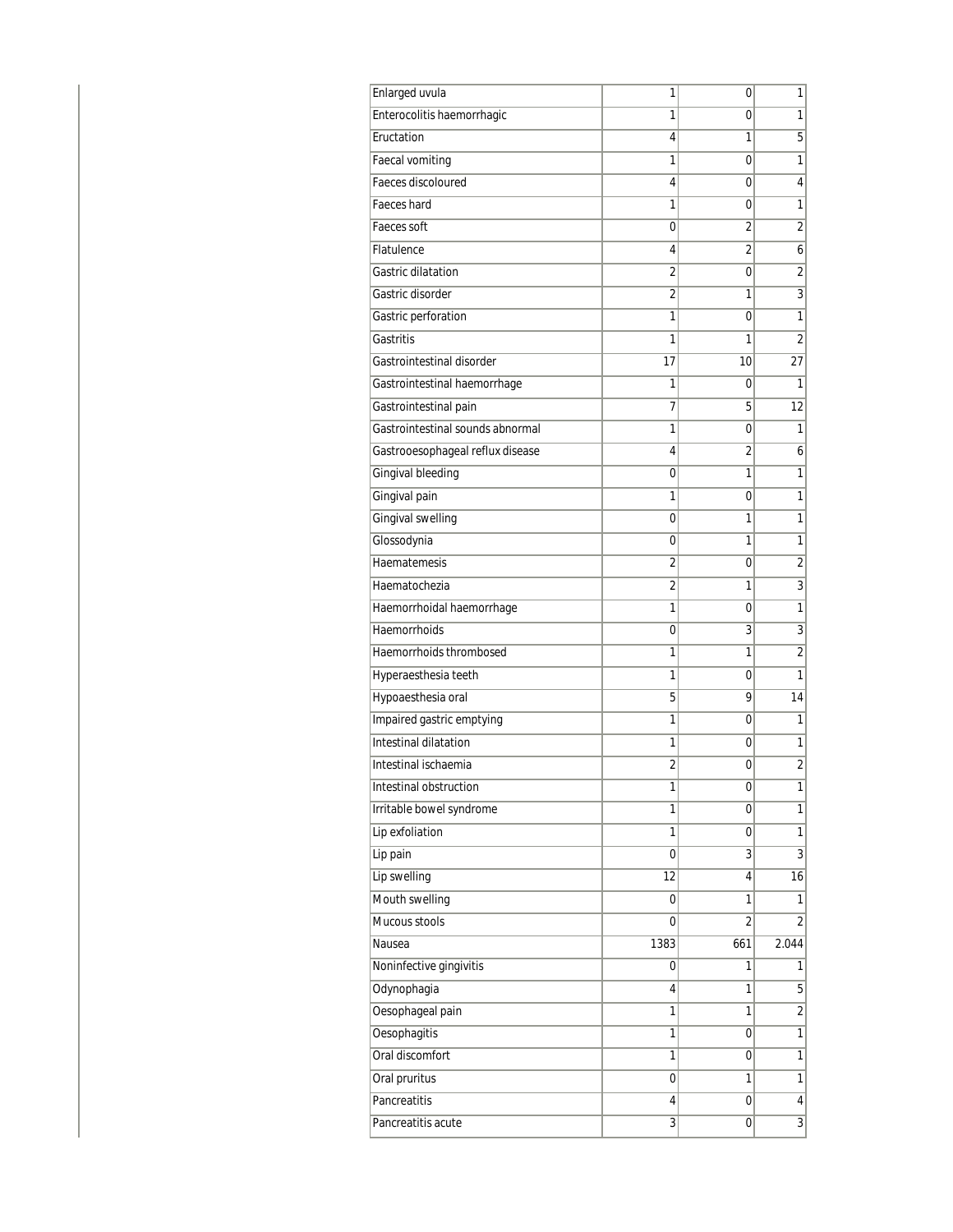|                                                      | Pancreatitis necrotising                | $\mathbf{1}$    | $\overline{0}$          | $\mathbf{1}$    |
|------------------------------------------------------|-----------------------------------------|-----------------|-------------------------|-----------------|
|                                                      | Paraesthesia oral                       | 12              | 12                      | $\overline{24}$ |
|                                                      | Parotid gland enlargement               | 1               | 1                       | $\overline{2}$  |
|                                                      | Rectal haemorrhage                      | $\sqrt{2}$      | $\mathbf{1}$            | $\overline{3}$  |
|                                                      | Reflux gastritis                        | $\mathbf{1}$    | $\mathbf 0$             | $\mathbf{1}$    |
|                                                      | Retching                                | 9               | 4                       | $\overline{13}$ |
|                                                      | Salivary gland enlargement              | $\mathbf{1}$    | $\mathbf 0$             | $\mathbf{1}$    |
|                                                      | Salivary gland pain                     | 1               | $\overline{0}$          | $\mathbf{1}$    |
|                                                      | Salivary hypersecretion                 | $\overline{4}$  | $\overline{0}$          | $\overline{4}$  |
|                                                      | Stomatitis                              | $\overline{2}$  | 2                       | 4               |
|                                                      | Swollen tongue                          | $\overline{13}$ | $\bf{8}$                | $\overline{21}$ |
|                                                      | Tongue blistering                       | $\mathbf{1}$    | 1                       | $\overline{2}$  |
|                                                      | Tongue discolouration                   | 1               | 1                       | $\overline{2}$  |
|                                                      | Tongue discomfort                       | $\sqrt{2}$      | $\overline{0}$          | $\overline{2}$  |
|                                                      | Tongue disorder                         | $\mathbf{1}$    | $\mathbf 0$             | $\mathbf{1}$    |
|                                                      | Tongue geographic                       | $\mathbf{1}$    | $\overline{0}$          | $\mathbf{1}$    |
|                                                      | Tongue oedema                           | $\overline{2}$  | $\mathbf 0$             | $\sqrt{2}$      |
|                                                      | Tooth disorder                          | $\mathbf{1}$    | 1                       | $\overline{2}$  |
|                                                      | Toothache                               | $\mathbf{1}$    | $\overline{\mathbf{c}}$ | $\overline{3}$  |
|                                                      | Vomiting                                | 196             | 103                     | 299             |
|                                                      | Vomiting projectile                     | $\mathbf{1}$    | $\overline{0}$          | 1               |
| General disorders and administration site conditions | Administration site movement impairment | $\mathbf{1}$    | $\overline{0}$          | $\mathbf{1}$    |
|                                                      | Adverse drug reaction                   | 1               | $\overline{0}$          | $\mathbf{1}$    |
|                                                      | Application site oedema                 | $\mathbf{1}$    | $\overline{0}$          | $\mathbf{1}$    |
|                                                      | Asthenia                                | 154             | 75                      | 229             |
|                                                      | Atrophy                                 | 1               | $\overline{0}$          | $\mathbf{1}$    |
|                                                      | Axillary pain                           | 50              | 52                      | 102             |
|                                                      | <b>Brain death</b>                      | 1               | $\mathbf 0$             | $\mathbf{1}$    |
|                                                      | Chest discomfort                        | 67              | 25                      | 92              |
|                                                      | Chest pain                              | 143             | 50                      | 193             |
|                                                      | Chills                                  | 1554            | 741                     | 2.295           |
|                                                      | Chronic fatigue syndrome                | $\mathbf{1}$    | 0                       | 1               |
|                                                      | Condition aggravated                    | 13              | $\overline{9}$          | $\overline{22}$ |
|                                                      | Crying                                  | $\overline{2}$  | $\overline{2}$          | $\vert$         |
|                                                      | Cyst                                    | 1               | 1                       | $\overline{2}$  |
|                                                      | Death                                   | $\overline{71}$ | 0                       | $\overline{71}$ |
|                                                      | Decreased activity                      | $\overline{7}$  | $\overline{0}$          | $\overline{7}$  |
|                                                      | Discharge                               | $\overline{0}$  | $\mathbf{1}$            | $\overline{1}$  |
|                                                      | <b>Discomfort</b>                       | 13              | $\overline{7}$          | 20              |
|                                                      | Disease recurrence                      | 10              | 2                       | 12              |
|                                                      | Drug ineffective                        | 31              | $\mathbf{1}$            | $\overline{32}$ |
|                                                      | Drug resistance                         | $\mathbf{1}$    | $\overline{0}$          | $\mathbf{1}$    |
|                                                      | Exercise tolerance decreased            | 15              | 1                       | 16              |
|                                                      | Extensive swelling of vaccinated limb   | 275             | $\overline{132}$        | 407             |
|                                                      | Face oedema                             | 4               | 6                       | 10              |
|                                                      | <b>Facial discomfort</b>                | $\overline{0}$  | $\mathbf{1}$            | $\mathbf{1}$    |
|                                                      | Facial pain                             | $\vert 4 \vert$ | $\overline{2}$          | $\overline{6}$  |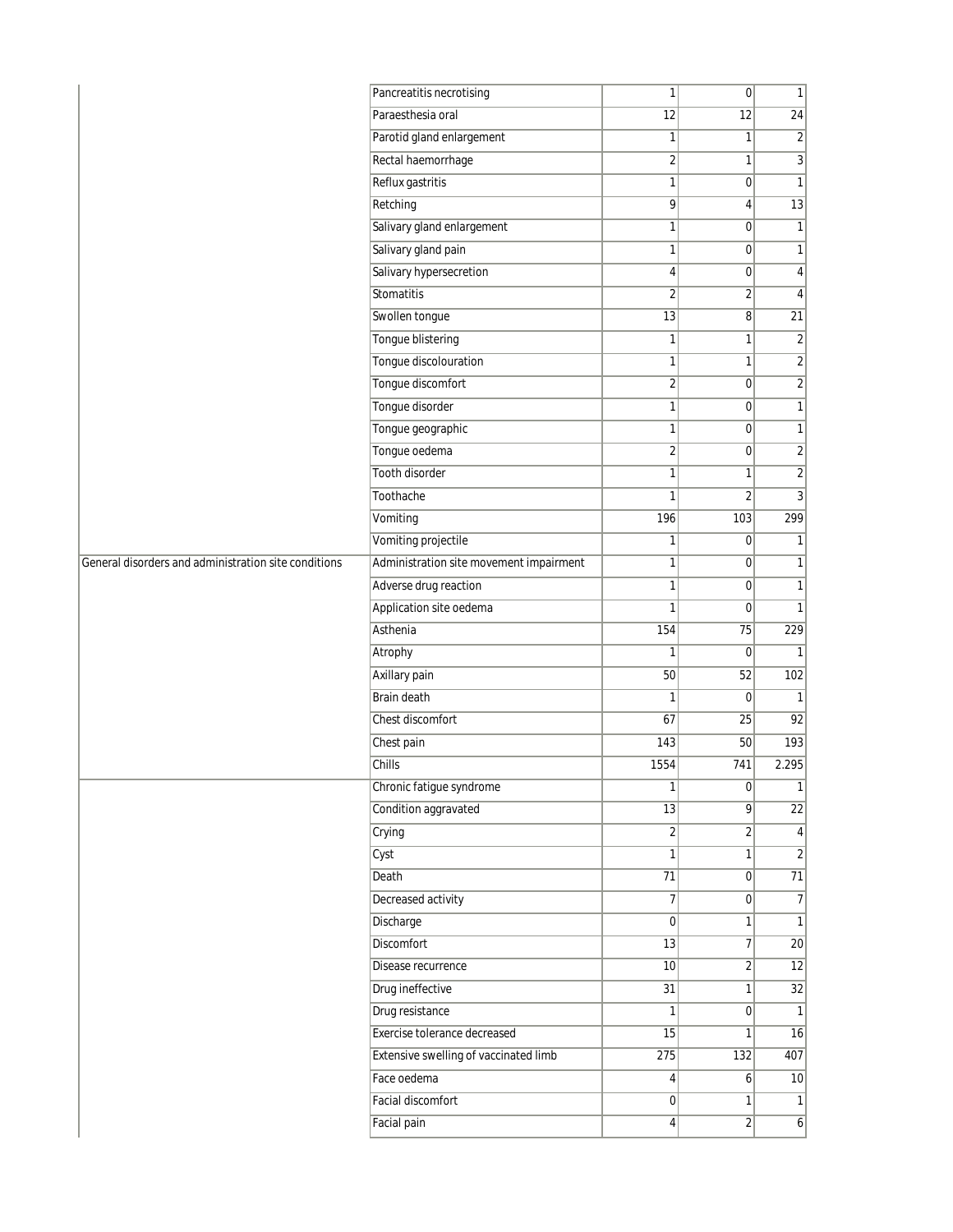| Fatique                               | 2537           | 1421           | 3.958          |
|---------------------------------------|----------------|----------------|----------------|
| Feeling abnormal                      | 41             | 21             | 62             |
| Feeling cold                          | 42             | 22             | 64             |
| Feeling drunk                         | 1              | 3              | 4              |
| Feeling hot                           | 45             | 34             | 79             |
| Feeling of body temperature change    | 24             | 24             | 48             |
| Foaming at mouth                      | 1              | 0              | 1              |
| Gait disturbance                      | 34             | 9              | 43             |
| Gait inability                        | 11             | 6              | 17             |
| General physical health deterioration | 30             | 1              | 31             |
| Hangover                              | 5              | 2              | 7              |
| Hernia                                | 1              | 0              | 1              |
| Hernia pain                           | 0              | 1              | 1              |
| Hunger                                | 0              | 1              | 1              |
| Hyperthermia                          | 2              | 7              | 9              |
| Hypothermia                           | 3              | 1              | 4              |
| <b>Illness</b>                        | 13             | 11             | 24             |
| Induration                            | 1              | 3              | 4              |
| Inflammation                          | 10             | 8              | 18             |
| Influenza like illness                | 225            | 146            | 371            |
| Injected limb mobility decreased      | 2              | 1              | 3              |
| Injection site bruising               | 5              | 7              | 12             |
| Injection site discomfort             | 1              | 5              | 6              |
| Injection site erythema               | 26             | 94             | 120            |
| Injection site haematoma              | 7              | 9              | 16             |
| Injection site haemorrhage            | 2              | 1              | 3              |
| Injection site hypersensitivity       | 1              | $\overline{2}$ | 3              |
| Injection site hypoaesthesia          | 1              | 2              | 3              |
| Injection site induration             | 11             | 45             | 56             |
| Injection site inflammation           | 1              | 4              | 5              |
| Injection site irritation             | 1              | 0              | 1              |
| Injection site joint pain             | 1              | 2              | 3 <sup>1</sup> |
| Injection site lymphadenopathy        | 3              | 19             | 22             |
| Injection site movement impairment    | 15             | 6              | 21             |
| Injection site nodule                 | 1              | 0              | 1              |
| Injection site oedema                 | 1              | 5              | $\overline{6}$ |
| Injection site pain                   | 179            | 229            | 408            |
| Injection site paraesthesia           | $\overline{2}$ | 4              | $\overline{6}$ |
| Injection site plaque                 | 1              | 0              | 1              |
| Injection site pruritus               | 2              | 20             | 22             |
| Injection site rash                   | $\overline{2}$ | 6              | 8              |
| Injection site reaction               | 1292           | 707            | 1.999          |
| Injection site swelling               | 33             | 58             | 91             |
| Injection site urticaria              | 1              | 0              | 1              |
| Injection site vesicles               | 0              | 2              | 2              |
| Injection site warmth                 | 11             | 27             | 38             |
| Local reaction                        | 0              | 2              | $\overline{2}$ |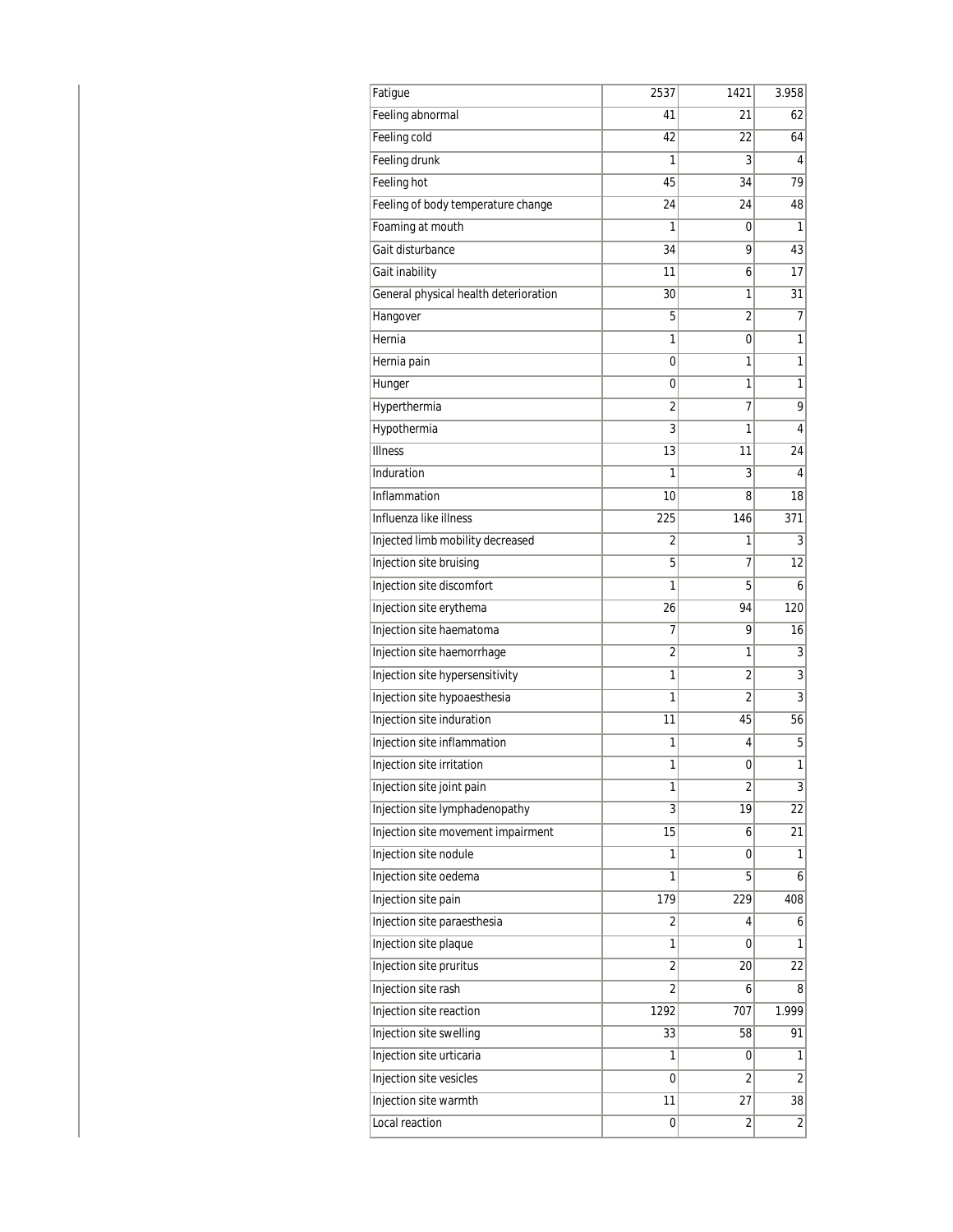| Localised oedema                        | 1              | 3   | 4              |
|-----------------------------------------|----------------|-----|----------------|
| Malaise                                 | 1535           | 697 | 2.232          |
| Mucosal haemorrhage                     | 1              | 0   | 1              |
| Mucosal inflammation                    | 1              | 0   | 1              |
| Multiple organ dysfunction syndrome     | 4              | 0   | 4              |
| Nodule                                  | 3              | 1   | 4              |
| Non-cardiac chest pain                  | 1              | 1   | 2              |
| Oedema                                  | 7              | 1   | 8              |
| Oedema peripheral                       | 10             | 0   | 10             |
| Pain                                    | 124            | 60  | 184            |
| Peripheral swelling                     | 81             | 81  | 162            |
| Physical deconditioning                 | 0              | 1   | 1              |
| Pre-existing condition improved         | 1              | 0   | 1              |
| Premature baby death                    | 1              | 0   | 1              |
| Prosthetic cardiac valve thrombosis     | 1              | 0   | 1              |
| Pyrexia                                 | 1583           | 954 | 2.537          |
| Screaming                               | 0              | 1   | 1              |
| Secretion discharge                     | 2              | 3   | 5              |
| Sensation of foreign body               | 3              | 0   | 3              |
| Sense of oppression                     | 18             | 10  | 28             |
| Shoulder injury related to vaccine      | 0              | 1   | 1              |
| Sluggishness                            | 1              | 1   | 2              |
| Sudden death                            | 32             | 0   | 32             |
| Swelling                                | 25             | 21  | 46             |
| Swelling face                           | 19             | 8   | 27             |
| Symptom recurrence                      | 1              | 1   | 2              |
| Systemic inflammatory response syndrome | 2              | 1   | 3              |
| Temperature intolerance                 | 1              | 3   | 4              |
| Temperature regulation disorder         | 0              | 1   | 1              |
| <b>Tenderness</b>                       | 1              | 0   | 1              |
| Therapeutic response unexpected         | 1              | 1   | $\overline{2}$ |
| Thirst                                  | 10             | 9   | 19             |
| Thirst decreased                        | $\overline{2}$ | 0   | $\overline{2}$ |
| Ulcer                                   | 1              | 1   | $\overline{2}$ |
| Vaccination failure                     | 64             | 0   | 64             |
| Vaccination site discolouration         | 0              | 1   | 1              |
| Vaccination site discomfort             | 0              | 3   | 3              |
| Vaccination site erythema               | 1              | 14  | 15             |
| Vaccination site hypoaesthesia          | 0              | 1   | $\mathbf{1}$   |
| Vaccination site induration             | 1              | 3   | 4              |
| Vaccination site movement impairment    | 2              | 3   | 5              |
| Vaccination site pain                   | 4              | 86  | 90             |
| Vaccination site plaque                 | 0              | 1   | 1              |
| Vaccination site pruritus               | 0              | 5   | 5              |
| Vaccination site reaction               | 2              | 9   | 11             |
| Vaccination site swelling               | 4              | 7   | 11             |
| Vaccination site warmth                 | 1              | 5   | $\overline{6}$ |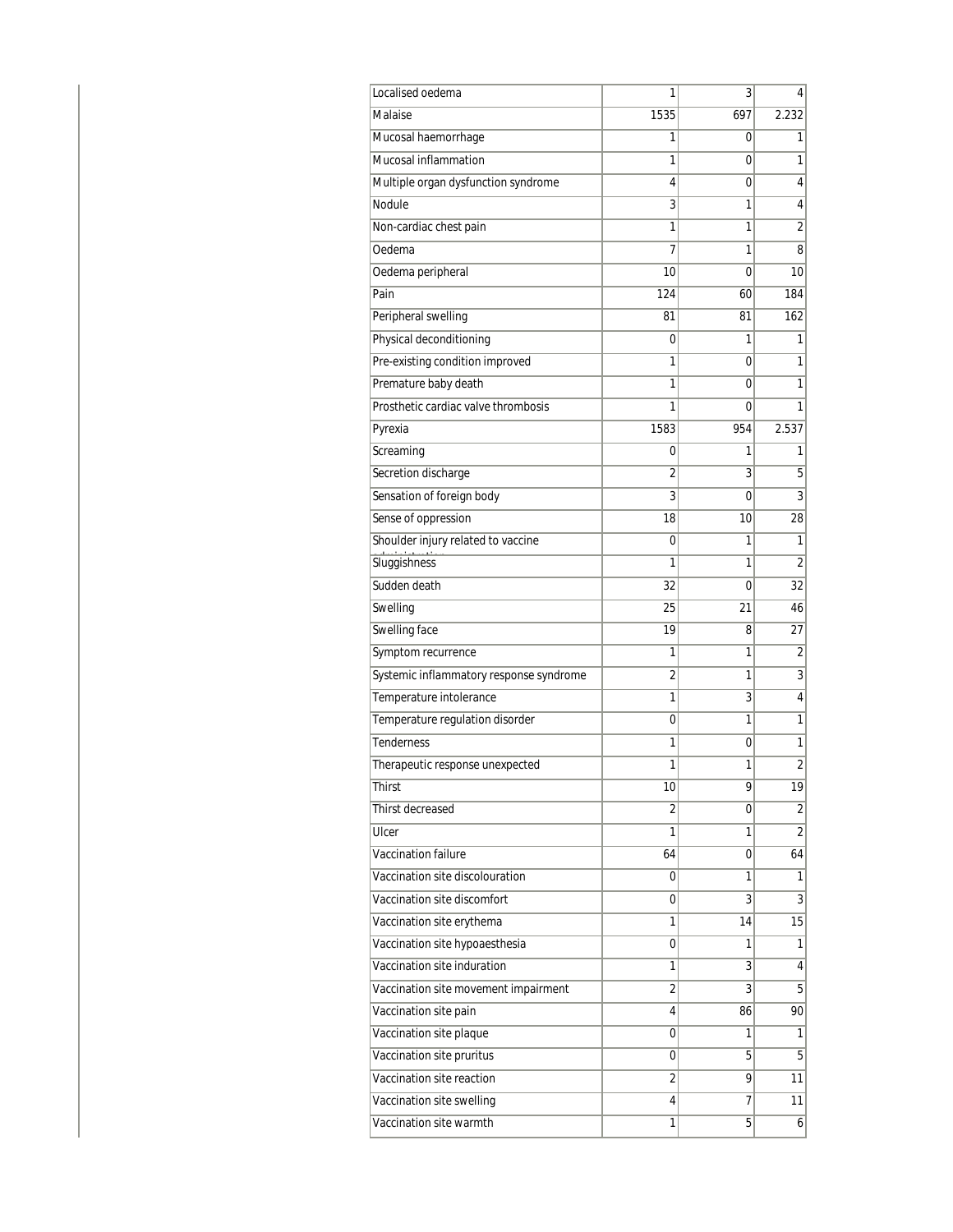|                             | Visceral pain                  | 1                | 0              | 1               |
|-----------------------------|--------------------------------|------------------|----------------|-----------------|
| Hepatobiliary disorders     | Autoimmune hepatitis           | $\overline{0}$   | 1              | $\mathbf{1}$    |
|                             | Cholangitis                    | 1                | 0              | 1               |
|                             | Drug-induced liver injury      | 1                | 0              | $\mathbf{1}$    |
|                             | Gallbladder polyp              | 1                | 0              | $\mathbf{1}$    |
|                             | Hepatic cytolysis              | $\overline{2}$   | 0              | $\sqrt{2}$      |
|                             | <b>Hepatic failure</b>         | 1                | 0              | $\mathbf{1}$    |
|                             | Hepatic pain                   | 3                | 0              | 3               |
|                             | Hepatic steatosis              | 1                | 0              | $\mathbf{1}$    |
|                             | Hepatitis                      | 5                | 1              | 6               |
|                             | <b>Hepatitis acute</b>         | $\overline{2}$   | 0              | $\sqrt{2}$      |
|                             | Hepatitis cholestatic          | $\overline{0}$   | 1              | $\mathbf{1}$    |
|                             | <b>Hepatitis toxic</b>         | 1                | 0              | $\mathbf{1}$    |
|                             | Jaundice                       | 1                | 0              | $\mathbf{1}$    |
|                             | Liver disorder                 | 20               | 6              | 26              |
|                             | Ocular icterus                 | 1                | $\overline{0}$ | $\mathbf{1}$    |
| Immune system disorders     | Allergic oedema                | 1                | 0              | $\mathbf{1}$    |
|                             | Allergic reaction to excipient | 1                | $\overline{2}$ |                 |
|                             | Anaphylactic reaction          | 46               | $6\vert$       | 52              |
|                             | Anaphylactic shock             | 15               | 0              | 15              |
|                             | Anaphylactoid reaction         | $\overline{2}$   | 0              |                 |
|                             | Autoimmune disorder            | 20               | 8 <sup>1</sup> | $\overline{28}$ |
|                             | Autoinflammatory disease       | 1                | 0              |                 |
|                             | Drug hypersensitivity          | 1                | 0              |                 |
|                             | Food allergy                   | 1                | 0              | $\mathbf{1}$    |
|                             | Hypersensitivity               | 34               | 16             | 50              |
|                             | Immune system disorder         | $\vert 4 \vert$  | 1              |                 |
|                             | Immunodeficiency               | 1                | 0              |                 |
|                             | Kidney transplant rejection    | 1                | 0              |                 |
|                             | Multiple allergies             | 1                | 0              | $\mathbf{1}$    |
|                             | Reaction to preservatives      | $\boldsymbol{0}$ | 1              |                 |
|                             | Seasonal allergy               | $\overline{0}$   | $\mathbf{1}$   |                 |
| Infections and infestations | Abscess                        | 1                | $\overline{0}$ |                 |
|                             | <b>Acute sinusitis</b>         | $\boldsymbol{0}$ | $\mathbf{1}$   |                 |
|                             | Appendicitis                   | 12               | 0              | 12              |
|                             | Asymptomatic COVID-19          | $\overline{7}$   | $\overline{0}$ |                 |
|                             | Atypical pneumonia             | 1                | $\overline{0}$ |                 |
|                             | <b>Blister infected</b>        | 1                | 0              |                 |
|                             | Bronchitis                     | 3                | $\overline{2}$ |                 |
|                             | <b>Bursitis infective</b>      | 0                | 1              | $\mathbf{1}$    |
|                             | COVID-19                       | 353              | 91             | 444             |
|                             | COVID-19 pneumonia             | 10               | 0              | 10              |
|                             | Candida infection              | $\overline{0}$   | 1              | 1               |
|                             | Cardiac infection              | 1                | 0              | $\mathbf{1}$    |
|                             | Cellulitis                     | $\overline{2}$   | 0              | $\sqrt{2}$      |
|                             | Cellulitis orbital             | 1                | $\overline{0}$ | 1               |
|                             | Chlamydial infection           | 1                | $\overline{0}$ | $\overline{1}$  |
|                             |                                |                  |                |                 |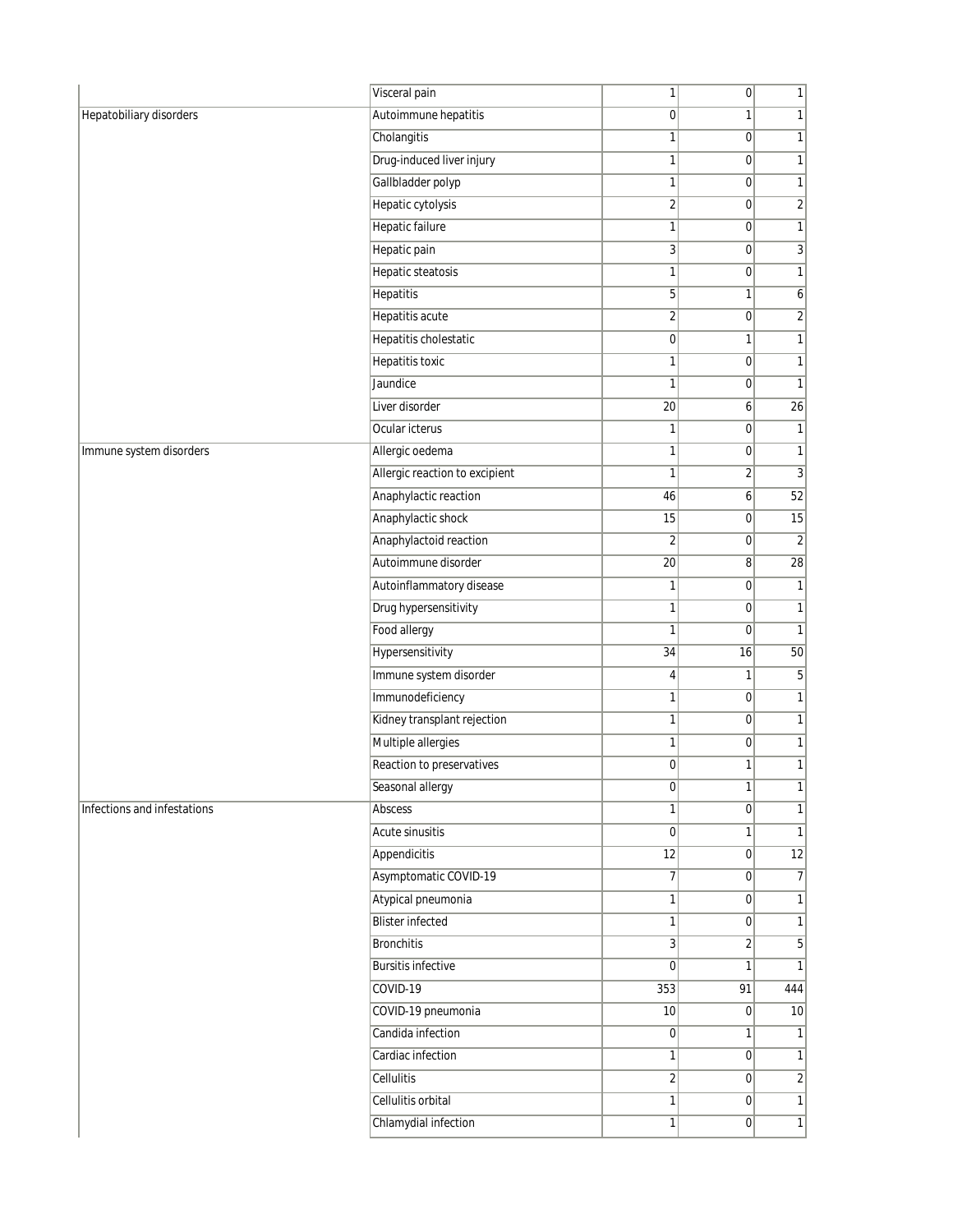| Chorioretinitis                      | 1              | 0              | 1              |
|--------------------------------------|----------------|----------------|----------------|
| Conjunctivitis                       | 1              | 2              | 3              |
| Coronavirus infection                | 1              | 0              | 1              |
| Cystitis                             | $\overline{2}$ | 0              | $\overline{2}$ |
| Cytomegalovirus infection            | 3              | $\mathbf 0$    | $\overline{3}$ |
| Disseminated tuberculosis            | 1              | 0              | 1              |
| <b>Diverticulitis</b>                | 4              | 1              | 5              |
| Ear infection                        | 2              | 2              | 4              |
| Eczema herpeticum                    | 1              | 0              | 1              |
| Encephalitis                         | 1              | 0              | 1              |
| Endocarditis                         | 1              | 0              | 1              |
| Erysipelas                           | 3              | 2              | 5              |
| Eye infection                        | $\overline{2}$ | 3              | 5              |
| Gastroenteritis                      | $\overline{2}$ | 1              | $\overline{3}$ |
| Gastrointestinal infection           | 0              | 1              | 1              |
| Gingivitis                           | 0              | 2              | $\overline{2}$ |
| <b>Hepatitis E</b>                   | 1              | 0              | 1              |
| Herpes dermatitis                    | 1              | 0              | 1              |
| Herpes ophthalmic                    | 3              | 0              | $\overline{3}$ |
| Herpes simplex                       | 3              | 0              | $\overline{3}$ |
| Herpes virus infection               | 3              | $\overline{2}$ | 5              |
| Herpes zoster                        | 48             | 105            | 153            |
| Herpes zoster cutaneous disseminated | 1              | 0              | 1              |
| Herpes zoster infection neurological | $\overline{2}$ | 0              | $\overline{2}$ |
| Herpes zoster oticus                 | 0              | 1              | 1              |
| Hordeolum                            | 1              | 0              | 1              |
| Infection                            | 4              | 0              | 4              |
| Infectious mononucleosis             | 1              | 0              | 1              |
| Influenza                            | 10             | 22             | 32             |
| Injection site infection             | 1              | 0              | 1              |
| Injection site joint infection       | 0              | 1              | 1              |
| Injection site pustule               | 0              | 1              | 1              |
| Kidney infection                     | 3              | 0              | $\overline{3}$ |
| Labyrinthitis                        | 1              | 0              | $\overline{1}$ |
| Laryngitis                           | 1              | 0              | 1              |
| Localised infection                  | $\overline{2}$ | 0              | $\overline{2}$ |
| Lymph gland infection                | 1              | 0              | 1              |
| <b>Mastitis</b>                      | 3              | 3              | 6              |
| Mastoiditis                          | 0              | 1              | 1              |
| Meningitis                           | 1              | 0              | 1              |
| Meningitis aseptic                   | 1              | 0              | 1              |
| Meningitis herpes                    | 1              | 0              | 1              |
| Meningitis tuberculous               | 1              | 0              | 1              |
| Mucosal infection                    | 0              | 1              | 1              |
| Myelitis                             | $\overline{2}$ | 0              | $\overline{2}$ |
| Nasopharyngitis                      | 13             | 21             | 34             |
| Oesophageal infection                | 1              | 0              | 1              |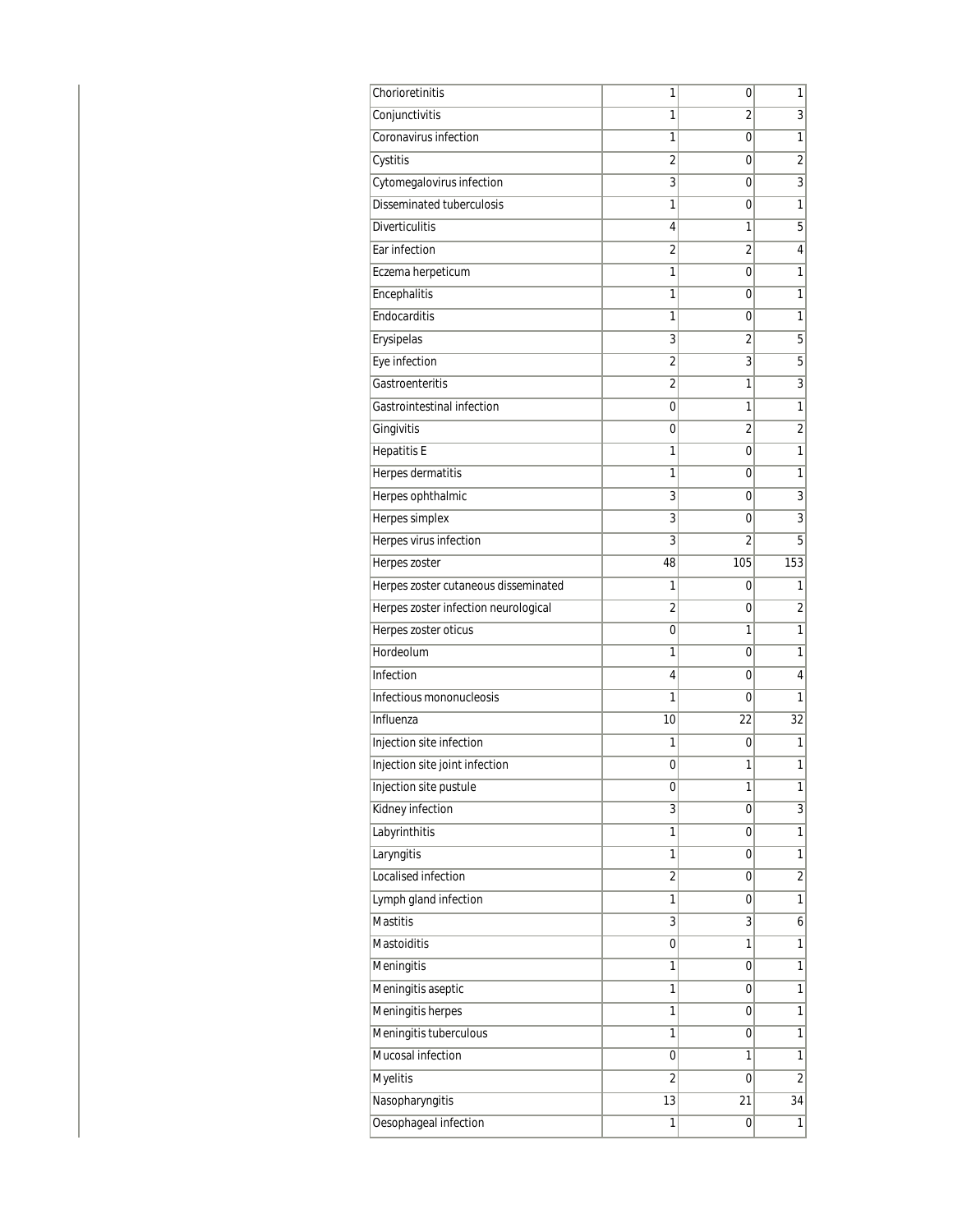| <b>Oophoritis</b>                | 0              | 1              | 1                       |
|----------------------------------|----------------|----------------|-------------------------|
| Ophthalmic herpes zoster         | 9              | 0              | 9                       |
| Oral fungal infection            | 1              | 0              | $\overline{1}$          |
| Oral herpes                      | 11             | 7              | 18                      |
| Otitis externa                   | 1              | 0              | 1                       |
| Otitis media                     | 1              | 0              | 1                       |
| Parapharyngeal space infection   | 1              | 0              | 1                       |
| Parotitis                        | 0              | 1              | 1                       |
| Pelvic inflammatory disease      | 1              | 0              | 1                       |
| Pericarditis infective           | 1              | 0              | 1                       |
| Peritonitis                      | 1              | 0              | 1                       |
| Peritonsillar abscess            | $\overline{2}$ | 0              | $\overline{\mathbf{c}}$ |
| Pharyngitis                      | 4              | $\overline{3}$ | $\overline{7}$          |
| Pneumonia                        | 30             | 0              | 30                      |
| Pneumonia aspiration             | 3              | 0              | 3                       |
| Pneumonia bacterial              | 3              | 2              | $\overline{5}$          |
| Prion disease                    | 1              | 0              | $\mathbf{1}$            |
| Pseudomonas infection            | $\overline{2}$ | 0              | $\overline{2}$          |
| Pustule                          | $\overline{2}$ | 1              | $\overline{3}$          |
| Pyelonephritis                   | $\overline{2}$ | 0              | $\overline{2}$          |
| Pyelonephritis acute             | 1              | 0              | $\overline{1}$          |
| Rash pustular                    | 1              | 0              | $\mathbf{1}$            |
| Respiratory tract infection      | $\overline{2}$ | 0              | $\overline{2}$          |
| Rhinitis                         | 4              | 5              | $\overline{9}$          |
| Rhinolaryngitis                  | $\mathbf 0$    | 1              | 1                       |
| Scarlet fever                    | 1              | 0              | 1                       |
| Sepsis                           | 4              | 0              | 4                       |
| Septic shock                     | 4              | 0              | 4                       |
| Sinusitis                        | 8              | 7              | 15                      |
| Skin infection                   | 0              | 1              | 1                       |
| Staphylococcal infection         | 0              | 1              | 1                       |
| Sternitis                        | 0              | 1              | 1                       |
| Subcutaneous abscess             | 0              | 1              | $\overline{1}$          |
| Superinfection                   | 1              | $\overline{0}$ | $\mathbf{1}$            |
| Suspected COVID-19               | 3              | $\overline{0}$ | $\overline{3}$          |
| <b>Tonsillitis</b>               | 1              | 1              | $\overline{2}$          |
| <b>Tooth abscess</b>             | 1              | 0              | $\mathbf{1}$            |
| Tracheobronchitis                | 0              | 1              | 1                       |
| Urinary tract infection          | 8              | 2              | 10 <sup>1</sup>         |
| Urosepsis                        | 1              | $\overline{0}$ | 1                       |
| Vaginal abscess                  | 1              | $\overline{0}$ | 1                       |
| Vaginal infection                | 0              | $\overline{2}$ | $\overline{\mathbf{c}}$ |
| Varicella zoster virus infection | 1              | 1              | $\overline{2}$          |
| Vestibular neuronitis            | 3              | 1              | $\overline{\mathbf{4}}$ |
| Viral infection                  | 3              | 1              | $\overline{\mathbf{4}}$ |
| Vulvovaginal mycotic infection   | 0              | 2              | $\overline{2}$          |
| Airway burns                     | 0              | 1              | $\mathbf{1}$            |
|                                  |                |                |                         |

 $\boxed{\text{Injury, poisoning and procedural complications}}$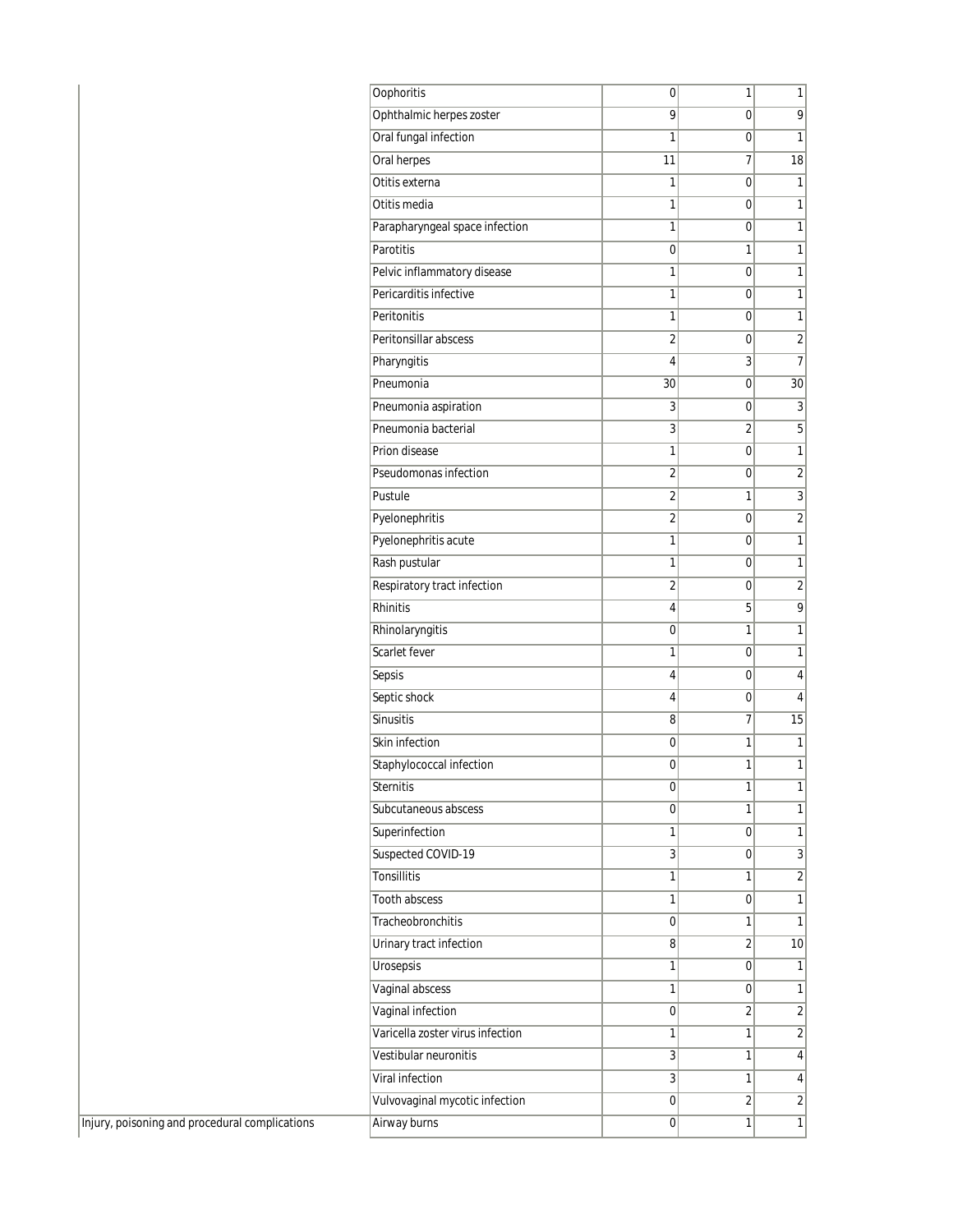| Arthropod bite                            | 0              | 1  | 1                       |
|-------------------------------------------|----------------|----|-------------------------|
| <b>Brain contusion</b>                    | 1              | 0  | 1                       |
| <b>Brain herniation</b>                   | 1              | 0  | 1                       |
| Chest injury                              | 1              | 0  | 1                       |
| Chillblains                               | 1              | 0  | 1                       |
| Contusion                                 | 11             | 15 | 26                      |
| Drug administered in wrong device         | 0              | 1  | 1                       |
| Epicondylitis                             | 1              | 2  | 3                       |
| Eschar                                    | 1              | 0  | 1                       |
| Expired product administered              | 1              | 0  | 1                       |
| Exposure via breast milk                  | 0              | 1  | 1                       |
| Eye contusion                             | 1              | 1  | $\overline{2}$          |
| Facial bones fracture                     | 1              | 0  | 1                       |
| Fall                                      | 28             | 5  | 33                      |
| Fracture                                  | 2              | 0  | 2                       |
| <b>Head injury</b>                        | $\overline{2}$ | 0  | $\overline{2}$          |
| Heat stroke                               | 1              | 2  | 3                       |
| Inappropriate schedule of product         | 1              | 3  | 4                       |
| Incorrect dose administered               | 0              | 1  | $\mathbf{1}$            |
| Incorrect route of product administration | 1              | 1  | $\overline{\mathbf{c}}$ |
| Joint injury                              | 1              | 1  | $\overline{2}$          |
| Ligament sprain                           | 0              | 1  | $\mathbf{1}$            |
| Limb injury                               | 0              | 1  | $\mathbf{1}$            |
| Maternal exposure during pregnancy        | 3              | 3  | 6                       |
| Mouth injury                              | 0              | 1  | $\mathbf{1}$            |
| Muscle injury                             | 0              | 1  | 1                       |
| Muscle rupture                            | 1              | 0  | 1                       |
| Muscle strain                             | 0              | 4  | 4                       |
| Nerve injury                              | $\overline{2}$ | 0  | $\overline{2}$          |
| Off label use                             | 2              | 2  | 4                       |
| Product use issue                         | 1              | 0  | 1                       |
| Road traffic accident                     | 1              | 0  | 1                       |
| Scar                                      | 1              | 0  | $\mathbf{1}$            |
| Skin injury                               | 1              | 0  | $\mathbf{1}$            |
| Spinal column injury                      | 1              | 0  | 1                       |
| Spinal fracture                           | 1              | 0  | $\overline{1}$          |
| Splenic injury                            | 1              | 0  | $\mathbf{1}$            |
| Subdural haematoma                        | $\overline{2}$ | 0  | $\overline{2}$          |
| Synovial rupture                          | 1              | 0  | $\mathbf{1}$            |
| Tendon rupture                            | 1              | 0  | 1                       |
| Thermal burn                              | 0              | 1  | $\overline{1}$          |
| Thermal burns of eye                      | 1              | 0  | $\mathbf{1}$            |
| <b>Tracheal deviation</b>                 | 1              | 0  | $\mathbf{1}$            |
| Vaccination complication                  | 0              | 1  | $\mathbf{1}$            |
| Vulvovaginal injury                       | 1              | 0  | 1                       |
| Wound                                     | 0              | 1  | $\mathbf{1}$            |
| Wound haemorrhage                         | 1              | 0  | $\mathbf{1}$            |
|                                           |                |    |                         |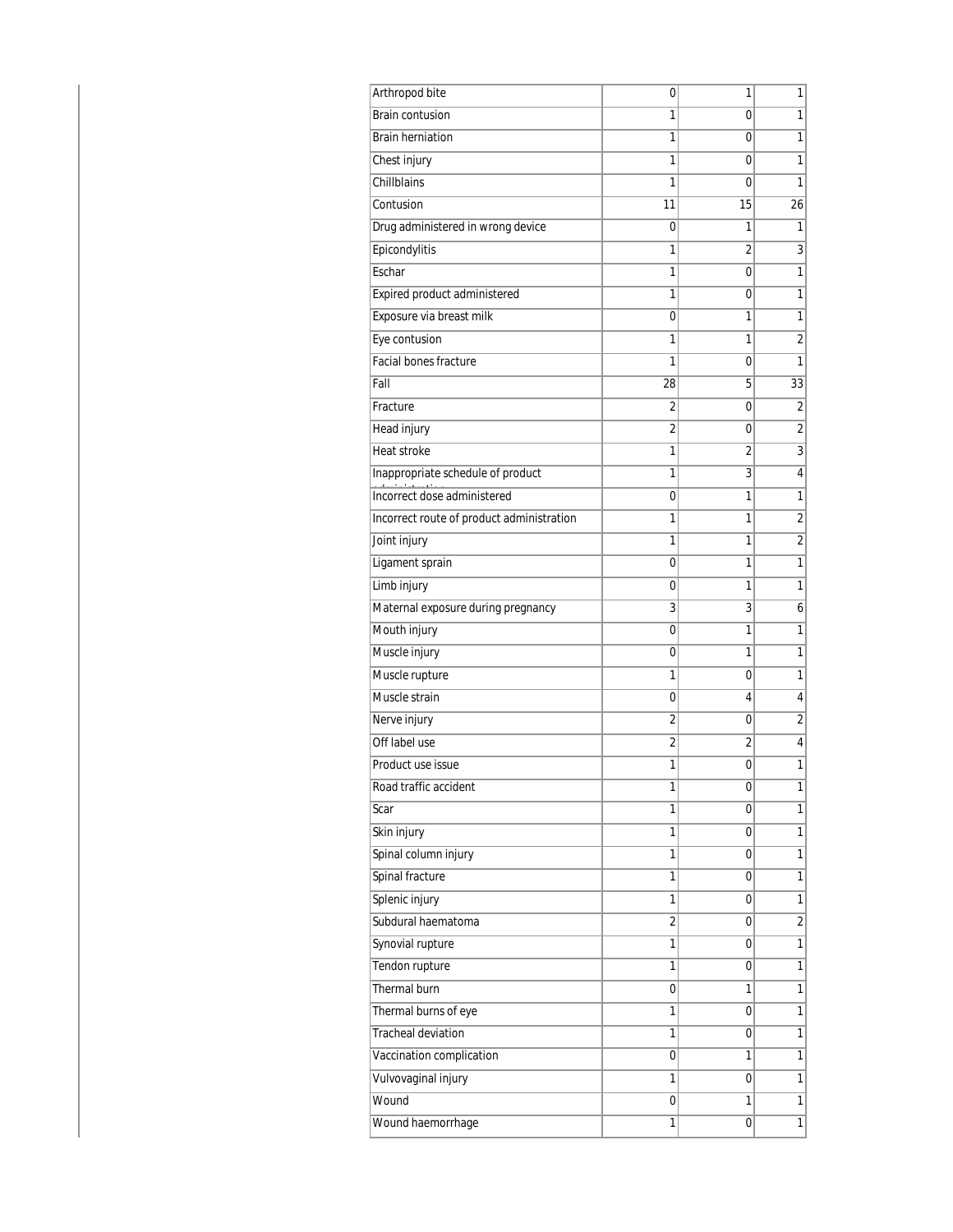|                | Wrong product administered                  | 1                       | 0              | $\mathbf{1}$    |
|----------------|---------------------------------------------|-------------------------|----------------|-----------------|
| Investigations | ADAMTS13 activity abnormal                  | $\mathbf{1}$            | $\overline{0}$ | 1               |
|                | ADAMTS13 activity decreased                 | $\overline{2}$          | $\overline{0}$ | $\overline{2}$  |
|                | Activated partial thromboplastin time       | $\mathbf{1}$            | $\overline{0}$ | $\mathbf{1}$    |
|                | Activated partial thromboplastin time       | $\overline{2}$          | $\mathbf 0$    | $\overline{2}$  |
|                | Alanine aminotransferase increased          | 1                       | 1              | $\overline{2}$  |
|                | Aspartate aminotransferase increased        | $\overline{0}$          | 1              | 1               |
|                | <b>Bile output increased</b>                | $\mathbf{1}$            | $\overline{0}$ | 1               |
|                | Blood alkaline phosphatase increased        | $\mathbf{1}$            | $\overline{0}$ | 1               |
|                | Blood cholesterol increased                 | $\mathbf{1}$            | $\mathbf 0$    | $\mathbf{1}$    |
|                | Blood creatine phosphokinase MB increased   | $\overline{2}$          | $\mathbf 0$    | $\overline{2}$  |
|                | Blood creatine phosphokinase increased      | $\overline{7}$          | 1              | 8 <sup>1</sup>  |
|                | Blood glucose decreased                     | $\overline{0}$          | 1              | 1               |
|                | <b>Blood glucose fluctuation</b>            | $\overline{0}$          | 1              | $\mathbf{1}$    |
|                | Blood glucose increased                     | $\mathbf{1}$            | $\mathbf 0$    | $\mathbf{1}$    |
|                | Blood immunoglobulin G increased            | $\overline{0}$          | 1              | $\mathbf{1}$    |
|                | <b>Blood iron decreased</b>                 | $\overline{0}$          | 1              | $\mathbf{1}$    |
|                | Blood lactic acid increased                 | 3 <sup>1</sup>          | 1              | 4               |
|                | Blood phosphorus decreased                  | $\mathbf{1}$            | $\overline{0}$ | 1               |
|                | Blood potassium decreased                   | $\mathbf{1}$            | $\mathbf 0$    | $\mathbf{1}$    |
|                | Blood potassium increased                   | $\mathbf{1}$            | $\mathbf 0$    | $\mathbf{1}$    |
|                | Blood pressure abnormal                     | 5                       | 1              | 6               |
|                | Blood pressure decreased                    | 42                      | 21             | 63              |
|                | Blood pressure diastolic decreased          | $\mathbf{1}$            | $\mathbf 0$    | $\mathbf{1}$    |
|                | Blood pressure increased                    | 27                      | 10             | $\overline{37}$ |
|                | Blood pressure measurement                  | 1                       | 0              | $\mathbf{1}$    |
|                | Blood pressure normal                       | 1                       | 1              | $\overline{2}$  |
|                | Blood pressure systolic increased           | 3 <sup>1</sup>          | $\overline{0}$ | $\overline{3}$  |
|                | <b>Blood prolactin increased</b>            | $\overline{0}$          | 1              | 1               |
|                | Blood test abnormal                         | 1                       | $\mathbf 0$    | $\mathbf{1}$    |
|                | Blood thyroid stimulating hormone increased | $\mathbf{1}$            | 0              | 1               |
|                | Blood uric acid increased                   | 1                       | 0              | 1               |
|                | <b>Blood urine</b>                          | $\mathbf{1}$            | $\overline{0}$ | $\mathbf{1}$    |
|                | Blood urine present                         | $\sqrt{2}$              | 1              | $\overline{3}$  |
|                | Body temperature decreased                  | $\overline{3}$          | $\mathbf 0$    | $\overline{3}$  |
|                | Body temperature fluctuation                | $\overline{2}$          | 3              | 5               |
|                | Body temperature increased                  | 18                      | 19             | $\overline{37}$ |
|                | Borrelia test positive                      | 1                       | 0              | 1               |
|                | Brain natriuretic peptide increased         | $\mathbf{1}$            | $\mathbf 0$    | $\mathbf{1}$    |
|                | Breath sounds abnormal                      | $\mathbf{1}$            | $\mathbf 0$    | $\mathbf{1}$    |
|                | C-reactive protein increased                | 42                      | 7              | 49              |
|                | Carbohydrate antigen 125 increased          | 1                       | 0              | 1               |
|                | Cardiac murmur                              | $\mathbf{1}$            | 1              | $\overline{2}$  |
|                | Cardiac output decreased                    | $\mathbf{1}$            | $\overline{0}$ | $\mathbf{1}$    |
|                | Computerised tomogram abnormal              | $\overline{\mathbf{c}}$ | $\mathbf 0$    | $\sqrt{2}$      |
|                | Cytomegalovirus test positive               | 1                       | $\overline{0}$ | 1               |
|                | Electrocardiogram QRS complex shortened     | $\mathbf{1}$            | 0              | 1               |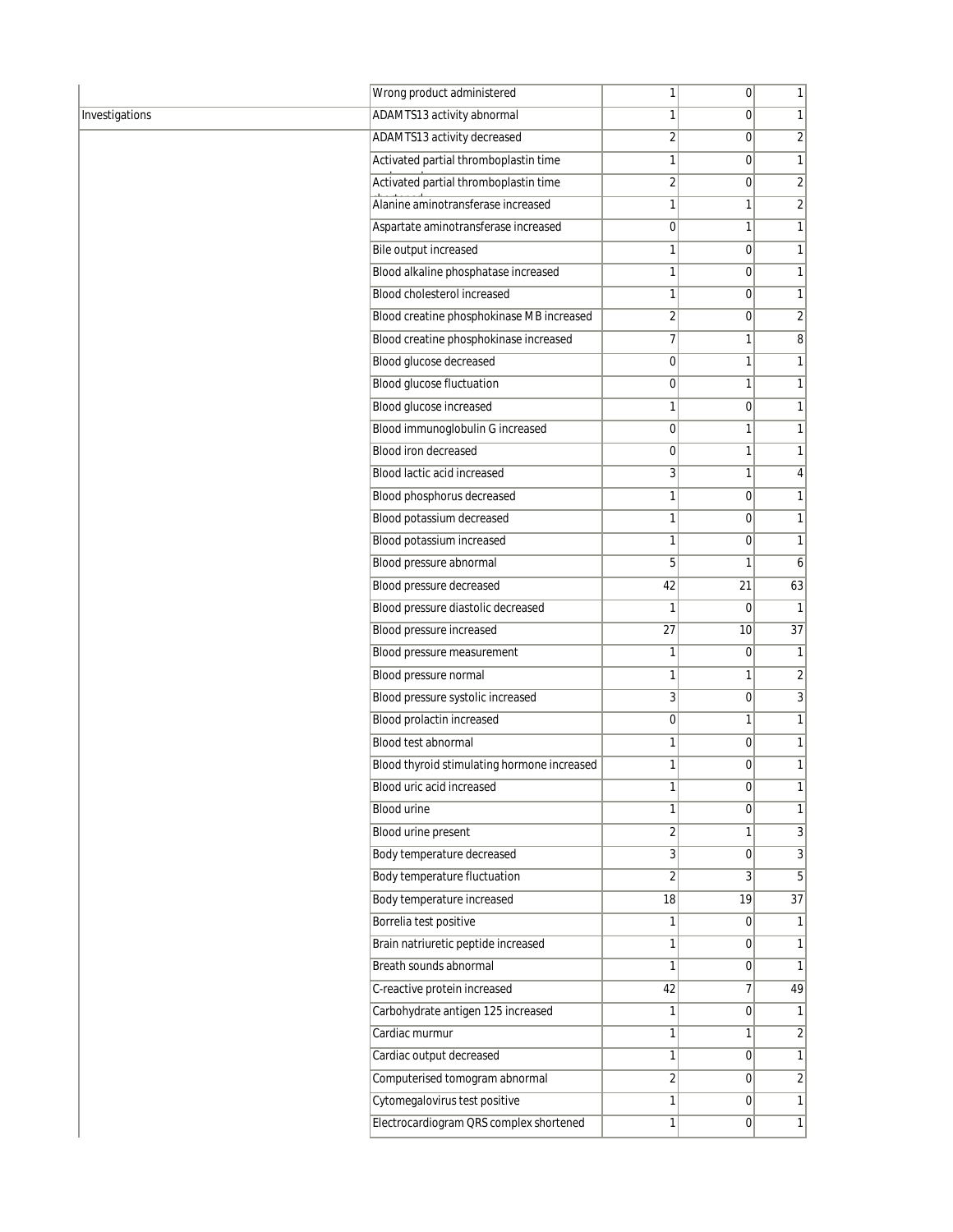| Electrocardiogram ST segment depression         | 3  | 0  | 3                       |
|-------------------------------------------------|----|----|-------------------------|
| Electrocardiogram ST segment elevation          | 1  | 0  | 1                       |
| Eosinophil count increased                      | 1  | 0  | 1                       |
| Faecal calprotectin increased                   | 0  | 1  | 1                       |
| Fibrin D dimer increased                        | 30 | 2  | 32                      |
| Gamma-glutamyltransferase increased             | 1  | 1  | $\overline{2}$          |
| Glomerular filtration rate decreased            | 1  | 0  | 1                       |
| Grip strength decreased                         | 2  | 1  | $\overline{3}$          |
| Haematocrit decreased                           | 1  | 0  | $\mathbf{1}$            |
| Haemoglobin decreased                           | 2  | 0  | $\overline{2}$          |
| Haptoglobin increased                           | 1  | 0  | 1                       |
| Heart rate abnormal                             | 1  | 2  | 3                       |
| Heart rate decreased                            | 5  | 0  | 5                       |
| Heart rate increased                            | 50 | 14 | 64                      |
| Heart rate irregular                            | 12 | 5  | 17                      |
| Heart rate normal                               | 0  | 1  | 1                       |
| Hepatic enzyme increased                        | 0  | 1  | 1                       |
| Hepatitis A antibody positive                   | 0  | 1  | 1                       |
| Homans' sign positive                           | 0  | 1  | 1                       |
| Hormone level abnormal                          | 8  | 11 | 19                      |
| International normalised ratio increased        | 2  | 0  | $\overline{2}$          |
| Laboratory test abnormal                        | 1  | 0  | 1                       |
| Lipase increased                                | 0  | 1  | 1                       |
| Liver function test abnormal                    | 3  | 3  | 6                       |
| Lymphocyte count abnormal                       | 0  | 1  | 1                       |
| Lymphocyte count decreased                      | 1  | 0  | 1                       |
| Monocyte count increased                        | 1  | 0  | 1                       |
| Muscle strength abnormal                        | 1  | 0  | 1                       |
| Myocardial necrosis marker increased            | 3  | 0  | $\overline{3}$          |
| N-terminal prohormone brain natriuretic         | 1  | 0  | 1                       |
| peptide increased<br>Neutrophil count decreased | 0  | 1  | 1                       |
| Neutrophil count increased                      | 1  | 0  | 1                       |
| Oxygen consumption decreased                    | 1  | 0  | 1                       |
| Oxygen saturation abnormal                      | 1  | 1  | $\overline{2}$          |
| Oxygen saturation decreased                     | 53 | 6  | 59                      |
| Oxygen saturation normal                        | 1  | 1  | 2                       |
| PO2 decreased                                   | 1  | 0  | 1                       |
| Platelet count decreased                        | 1  | 1  | $\overline{2}$          |
| Pleural fluid analysis abnormal                 | 1  | 0  | 1                       |
| Prohormone brain natriuretic peptide            | 1  | 0  | 1                       |
| Pulse abnormal                                  | 1  | 0  | 1                       |
| Pulse absent                                    | 1  | 0  | 1                       |
| Red blood cell sedimentation rate decreased     | 2  | 0  | $\overline{\mathbf{c}}$ |
| Red blood cell sedimentation rate increased     | 1  | 0  | 1                       |
| Respiratory rate decreased                      | 2  | 0  | $\overline{2}$          |
| Respiratory rate increased                      | 3  | 0  | $\overline{3}$          |
| Rheumatoid factor positive                      | 1  | 0  | 1                       |
|                                                 |    |    |                         |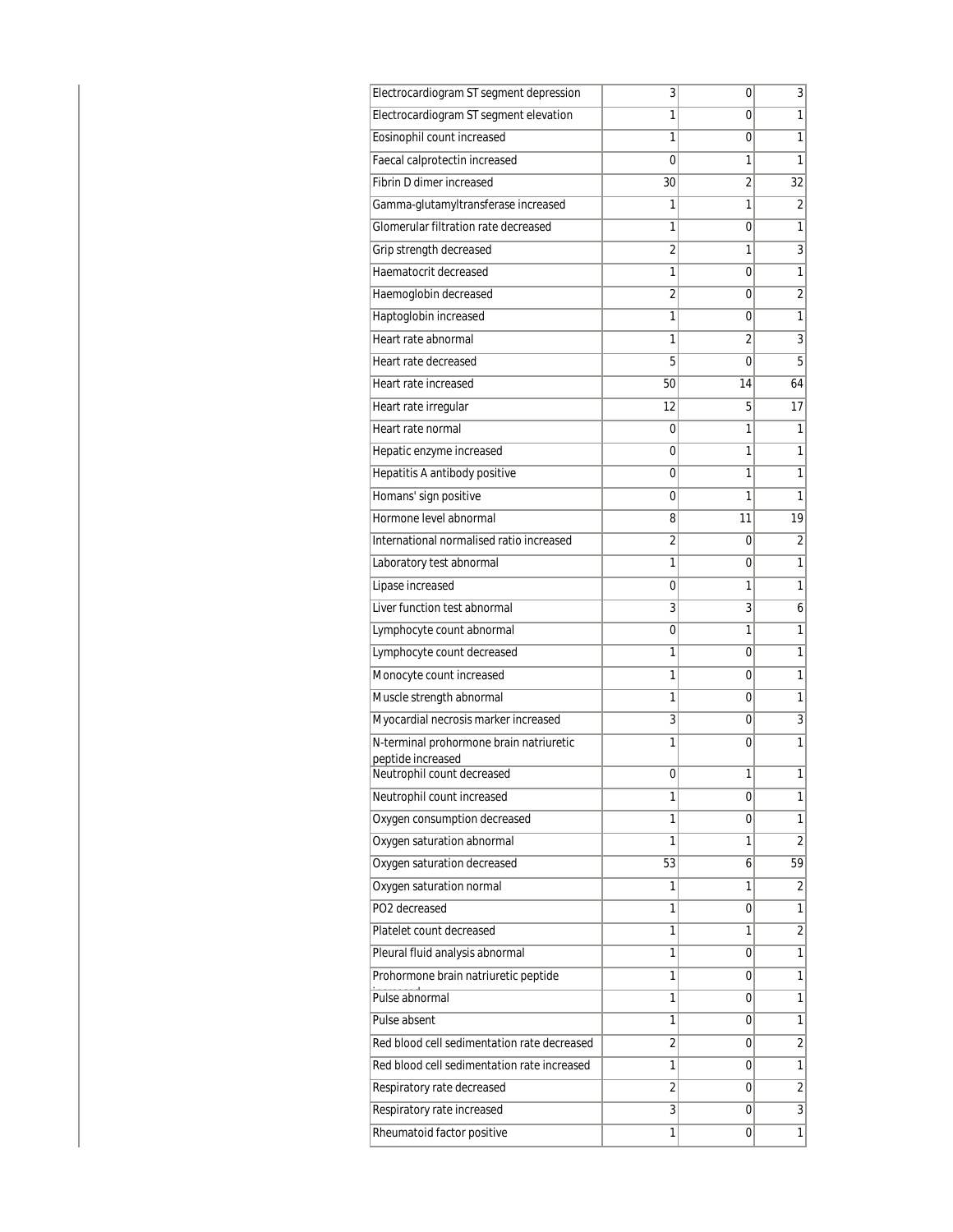|                                    | SARS-CoV-2 antibody test negative    | $\overline{2}$ | $\overline{0}$ | $\overline{2}$   |
|------------------------------------|--------------------------------------|----------------|----------------|------------------|
|                                    | SARS-CoV-2 test negative             | 5              | $\mathbf 0$    | 5 <sup>5</sup>   |
|                                    | SARS-CoV-2 test positive             | 71             | 42             | 113              |
|                                    | Serum ferritin increased             | $\mathbf{1}$   | $\mathbf{1}$   | $\overline{2}$   |
|                                    | Spleen scan abnormal                 | $\mathbf{1}$   | $\overline{0}$ | $\mathbf{1}$     |
|                                    | Thyroid gland scan abnormal          | $\mathbf{1}$   | $\overline{0}$ | $\overline{1}$   |
|                                    | Total lung capacity decreased        | $\mathbf{1}$   | $\mathbf{1}$   | $\overline{2}$   |
|                                    | <b>Transaminases increased</b>       | $\mathbf{1}$   | $\overline{0}$ | 1                |
|                                    | Troponin I increased                 | $\sqrt{2}$     | $\overline{0}$ | $\overline{2}$   |
|                                    | <b>Troponin T increased</b>          | $\mathbf{1}$   | $\mathbf 0$    | $\mathbf{1}$     |
|                                    | Troponin abnormal                    | $\mathbf{1}$   | 0              | $\mathbf{1}$     |
|                                    | Troponin increased                   | 15             | $\overline{0}$ | 15               |
|                                    | Weight decreased                     | 14             | 4              | $\overline{18}$  |
|                                    | Weight increased                     | $\pmb{0}$      | $\mathbf{3}$   | $\overline{3}$   |
|                                    | White blood cell count decreased     | $\mathbf{1}$   | $\overline{c}$ | 3                |
|                                    | White blood cell count increased     | $\mathbf{1}$   | $\overline{0}$ | $\mathbf{1}$     |
| Metabolism and nutrition disorders | Abnormal loss of weight              | $\mathbf{1}$   | $\overline{0}$ | 1                |
|                                    | Acetonaemia                          | $\mathbf{1}$   | $\overline{0}$ | $\mathbf{1}$     |
|                                    | Alcohol intolerance                  | $\mathbf{1}$   | $\mathbf 0$    | 1                |
|                                    | Appetite disorder                    | $\sqrt{2}$     | $\mathbf{1}$   | 3                |
|                                    | Cachexia                             | $\overline{2}$ | $\overline{0}$ | $\overline{2}$   |
|                                    | Carbohydrate intolerance             | $\mathbf{1}$   | $\overline{0}$ | 1                |
|                                    | Cerebral salt-wasting syndrome       | $\mathbf{1}$   | $\mathbf 0$    | $\mathbf{1}$     |
|                                    | Decreased appetite                   | 84             | 36             | 120              |
|                                    | Dehydration                          | 8              | $\overline{0}$ | $\boldsymbol{8}$ |
|                                    | Diabetes mellitus                    | $\overline{2}$ | $\overline{0}$ | $\overline{2}$   |
|                                    | Diabetes mellitus inadequate control | 3              | $\mathbf 0$    | $\overline{3}$   |
|                                    | Diabetic complication                | $\mathbf{1}$   | 0              | $\mathbf{1}$     |
|                                    | Feeding disorder                     | $\mathbf 0$    | $\mathbf{1}$   | $\mathbf{1}$     |
|                                    | Fluid imbalance                      | $\mathbf{1}$   | $\mathbf 0$    | $\mathbf{1}$     |
|                                    | Fluid retention                      | $\overline{7}$ | $\overline{3}$ | 10               |
|                                    | Hyperferritinaemia                   | $\mathbf{1}$   | $\overline{0}$ | $\mathbf{1}$     |
|                                    | Hyperglycaemia                       | 3              | $\mathbf{1}$   | $\vert 4 \vert$  |
|                                    | Hyperkalaemia                        | $\mathbf{1}$   | 0              | 1                |
|                                    | Hypernatraemia                       | $\mathbf{1}$   | $\overline{0}$ | $\mathbf{1}$     |
|                                    | Hypoglycaemia                        | 11             | 5 <sup>1</sup> | 16               |
|                                    | Hypokalaemia                         | 1              | $\overline{0}$ | 1                |
|                                    | Hyponatraemia                        | $\overline{3}$ | 0              | $\overline{3}$   |
|                                    | Ketoacidosis                         | 3              | $\overline{0}$ | $\overline{3}$   |
|                                    | Lactic acidosis                      | $\overline{2}$ | $\overline{0}$ | $\overline{2}$   |
|                                    | Metabolic acidosis                   | $\overline{2}$ | 0              | $\overline{2}$   |
|                                    | Poor feeding infant                  | $\mathbf{1}$   | 0              | 1                |
|                                    | Postprandial hypoglycaemia           | 0              | 1              | 1                |
|                                    | Tetany                               | 1              | $\overline{0}$ | 1                |
|                                    | Type 1 diabetes mellitus             | 3              | $\overline{0}$ | $\mathbf{3}$     |
|                                    | Type 2 diabetes mellitus             | $\mathbf{1}$   | 0              | $\mathbf{1}$     |
|                                    | Vitamin D deficiency                 | $\mathbf{1}$   | $\overline{0}$ | 1                |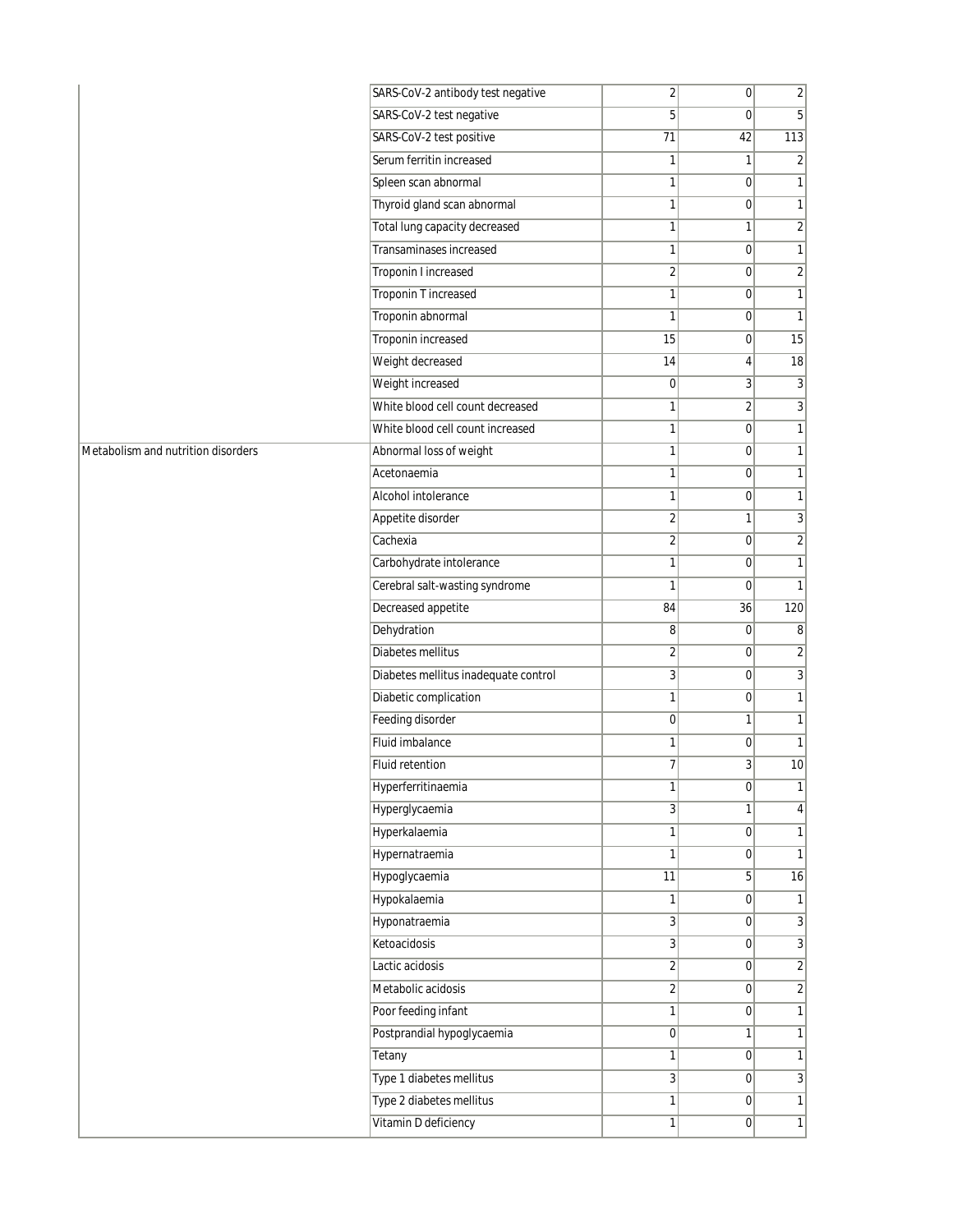Musculoskeletal and connective tissue disorders

| Acute aseptic arthritis         | 3              | 1    | 4              |
|---------------------------------|----------------|------|----------------|
| Arthralgia                      | 1198           | 538  | 1.736          |
| <b>Arthritis</b>                | 14             | 4    | 18             |
| Arthritis reactive              | 0              | 1    | 1              |
| Arthropathy                     | 1              | 0    | 1              |
| Axillary mass                   | 10             | 9    | 19             |
| Back disorder                   | 1              | 0    | 1              |
| Back pain                       | 94             | 51   | 145            |
| Bone infarction                 | 1              | 0    | 1              |
| Bone pain                       | 13             | 3    | 16             |
| <b>Bursitis</b>                 | 2              | 0    | $\overline{2}$ |
| Costochondritis                 | 1              | 1    | 2              |
| Elbow deformity                 | 0              | 1    | 1              |
| Facial asymmetry                | 3              | 1    | 4              |
| Fibromyalgia                    | 4              | 0    | 4              |
| Finger deformity                | 1              | 0    | 1              |
| Groin pain                      | 4              | 3    | $\overline{7}$ |
| Growing pains                   | 1              | 0    | 1              |
| Hand deformity                  | 1              | 0    | 1              |
| Jaw disorder                    | 1              | 1    | $\overline{c}$ |
| Joint ankylosis                 | 0              | 1    | 1              |
| Joint range of motion decreased | 0              | 2    | $\overline{2}$ |
| Joint stiffness                 | 3              | 0    | 3              |
| Joint swelling                  | 12             | 5    | 17             |
| Limb discomfort                 | 52             | 26   | 78             |
| Mastication disorder            | 1              | 0    | 1              |
| Mobility decreased              | 5              | 3    | 8              |
| Muscle atrophy                  | 3              | 2    | 5              |
| Muscle contracture              | 1              | 1    | $\overline{2}$ |
| Muscle disorder                 | $\overline{c}$ | 0    | $\overline{c}$ |
| Muscle fatigue                  | 1              | 0    | 1              |
| Muscle rigidity                 | 1              | 0    | 1              |
| Muscle spasms                   | 30             | 22   | 52             |
| Muscle tightness                | 2              | 3    | 5              |
| Muscle twitching                | 1              | 0    | 1              |
| Muscular weakness               | 37             | 16   | 53             |
| Musculoskeletal chest pain      | 7              | 5    | 12             |
| Musculoskeletal discomfort      | 7              | 6    | 13             |
| Musculoskeletal disorder        | 1              | 1    | 2              |
| Musculoskeletal pain            | 4              | 5    | 9              |
| Musculoskeletal stiffness       | 89             | 131  | 220            |
| Myalgia                         | 2017           | 1162 | 3.179          |
| Myofascial pain syndrome        | 1              | 0    | 1              |
| Myosclerosis                    | 0              | 1    | 1              |
| <b>Myositis</b>                 | 4              | 1    | 5              |
| Neck pain                       | 61             | 48   | 109            |
| Neuropathic muscular atrophy    | 1              | 0    | $\overline{1}$ |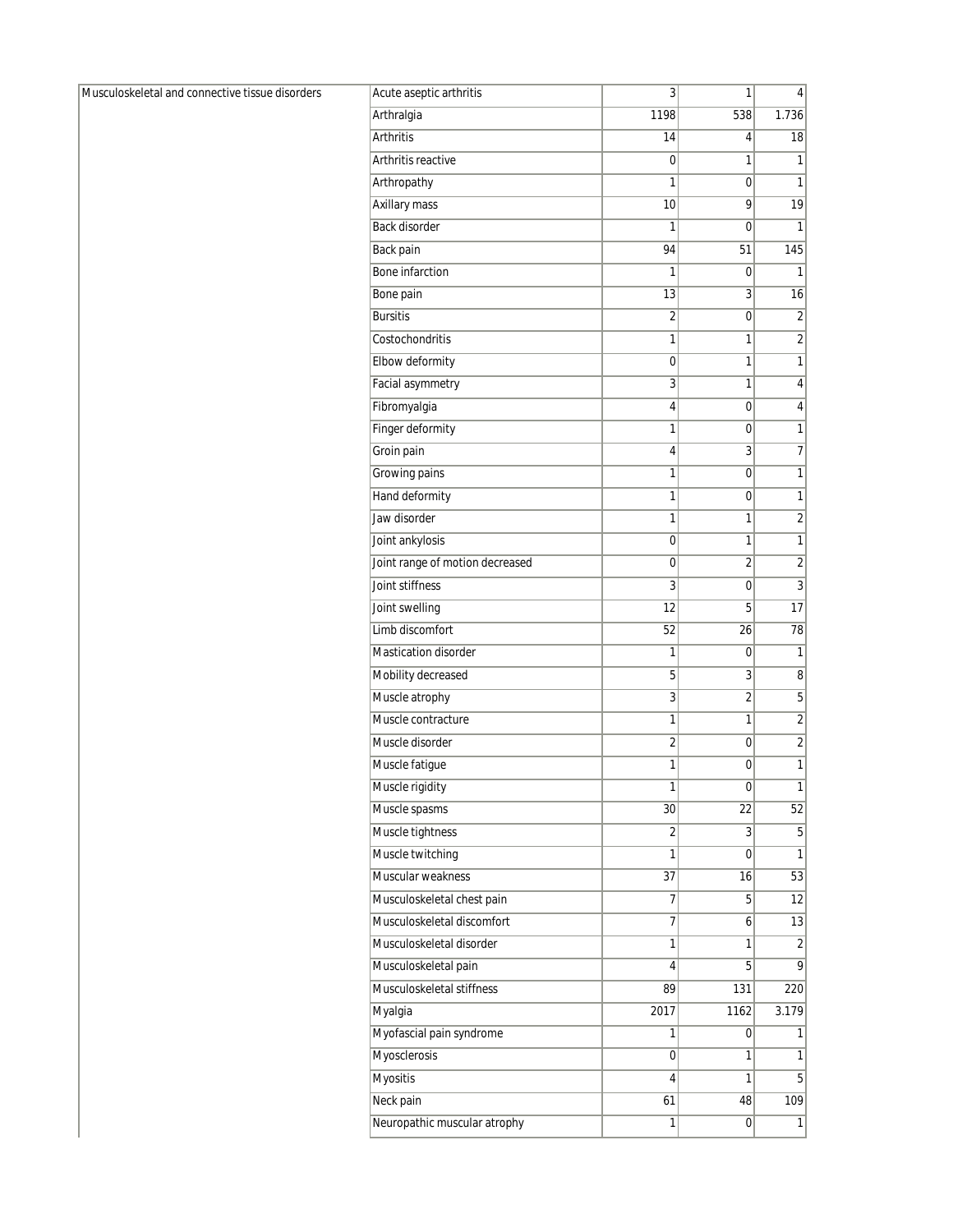|                                                         | Nuchal rigidity                    | 5              | 0              | 5                       |
|---------------------------------------------------------|------------------------------------|----------------|----------------|-------------------------|
|                                                         | Oligoarthritis                     | 1              | 0              | 1                       |
|                                                         | Osteoarthritis                     | 1              | 3              | 4                       |
|                                                         | Pain in extremity                  | 256            | 229            | 485                     |
|                                                         | Pain in jaw                        | 7              | $\overline{2}$ | 9                       |
|                                                         | Periarthritis                      | 2              | $\overline{0}$ | $\overline{\mathbf{c}}$ |
|                                                         | Polyarthritis                      | 1              | 2              | $\overline{3}$          |
|                                                         | Polymyalgia rheumatica             | 5              | $\overline{0}$ | 5                       |
|                                                         | Posture abnormal                   | 1              | $\mathbf{1}$   | $\overline{\mathbf{c}}$ |
|                                                         | Rhabdomyolysis                     | 4              | $\mathbf 0$    | 4                       |
|                                                         | Rheumatic disorder                 | 5              | 0              | 5                       |
|                                                         | Rheumatoid arthritis               | 4              | 0              | 4                       |
|                                                         | Rotator cuff syndrome              | 1              | $\overline{0}$ | $\mathbf{1}$            |
|                                                         | SAPHO syndrome                     | 1              | $\pmb{0}$      | $\mathbf{1}$            |
|                                                         | <b>SLE</b> arthritis               | $\mathbf{1}$   | $\mathbf 0$    | $\mathbf{1}$            |
|                                                         | Sacral pain                        | 1              | $\overline{0}$ | $\mathbf{1}$            |
|                                                         | Spinal disorder                    | 1              | 0              | $\mathbf{1}$            |
|                                                         | Spinal pain                        | $\overline{2}$ | 3              | 5                       |
|                                                         | Synovial cyst                      | 2              | $\overline{2}$ | 4                       |
|                                                         | Systemic lupus erythematosus       | $\mathbf{1}$   | $\mathbf 0$    | 1                       |
|                                                         | Tendon discomfort                  | 0              | 1              | $\mathbf{1}$            |
|                                                         | Tendon pain                        | 1              | 0              | $\mathbf{1}$            |
|                                                         | Tendonitis                         | 6              | 1              | 7                       |
|                                                         | Thoracic spinal stenosis           | 1              | $\pmb{0}$      | $\mathbf{1}$            |
|                                                         | Torticollis                        | 4              | 1              | 5                       |
|                                                         | <b>Trismus</b>                     | 1              | $\overline{0}$ | $\mathbf{1}$            |
|                                                         | Wrist deformity                    | 1              | 0              | $\mathbf{1}$            |
| Neoplasms benign, malignant and unspecified (incl cysts | Acute leukaemia                    | 1              | $\overline{0}$ | $\mathbf{1}$            |
| and polyps)                                             | Acute myeloid leukaemia            | 1              | $\mathbf 0$    | $\mathbf{1}$            |
|                                                         | Angioimmunoblastic T-cell lymphoma | 1              | $\mathbf 0$    | $\mathbf 1$             |
|                                                         | <b>Breast cancer</b>               | 1              | 0              | $\mathbf{1}$            |
|                                                         | Fallopian tube cancer              | 1              | 0              | 1                       |
|                                                         | Haemangioma                        | 0              | $\mathbf{1}$   | 1                       |
|                                                         | Haemangioma of skin                | 1              | 0              | $\mathbf{1}$            |
|                                                         | Metastases to liver                | 1              | $\mathbf 0$    | $\mathbf{1}$            |
|                                                         | Myelodysplastic syndrome           | $\mathbf{1}$   | 0              | 1                       |
|                                                         | Myeloproliferative neoplasm        | $\overline{0}$ | 1              | $\mathbf{1}$            |
|                                                         | Neoplasm                           | 3              | $\overline{0}$ | 3                       |
|                                                         | Neoplasm progression               | 1              | 0              | 1                       |
|                                                         | Non-Hodgkin's lymphoma             | 1              | $\mathbf 0$    | $\mathbf{1}$            |
|                                                         | Ovarian epithelial cancer          | $\mathbf{1}$   | 0              | 1                       |
|                                                         | Renal cancer                       | 1              | 0              | $\mathbf{1}$            |
|                                                         | Tumour thrombosis                  | 1              | $\overline{0}$ | $\mathbf{1}$            |
| Nervous system disorders                                | Ageusia                            | 17             | 12             | 29                      |
|                                                         | Akinesia                           | $\overline{2}$ | $\overline{0}$ | $\overline{c}$          |
|                                                         | Allodynia                          | 3              | $\overline{0}$ | $\overline{3}$          |
|                                                         | Altered state of consciousness     | 8 <sup>1</sup> | 1              | $\overline{9}$          |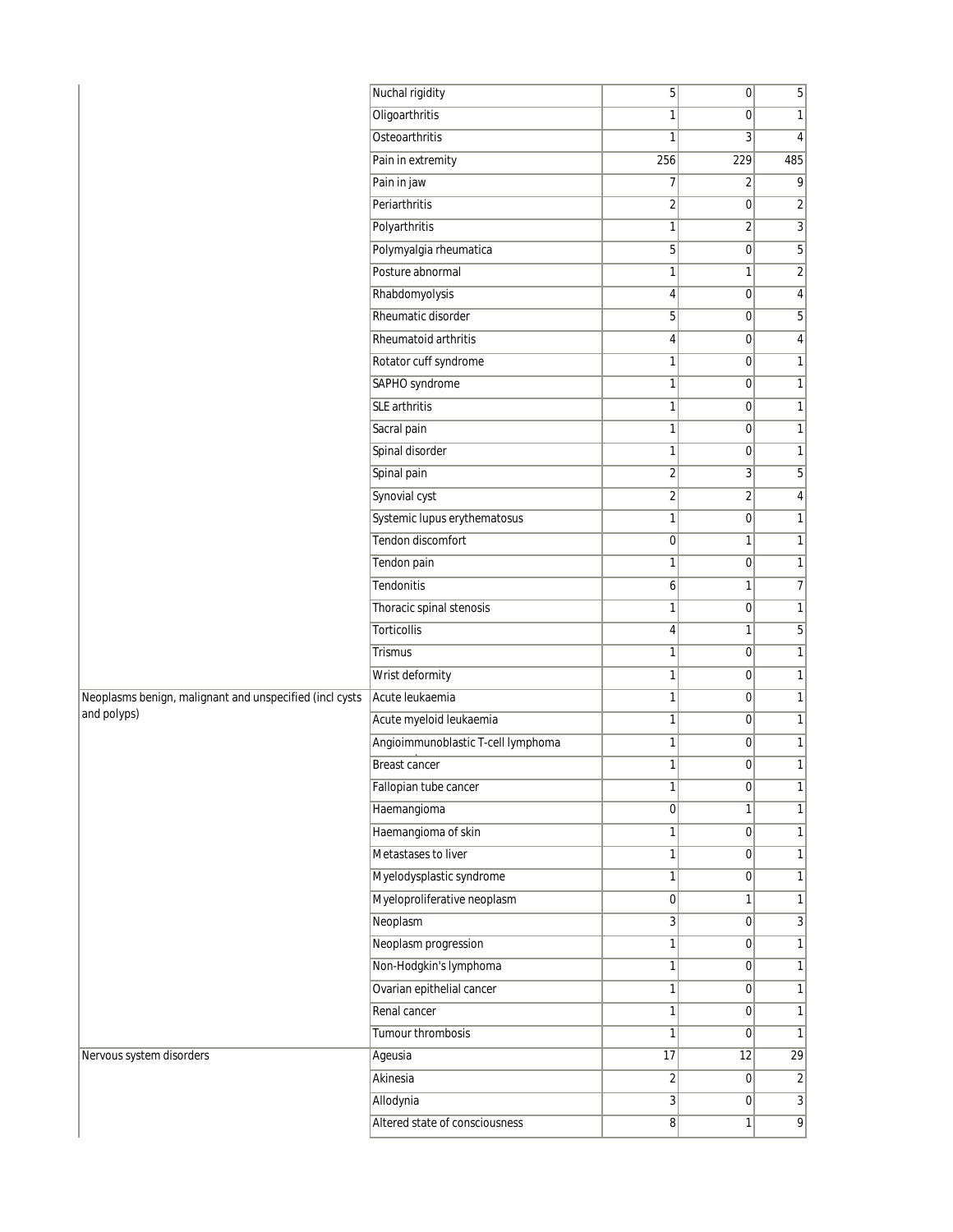| Amnesia                            | 12             | 5              | 17                      |
|------------------------------------|----------------|----------------|-------------------------|
| Anosmia                            | 17             | 10             | 27                      |
| Aphasia                            | 14             | 2              | 16                      |
| Ataxia                             | 2              | 0              | $\overline{2}$          |
| Autonomic nervous system imbalance | 1              | 0              | 1                       |
| <b>Balance disorder</b>            | 40             | 17             | 57                      |
| <b>Ballismus</b>                   | 0              | 1              | 1                       |
| Bell's palsy                       | 8              | 1              | $\overline{9}$          |
| Bradykinesia                       | 1              | 0              | 1                       |
| Brain hypoxia                      | 1              | 0              | 1                       |
| <b>Brain injury</b>                | 2              | 0              | $\overline{2}$          |
| Brain oedema                       | 5              | 0              | 5                       |
| Brain stem thrombosis              | 1              | 0              | 1                       |
| Burning sensation                  | 27             | 15             | 42                      |
| Carotid artery occlusion           | 2              | 0              | $\overline{\mathbf{c}}$ |
| Carotid artery stenosis            | 1              | 0              | 1                       |
| Carotid artery thrombosis          | 1              | 0              | 1                       |
| Central nervous system lesion      | 1              | 0              | 1                       |
| Cerebellar artery thrombosis       | 1              | 0              | 1                       |
| Cerebral artery occlusion          | 1              | 0              | 1                       |
| Cerebral artery thrombosis         | 1              | 0              | 1                       |
| Cerebral haemorrhage               | 9              | 1              | 10                      |
| Cerebral infarction                | 7              | 0              | 7                       |
| Cerebral ischaemia                 | 3              | 0              | $\overline{3}$          |
| Cerebral mass effect               | 1              | 0              | 1                       |
| Cerebral thrombosis                | 6              | 1              | $\overline{7}$          |
| Cerebral venous sinus thrombosis   | 2              | 0              | 2                       |
| Cerebrovascular accident           | 38             | 1              | 39                      |
| Circadian rhythm sleep disorder    | 0              | $\overline{2}$ | $\overline{2}$          |
| Cluster headache                   | 2              | 0              | $\overline{\mathbf{c}}$ |
| Cognitive disorder                 | 3              | 0              | $\overline{3}$          |
| Coma                               | 8              | 0              | 8                       |
| Complex regional pain syndrome     | 1              | 0              | 1                       |
| Coordination abnormal              | 3              | 1              | 4                       |
| Dementia                           | $\overline{2}$ | 0              | $\overline{\mathbf{c}}$ |
| Dementia with Lewy bodies          | 1              | 0              | 1                       |
| Demyelination                      | 1              | 0              | 1                       |
| Depressed level of consciousness   | 15             | 0              | 15                      |
| Diplegia                           | 4              | 1              | 5                       |
| Disturbance in attention           | 32             | 16             | 48                      |
| <b>Dizziness</b>                   | 194            | 105            | 299                     |
| Dizziness postural                 | 8              | 0              | 8                       |
| Drooling                           | 1              | 0              | 1                       |
| Dysaesthesia                       | 3              | 0              | $\overline{3}$          |
| Dysarthria                         | 5              | 0              | 5                       |
| Dysgeusia                          | 22             | 22             | 44                      |
| Dysgraphia                         | 1              | 0              | 1                       |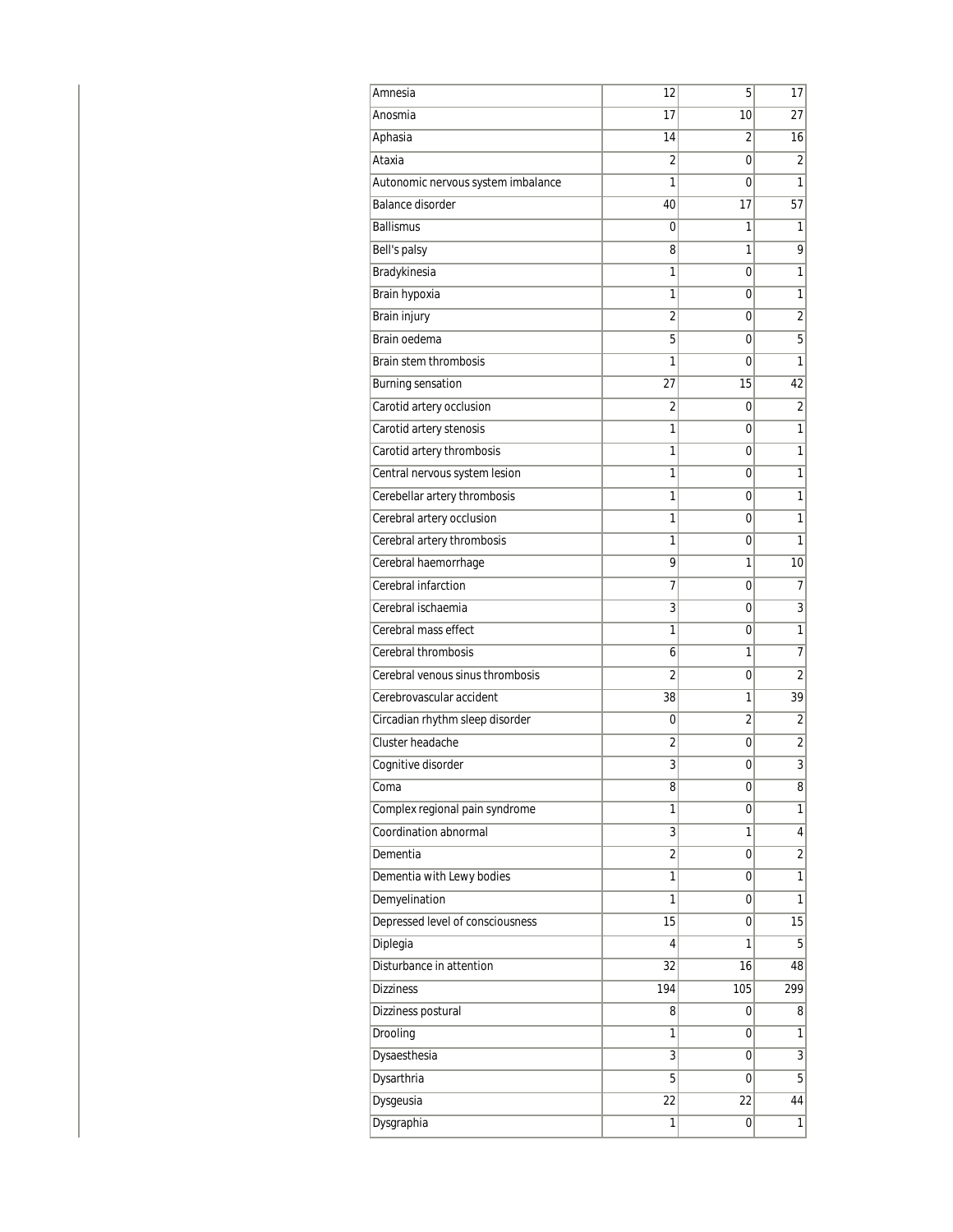| Dyskinesia                           | $\overline{2}$ | 1              | 3                       |
|--------------------------------------|----------------|----------------|-------------------------|
| Dyslexia                             | 1              | 0              | 1                       |
| Dyspraxia                            | 1              | 0              | 1                       |
| Dysstasia                            | 15             | $\overline{2}$ | 17                      |
| Dystonia                             | 1              | 0              | 1                       |
| Electric shock sensation             | 11             | 5              | 16                      |
| Encephalomalacia                     | 1              | 0              | 1                       |
| Encephalopathy                       | 1              | 0              | 1                       |
| Epilepsy                             | 42             | 4              | 46                      |
| Facial nerve disorder                | 1              | 1              | $\overline{2}$          |
| Facial paralysis                     | 42             | 10             | 52                      |
| <b>Facial paresis</b>                | 24             | 5              | 29                      |
| <b>Facial spasm</b>                  | 3              | 2              | 5                       |
| Febrile convulsion                   | 0              | 1              | 1                       |
| Formication                          | 1              | 1              | $\overline{2}$          |
| Generalised tonic-clonic seizure     | 4              | 0              | 4                       |
| Guillain-Barre syndrome              | 9              | 2              | 11                      |
| Haemorrhage intracranial             | 2              | 0              | $\overline{2}$          |
| Haemorrhagic stroke                  | 3              | 0              | 3                       |
| Haemorrhagic transformation stroke   | 3              | 0              | 3                       |
| Head discomfort                      | 13             | 11             | 24                      |
| Headache                             | 2274           | 1397           | 3.671                   |
| Hemianaesthesia                      | 2              | 0              | $\overline{\mathbf{c}}$ |
| Hemiparaesthesia                     | $\overline{7}$ | 0              | $\overline{7}$          |
| Hemiparesis                          | 15             | 2              | 17                      |
| Hemiplegia                           | 20             | 0              | 20                      |
| Hyperaesthesia                       | 7              | 1              | 8                       |
| Hyperresponsive to stimuli           | 1              | 0              | 1                       |
| Hypersomnia                          | 7              | 3              | 10                      |
| Hypertonia                           | 1              | 0              | 1                       |
| Hypoaesthesia                        | 57             | 49             | 106                     |
| Hypogeusia                           | 3              | 1              | 4                       |
| <b>Hypokinesia</b>                   | 5              | 0              | $\overline{5}$          |
| Hyporesponsive to stimuli            | 1              | 0              | 1                       |
| Hypotonia                            | 3              | 0              | $\overline{3}$          |
| IVth nerve paresis                   | 2              | 0              | $\overline{2}$          |
| Idiopathic intracranial hypertension | 1              | 0              | $\mathbf{1}$            |
| Intercostal neuralgia                | 1              | 0              | 1                       |
| Intracranial pressure increased      | 1              | 0              | 1                       |
| Intraventricular haemorrhage         | 1              | 0              | 1                       |
| Ischaemic cerebral infarction        | 1              | 0              | 1                       |
| Ischaemic stroke                     | 7              | 0              | $\overline{7}$          |
| Lethargy                             | $\overline{2}$ | 3              | $\overline{5}$          |
| Loss of consciousness                | 37             | 10             | 47                      |
| Memory impairment                    | 12             | 4              | 16                      |
| Mental impairment                    | 2              | 1              | 3                       |
| Migraine                             | 91             | 52             | 143                     |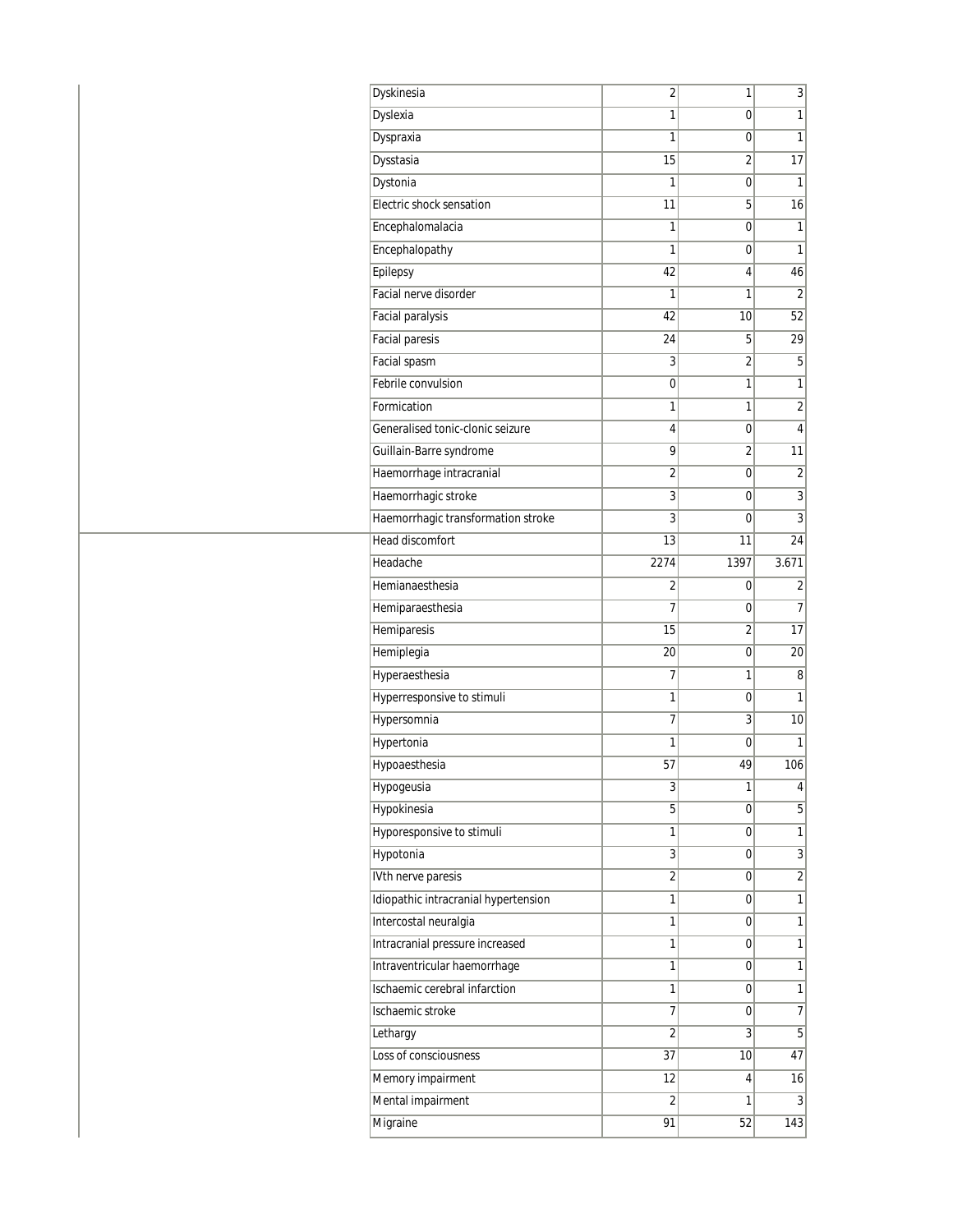| Migraine with aura                     | 6              | 1              | 7                |
|----------------------------------------|----------------|----------------|------------------|
| Miller Fisher syndrome                 | 1              | 0              | 1                |
| Monoparesis                            | 4              | 0              | 4                |
| Monoplegia                             | 15             | 4              | 19               |
| Motor dysfunction                      | 4              | 0              | 4                |
| Movement disorder                      | 28             | 10             | 38               |
| Multiple sclerosis                     | 1              | 0              | 1                |
| Multiple sclerosis relapse             | 1              | 0              | 1                |
| Muscle contractions involuntary        | 4              | $\overline{2}$ | 6                |
| Muscle spasticity                      | 3              | 0              | 3                |
| Narcolepsy                             | $\overline{2}$ | 1              | 3                |
| Nerve compression                      | 1              | 0              | 1                |
| Nervous system disorder                | 151            | 60             | 211              |
| Neuralgia                              | 18             | 8              | 26               |
| Neuralgic amyotrophy                   | 4              | 1              | 5                |
| <b>Neuritis</b>                        | 3              | 1              | 4                |
| Neurological symptom                   | 3              | 1              | 4                |
| Neuromuscular pain                     | 1              | 0              | 1                |
| Neuropathy peripheral                  | 3              | 1              | 4                |
| Noninfective encephalitis              | 1              | 0              | 1                |
| Nystagmus                              | 1              | 0              | 1                |
| Ophthalmic migraine                    | 5              | 1              | 6                |
| Optic neuritis                         | $\overline{2}$ | 0              | $\overline{c}$   |
| Orthostatic intolerance                | 1              | 0              | 1                |
| Paraesthesia                           | 108            | 78             | 186              |
| Paralysis                              | 13             | 0              | 13               |
| Paresis                                | 2              | 1              | 3                |
| Parkinson's disease                    | $\overline{2}$ | 1              | 3                |
| Parosmia                               | 10             | 8              | 18               |
| Patient elopement                      | 1              | 0              | 1                |
| Peripheral motor neuropathy            | 1              | 0              | 1                |
| Peripheral nerve paresis               | T              | T              | $\left  \right $ |
| Petit mal epilepsy                     | $\overline{c}$ | 0              | $\overline{2}$   |
| Polyneuropathy                         | 1              | $\overline{2}$ | $\overline{3}$   |
| Post herpetic neuralgia                | 3              | 0              | $\overline{3}$   |
| Presyncope                             | 31             | 23             | 54               |
| Psychomotor hyperactivity              | 2              | 0              | $\overline{2}$   |
| Quadriparesis                          | 1              | 0              | $\overline{1}$   |
| Radiculopathy                          | 1              | 0              | 1                |
| Relapsing-remitting multiple sclerosis | $\overline{2}$ | 0              | $\overline{2}$   |
| Restless arm syndrome                  | 1              | 0              | 1                |
| Restless legs syndrome                 | 4              | 1              | 5                |
| Reversible cerebral vasoconstriction   | 1              | 0              | $\overline{1}$   |
| Sciatica                               | 5              | 1              | 6                |
| Sedation                               | 5              | 0              | 5                |
| Seizure                                | 35             | 4              | 39               |
| Sensorimotor disorder                  | 1              | 0              | 1                |
|                                        |                |                |                  |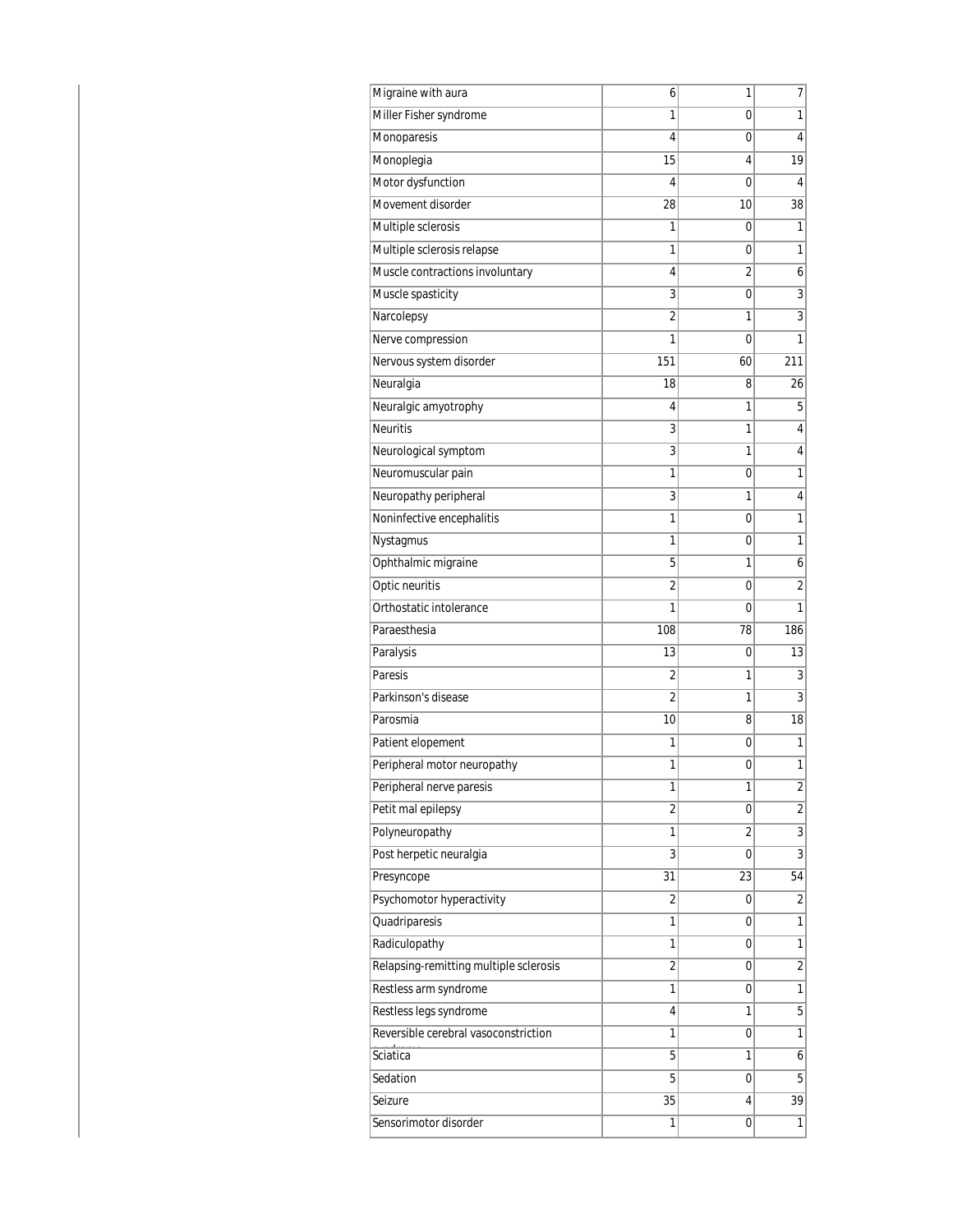|                                                | Sensory disturbance                     | 5               | $\vert 4 \vert$ | $\overline{9}$  |
|------------------------------------------------|-----------------------------------------|-----------------|-----------------|-----------------|
|                                                | Sensory loss                            | $\overline{7}$  | 7               | 14              |
|                                                | Sinus headache                          | 1               | $\overline{0}$  | $\mathbf{1}$    |
|                                                | Sleep deficit                           | $\vert 4 \vert$ | $\overline{0}$  | $\vert 4 \vert$ |
|                                                | Sleep paralysis                         | $\mathbf{1}$    | $\mathbf 0$     | $\overline{1}$  |
|                                                | Slow response to stimuli                | 1               | $\overline{0}$  | 1               |
|                                                | Slow speech                             | 0               | 1               | $\mathbf{1}$    |
|                                                | Somnolence                              | $\overline{32}$ | 18              | 50              |
|                                                | Speech disorder                         | 19              | 7               | 26              |
|                                                | Spinal stroke                           | 1               | $\mathbf 0$     | 1               |
|                                                | Status epilepticus                      | $\mathbf{1}$    | $\overline{0}$  | $\mathbf{1}$    |
|                                                | Subarachnoid haemorrhage                | $\overline{2}$  | $\mathbf 0$     | $\overline{2}$  |
|                                                | Syncope                                 | 79              | 13              | 92              |
|                                                | Taste disorder                          | 12              | 11              | 23              |
|                                                | Tension headache                        | 5               | 1               | $\mathfrak{b}$  |
|                                                | Thoracic outlet syndrome                | 1               | $\overline{0}$  | $\mathbf{1}$    |
|                                                | Tongue biting                           | 1               | $\mathbf 0$     | $\mathbf{1}$    |
|                                                | Tonic convulsion                        | $\overline{0}$  | 1               | 1               |
|                                                | Transient ischaemic attack              | 17              | 1               | 18              |
|                                                | Transverse sinus thrombosis             | 1               | $\mathbf 0$     | $\mathbf{1}$    |
|                                                | Tremor                                  | 32              | 13              | 45              |
|                                                | Trigeminal neuralgia                    | 3 <sup>1</sup>  | 4               | 7               |
|                                                | <b>Trigeminal palsy</b>                 | $\overline{0}$  | 1               | $\mathbf{1}$    |
|                                                | Ulnar tunnel syndrome                   | 1               | $\overline{0}$  | $\mathbf{1}$    |
|                                                | Unresponsive to stimuli                 | $\overline{3}$  | $\mathbf 0$     | $\overline{3}$  |
|                                                | Vertebral artery dissection             | $\mathbf{1}$    | $\overline{0}$  | $\mathbf{1}$    |
|                                                | Vestibular migraine                     | 0               | 1               | 1               |
|                                                | Vocal cord paralysis                    | $\overline{2}$  | $\overline{0}$  | $\overline{2}$  |
| Pregnancy, puerperium and perinatal conditions | Abortion missed                         | 1               | $\overline{0}$  | $\mathbf{1}$    |
|                                                | Abortion spontaneous                    | $\overline{22}$ | 5               | 27              |
|                                                | Face presentation                       | 1               | $\overline{0}$  | $\mathbf{1}$    |
|                                                | Foetal death                            | 2               | 0               | $\mathbf{2}$    |
|                                                | Foetal growth restriction               | $\mathbf{1}$    | $\Omega$        | 1               |
|                                                | Neonatal disorder                       | 1               | $\overline{0}$  | 1               |
|                                                | Peripartum haemorrhage                  | 1               | $\mathbf 0$     | 1               |
|                                                | Poor weight gain neonatal               | 1               | $\overline{0}$  | 1               |
|                                                | Pre-eclampsia                           | $\mathbf{1}$    | $\mathbf 0$     | $\mathbf{1}$    |
|                                                | Premature labour                        | $\overline{2}$  | 0               | $\overline{2}$  |
|                                                | Premature rupture of membranes          | $\mathbf{1}$    | 0               | $\mathbf{1}$    |
|                                                | Uterine contractions abnormal           | $\overline{2}$  | 1               | $\overline{3}$  |
|                                                | Uterine hypertonus                      | $\overline{2}$  | $\overline{0}$  | $\overline{2}$  |
| Psychiatric disorders                          | Aberrant motor behaviour                | $\mathbf{1}$    | $\mathbf 0$     | 1               |
|                                                | Abnormal behaviour                      | $\mathbf{1}$    | 0               | 1               |
|                                                | Abnormal dreams                         | 2               | 1               | $\overline{3}$  |
|                                                | Abulia                                  | $\overline{0}$  | 1               | 1               |
|                                                | Acute psychosis                         | $\overline{2}$  | $\overline{0}$  | $\overline{2}$  |
|                                                | Adjustment disorder with depressed mood | $\mathbf{1}$    | 0               | $\mathbf{1}$    |
|                                                |                                         |                 |                 |                 |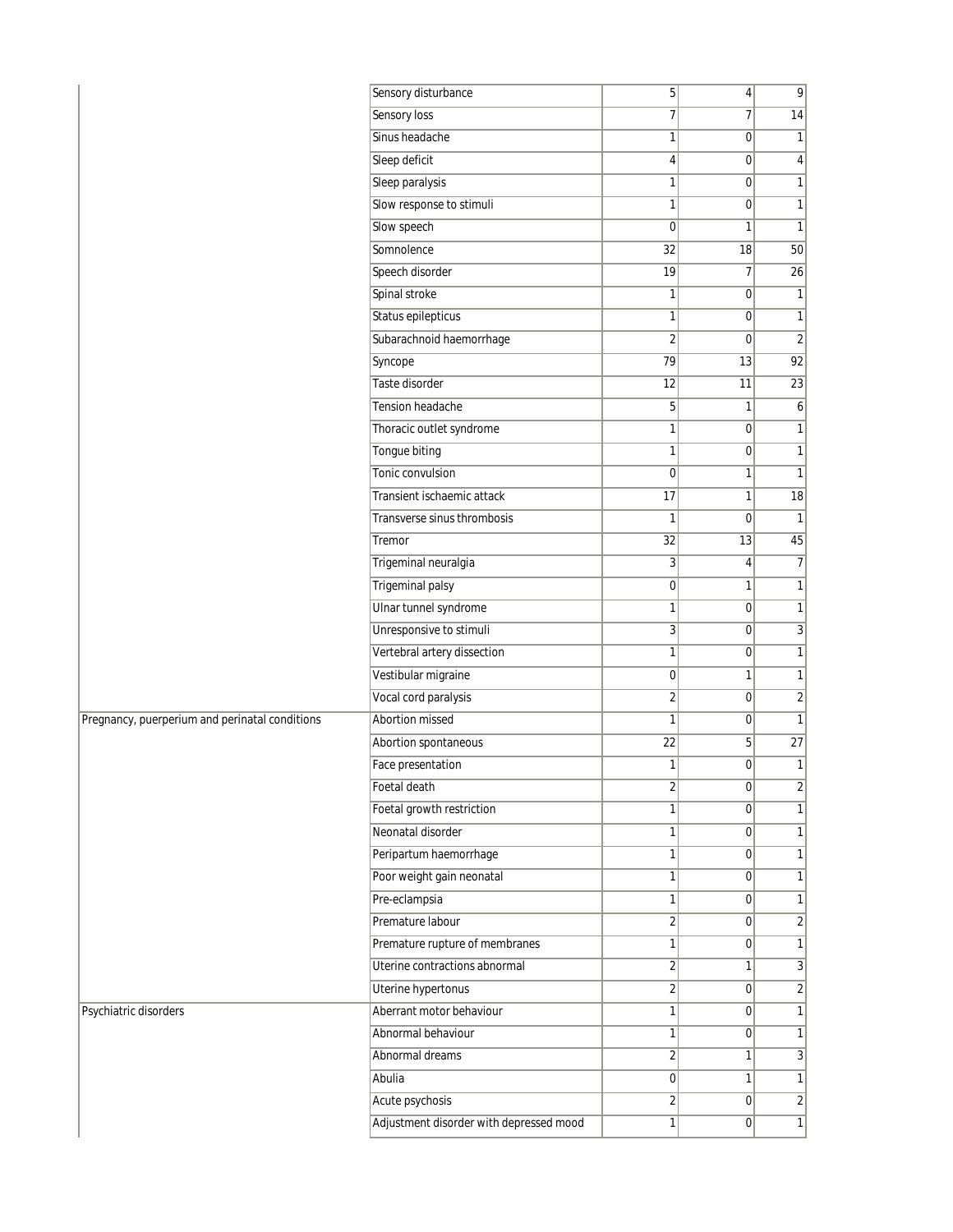| <b>Affect lability</b>                   | 0              | $\overline{2}$ | $\overline{\mathbf{c}}$ |
|------------------------------------------|----------------|----------------|-------------------------|
| Aggression                               | 1              | 0              | 1                       |
| Agitation                                | 9              | 2              | 11                      |
| Anxiety                                  | 13             | 8              | 21                      |
| Apathy                                   | 4              | 4              | 8                       |
| Attention deficit hyperactivity disorder | 1              | 0              | 1                       |
| Aversion                                 | 0              | 1              | 1                       |
| Confusional state                        | 28             | 11             | 39                      |
| Daydreaming                              | $\overline{2}$ | 0              | $\overline{2}$          |
| Decreased interest                       | 0              | 2              | 2                       |
| Delirium                                 | 4              | 0              | 4                       |
| Delirium febrile                         | 1              | 0              | 1                       |
| Delusion                                 | 1              | 1              | $\overline{2}$          |
| Depersonalisation/derealisation disorder | 0              | 1              | 1                       |
| Depressed mood                           | 4              | 3              | 7                       |
| Depression                               | 10             | 1              | 11                      |
| Depressive symptom                       | 1              | 1              | 2                       |
| Disorientation                           | 7              | 1              | 8                       |
| Eating disorder                          | 4              | 1              | 5                       |
| Emotional disorder                       | 0              | 1              | 1                       |
| Enuresis                                 | 1              | 0              | 1                       |
| Fear                                     | 0              | 1              | 1                       |
| Fear of death                            | 1              | 0              | 1                       |
| Hallucination                            | 8              | 1              | 9                       |
| Hallucination, visual                    | 0              | 1              | 1                       |
| <b>Head banging</b>                      | 20             | 0              | 20                      |
| Initial insomnia                         | 0              | 1              | 1                       |
| Insomnia                                 | 65             | 41             | 106                     |
| Irritability                             | 3              | 8              | 11                      |
| Libido decreased                         | 0              | 1              | 1                       |
| Libido increased                         | 1              | 0              | 1                       |
| Listless                                 | 0              | 1              | 1                       |
| Loss of libido                           | 1              | 0              | 1                       |
| Mental disorder                          | 0              | 1              | 1                       |
| Mental fatigue                           | 1              | 0              | 1                       |
| Middle insomnia                          | 0              | 3              | $\overline{3}$          |
| Mood altered                             | 3              | 1              | 4                       |
| Mood swings                              | 3              | $\overline{2}$ | 5                       |
| Mutism                                   | 1              | 0              | 1                       |
| Near death experience                    | 1              | 0              | 1                       |
| Negative thoughts                        | 0              | 1              | 1                       |
| Nervousness                              | 3              | 3              | 6                       |
| Nightmare                                | 10             | 3              | 13                      |
| Panic attack                             | 3              | 1              | 4                       |
| Poor quality sleep                       | 5              | 15             | 20                      |
| Psychotic disorder                       | $\overline{2}$ | 0              | $\overline{\mathbf{c}}$ |
| Reading disorder                         | 0              | 1              | 1                       |
|                                          |                |                |                         |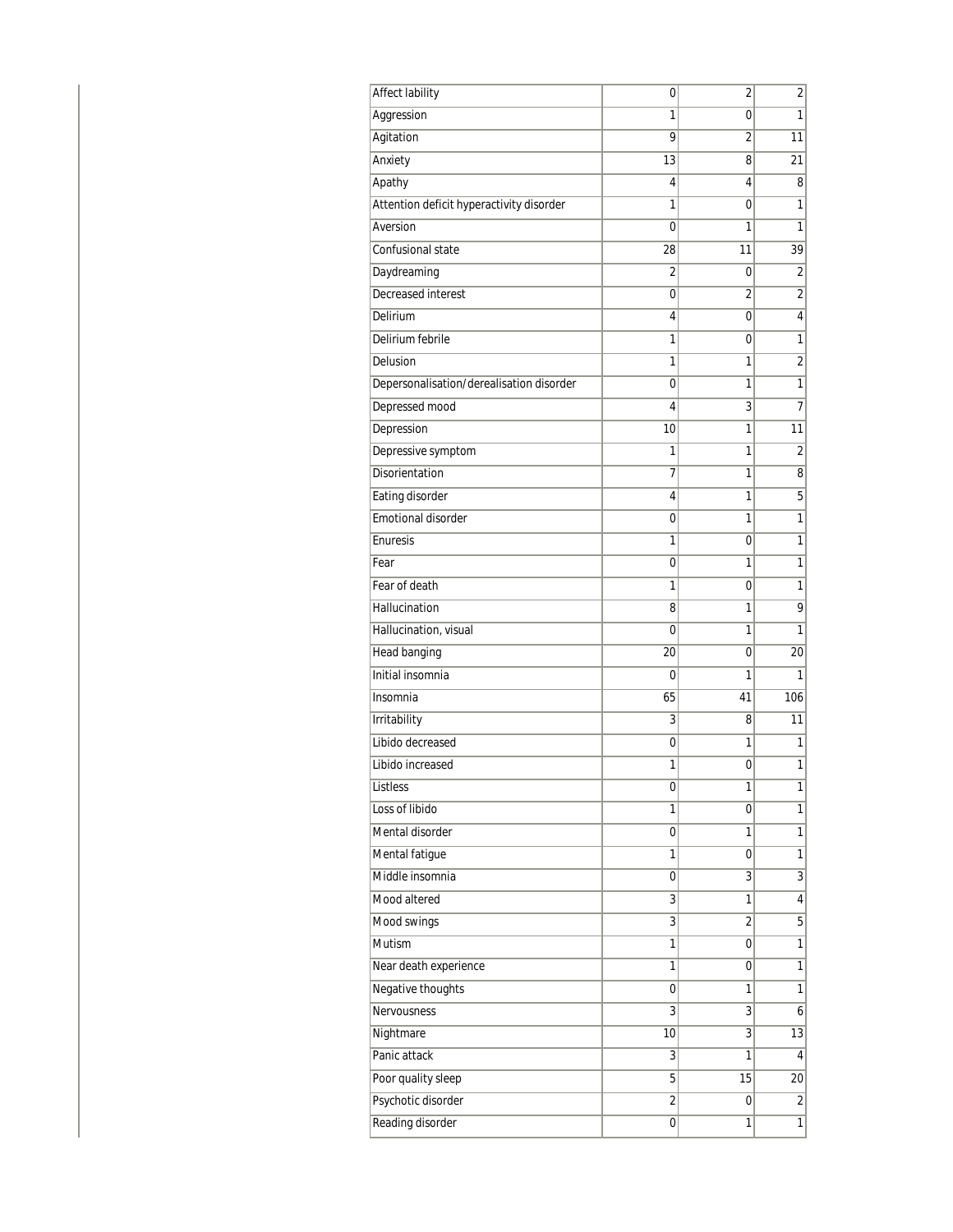| Schizophrenia<br>1<br>0<br>1<br>Sleep attacks<br>$\mathbf 0$<br>$\mathbf{1}$<br>1<br>Sleep disorder<br>29<br>15<br>44<br>Staring<br>$\mathbf{1}$<br> 0 <br>$\mathbf{1}$<br>$\mathbf{1}$<br><b>Stress</b><br>$\pmb{0}$<br>1<br>Suicidal ideation<br>3<br>3<br>$\mathbf 0$<br>Tension<br>4<br>4<br> 0 <br>Violence-related symptom<br>$\mathbf{1}$<br>$\mathbf{1}$<br>$\overline{0}$<br>Acute kidney injury<br>$\overline{11}$<br>$\overline{11}$<br> 0 <br><b>Bladder disorder</b><br>$\mathbf{1}$<br> 0 <br>1<br><b>Bladder pain</b><br>$\mathbf{1}$<br>$\overline{0}$<br>1<br><b>Bladder spasm</b><br>1<br>1<br> 0 <br>Chromaturia<br>$\mathbf{1}$<br>$\overline{2}$<br>3<br>Dysuria<br>3<br>5<br>$\overline{2}$<br>Glomerulonephritis<br>$\overline{2}$<br>$\overline{2}$<br> 0 <br>$\overline{\mathfrak{I}}$<br>Haematuria<br>6<br>1<br>$\overline{2}$<br>Haemorrhage urinary tract<br>$\overline{2}$<br> 0 <br>Incontinence<br>$\overline{2}$<br>3<br>$\mathbf{1}$<br>Micturition disorder<br>$\mathbf{1}$<br>$\pmb{0}$<br>1<br>3<br>Micturition urgency<br>1<br>$\overline{2}$<br>Nephrolithiasis<br>$\overline{2}$<br>$\overline{c}$<br>$\overline{0}$<br>Nephropathy<br>1<br>1<br> 0 <br>Nephrotic syndrome<br>$\mathbf{1}$<br>$\overline{0}$<br>$\mathbf{1}$<br>$\sqrt{2}$<br>$\overline{c}$<br>Nocturia<br>$\overline{0}$<br>$\mathbf{1}$<br>Oliguria<br>1<br> 0 <br>Pollakiuria<br>$\overline{2}$<br>3<br>1<br>Polyuria<br>$\overline{2}$<br>6<br>4<br>Proteinuria<br>$\overline{2}$<br>$\overline{0}$<br>$\overline{2}$<br>Renal disorder<br>19<br>1<br>$20\,$<br>$\overline{6}$<br>Renal failure<br>6<br>$\overline{0}$<br>Renal impairment<br>$\sqrt{2}$<br> 0 <br>$\overline{\mathbf{c}}$<br>Renal pain<br>$\overline{13}$<br>$\overline{17}$<br>4 <sup>1</sup><br>Renal vein thrombosis<br>$\mathbf{1}$<br> 0 <br>$\mathbf{1}$<br>Urethral caruncle<br>$\mathbf{1}$<br> 0 <br>1<br>Urethritis noninfective<br>$\pmb{0}$<br>$\mathbf{1}$<br>1<br>Urinary incontinence<br>$\sqrt{3}$<br>3<br>$\overline{0}$<br><b>Urinary retention</b><br>$\overline{5}$<br>5<br> 0 <br>Urinary tract disorder<br>$\mathbf{1}$<br>$\overline{c}$<br>$\mathbf{1}$<br>Urinary tract obstruction<br>$\mathbf{1}$<br>$\mathbf{1}$<br> 0 <br>Urine odour abnormal<br>$\pmb{0}$<br>$\mathbf{1}$<br>1<br><b>Acquired phimosis</b><br>$\mathbf{1}$<br>$\overline{0}$<br>$\mathbf{1}$<br>Adnexa uteri pain<br>$\overline{7}$<br> 12 <br>$\overline{19}$<br>Amenorrhoea<br>123<br>146<br>23<br>Breast cyst<br>$\overline{0}$<br>$\mathbf{1}$<br>1<br><b>Breast discomfort</b><br>3<br>3 <sup>1</sup><br>$\boldsymbol{6}$<br>3<br>Breast engorgement<br>$\overline{0}$<br>3 |                                          | Restlessness | 5 | 4 <sup>1</sup> | 9 |
|----------------------------------------------------------------------------------------------------------------------------------------------------------------------------------------------------------------------------------------------------------------------------------------------------------------------------------------------------------------------------------------------------------------------------------------------------------------------------------------------------------------------------------------------------------------------------------------------------------------------------------------------------------------------------------------------------------------------------------------------------------------------------------------------------------------------------------------------------------------------------------------------------------------------------------------------------------------------------------------------------------------------------------------------------------------------------------------------------------------------------------------------------------------------------------------------------------------------------------------------------------------------------------------------------------------------------------------------------------------------------------------------------------------------------------------------------------------------------------------------------------------------------------------------------------------------------------------------------------------------------------------------------------------------------------------------------------------------------------------------------------------------------------------------------------------------------------------------------------------------------------------------------------------------------------------------------------------------------------------------------------------------------------------------------------------------------------------------------------------------------------------------------------------------------------------------------------------------------------------------------------------------------------------------------------------------------------------------------------------------------------------------------------------------------------------------------------------------------------------------------------------------------------------------------------------------------------------------------------------------------------------------------------------|------------------------------------------|--------------|---|----------------|---|
|                                                                                                                                                                                                                                                                                                                                                                                                                                                                                                                                                                                                                                                                                                                                                                                                                                                                                                                                                                                                                                                                                                                                                                                                                                                                                                                                                                                                                                                                                                                                                                                                                                                                                                                                                                                                                                                                                                                                                                                                                                                                                                                                                                                                                                                                                                                                                                                                                                                                                                                                                                                                                                                                |                                          |              |   |                |   |
|                                                                                                                                                                                                                                                                                                                                                                                                                                                                                                                                                                                                                                                                                                                                                                                                                                                                                                                                                                                                                                                                                                                                                                                                                                                                                                                                                                                                                                                                                                                                                                                                                                                                                                                                                                                                                                                                                                                                                                                                                                                                                                                                                                                                                                                                                                                                                                                                                                                                                                                                                                                                                                                                |                                          |              |   |                |   |
|                                                                                                                                                                                                                                                                                                                                                                                                                                                                                                                                                                                                                                                                                                                                                                                                                                                                                                                                                                                                                                                                                                                                                                                                                                                                                                                                                                                                                                                                                                                                                                                                                                                                                                                                                                                                                                                                                                                                                                                                                                                                                                                                                                                                                                                                                                                                                                                                                                                                                                                                                                                                                                                                |                                          |              |   |                |   |
|                                                                                                                                                                                                                                                                                                                                                                                                                                                                                                                                                                                                                                                                                                                                                                                                                                                                                                                                                                                                                                                                                                                                                                                                                                                                                                                                                                                                                                                                                                                                                                                                                                                                                                                                                                                                                                                                                                                                                                                                                                                                                                                                                                                                                                                                                                                                                                                                                                                                                                                                                                                                                                                                |                                          |              |   |                |   |
|                                                                                                                                                                                                                                                                                                                                                                                                                                                                                                                                                                                                                                                                                                                                                                                                                                                                                                                                                                                                                                                                                                                                                                                                                                                                                                                                                                                                                                                                                                                                                                                                                                                                                                                                                                                                                                                                                                                                                                                                                                                                                                                                                                                                                                                                                                                                                                                                                                                                                                                                                                                                                                                                |                                          |              |   |                |   |
|                                                                                                                                                                                                                                                                                                                                                                                                                                                                                                                                                                                                                                                                                                                                                                                                                                                                                                                                                                                                                                                                                                                                                                                                                                                                                                                                                                                                                                                                                                                                                                                                                                                                                                                                                                                                                                                                                                                                                                                                                                                                                                                                                                                                                                                                                                                                                                                                                                                                                                                                                                                                                                                                |                                          |              |   |                |   |
|                                                                                                                                                                                                                                                                                                                                                                                                                                                                                                                                                                                                                                                                                                                                                                                                                                                                                                                                                                                                                                                                                                                                                                                                                                                                                                                                                                                                                                                                                                                                                                                                                                                                                                                                                                                                                                                                                                                                                                                                                                                                                                                                                                                                                                                                                                                                                                                                                                                                                                                                                                                                                                                                |                                          |              |   |                |   |
|                                                                                                                                                                                                                                                                                                                                                                                                                                                                                                                                                                                                                                                                                                                                                                                                                                                                                                                                                                                                                                                                                                                                                                                                                                                                                                                                                                                                                                                                                                                                                                                                                                                                                                                                                                                                                                                                                                                                                                                                                                                                                                                                                                                                                                                                                                                                                                                                                                                                                                                                                                                                                                                                |                                          |              |   |                |   |
|                                                                                                                                                                                                                                                                                                                                                                                                                                                                                                                                                                                                                                                                                                                                                                                                                                                                                                                                                                                                                                                                                                                                                                                                                                                                                                                                                                                                                                                                                                                                                                                                                                                                                                                                                                                                                                                                                                                                                                                                                                                                                                                                                                                                                                                                                                                                                                                                                                                                                                                                                                                                                                                                | Renal and urinary disorders              |              |   |                |   |
|                                                                                                                                                                                                                                                                                                                                                                                                                                                                                                                                                                                                                                                                                                                                                                                                                                                                                                                                                                                                                                                                                                                                                                                                                                                                                                                                                                                                                                                                                                                                                                                                                                                                                                                                                                                                                                                                                                                                                                                                                                                                                                                                                                                                                                                                                                                                                                                                                                                                                                                                                                                                                                                                |                                          |              |   |                |   |
|                                                                                                                                                                                                                                                                                                                                                                                                                                                                                                                                                                                                                                                                                                                                                                                                                                                                                                                                                                                                                                                                                                                                                                                                                                                                                                                                                                                                                                                                                                                                                                                                                                                                                                                                                                                                                                                                                                                                                                                                                                                                                                                                                                                                                                                                                                                                                                                                                                                                                                                                                                                                                                                                |                                          |              |   |                |   |
|                                                                                                                                                                                                                                                                                                                                                                                                                                                                                                                                                                                                                                                                                                                                                                                                                                                                                                                                                                                                                                                                                                                                                                                                                                                                                                                                                                                                                                                                                                                                                                                                                                                                                                                                                                                                                                                                                                                                                                                                                                                                                                                                                                                                                                                                                                                                                                                                                                                                                                                                                                                                                                                                |                                          |              |   |                |   |
|                                                                                                                                                                                                                                                                                                                                                                                                                                                                                                                                                                                                                                                                                                                                                                                                                                                                                                                                                                                                                                                                                                                                                                                                                                                                                                                                                                                                                                                                                                                                                                                                                                                                                                                                                                                                                                                                                                                                                                                                                                                                                                                                                                                                                                                                                                                                                                                                                                                                                                                                                                                                                                                                |                                          |              |   |                |   |
|                                                                                                                                                                                                                                                                                                                                                                                                                                                                                                                                                                                                                                                                                                                                                                                                                                                                                                                                                                                                                                                                                                                                                                                                                                                                                                                                                                                                                                                                                                                                                                                                                                                                                                                                                                                                                                                                                                                                                                                                                                                                                                                                                                                                                                                                                                                                                                                                                                                                                                                                                                                                                                                                |                                          |              |   |                |   |
|                                                                                                                                                                                                                                                                                                                                                                                                                                                                                                                                                                                                                                                                                                                                                                                                                                                                                                                                                                                                                                                                                                                                                                                                                                                                                                                                                                                                                                                                                                                                                                                                                                                                                                                                                                                                                                                                                                                                                                                                                                                                                                                                                                                                                                                                                                                                                                                                                                                                                                                                                                                                                                                                |                                          |              |   |                |   |
|                                                                                                                                                                                                                                                                                                                                                                                                                                                                                                                                                                                                                                                                                                                                                                                                                                                                                                                                                                                                                                                                                                                                                                                                                                                                                                                                                                                                                                                                                                                                                                                                                                                                                                                                                                                                                                                                                                                                                                                                                                                                                                                                                                                                                                                                                                                                                                                                                                                                                                                                                                                                                                                                |                                          |              |   |                |   |
|                                                                                                                                                                                                                                                                                                                                                                                                                                                                                                                                                                                                                                                                                                                                                                                                                                                                                                                                                                                                                                                                                                                                                                                                                                                                                                                                                                                                                                                                                                                                                                                                                                                                                                                                                                                                                                                                                                                                                                                                                                                                                                                                                                                                                                                                                                                                                                                                                                                                                                                                                                                                                                                                |                                          |              |   |                |   |
|                                                                                                                                                                                                                                                                                                                                                                                                                                                                                                                                                                                                                                                                                                                                                                                                                                                                                                                                                                                                                                                                                                                                                                                                                                                                                                                                                                                                                                                                                                                                                                                                                                                                                                                                                                                                                                                                                                                                                                                                                                                                                                                                                                                                                                                                                                                                                                                                                                                                                                                                                                                                                                                                |                                          |              |   |                |   |
|                                                                                                                                                                                                                                                                                                                                                                                                                                                                                                                                                                                                                                                                                                                                                                                                                                                                                                                                                                                                                                                                                                                                                                                                                                                                                                                                                                                                                                                                                                                                                                                                                                                                                                                                                                                                                                                                                                                                                                                                                                                                                                                                                                                                                                                                                                                                                                                                                                                                                                                                                                                                                                                                |                                          |              |   |                |   |
|                                                                                                                                                                                                                                                                                                                                                                                                                                                                                                                                                                                                                                                                                                                                                                                                                                                                                                                                                                                                                                                                                                                                                                                                                                                                                                                                                                                                                                                                                                                                                                                                                                                                                                                                                                                                                                                                                                                                                                                                                                                                                                                                                                                                                                                                                                                                                                                                                                                                                                                                                                                                                                                                |                                          |              |   |                |   |
|                                                                                                                                                                                                                                                                                                                                                                                                                                                                                                                                                                                                                                                                                                                                                                                                                                                                                                                                                                                                                                                                                                                                                                                                                                                                                                                                                                                                                                                                                                                                                                                                                                                                                                                                                                                                                                                                                                                                                                                                                                                                                                                                                                                                                                                                                                                                                                                                                                                                                                                                                                                                                                                                |                                          |              |   |                |   |
|                                                                                                                                                                                                                                                                                                                                                                                                                                                                                                                                                                                                                                                                                                                                                                                                                                                                                                                                                                                                                                                                                                                                                                                                                                                                                                                                                                                                                                                                                                                                                                                                                                                                                                                                                                                                                                                                                                                                                                                                                                                                                                                                                                                                                                                                                                                                                                                                                                                                                                                                                                                                                                                                |                                          |              |   |                |   |
|                                                                                                                                                                                                                                                                                                                                                                                                                                                                                                                                                                                                                                                                                                                                                                                                                                                                                                                                                                                                                                                                                                                                                                                                                                                                                                                                                                                                                                                                                                                                                                                                                                                                                                                                                                                                                                                                                                                                                                                                                                                                                                                                                                                                                                                                                                                                                                                                                                                                                                                                                                                                                                                                |                                          |              |   |                |   |
|                                                                                                                                                                                                                                                                                                                                                                                                                                                                                                                                                                                                                                                                                                                                                                                                                                                                                                                                                                                                                                                                                                                                                                                                                                                                                                                                                                                                                                                                                                                                                                                                                                                                                                                                                                                                                                                                                                                                                                                                                                                                                                                                                                                                                                                                                                                                                                                                                                                                                                                                                                                                                                                                |                                          |              |   |                |   |
|                                                                                                                                                                                                                                                                                                                                                                                                                                                                                                                                                                                                                                                                                                                                                                                                                                                                                                                                                                                                                                                                                                                                                                                                                                                                                                                                                                                                                                                                                                                                                                                                                                                                                                                                                                                                                                                                                                                                                                                                                                                                                                                                                                                                                                                                                                                                                                                                                                                                                                                                                                                                                                                                |                                          |              |   |                |   |
|                                                                                                                                                                                                                                                                                                                                                                                                                                                                                                                                                                                                                                                                                                                                                                                                                                                                                                                                                                                                                                                                                                                                                                                                                                                                                                                                                                                                                                                                                                                                                                                                                                                                                                                                                                                                                                                                                                                                                                                                                                                                                                                                                                                                                                                                                                                                                                                                                                                                                                                                                                                                                                                                |                                          |              |   |                |   |
|                                                                                                                                                                                                                                                                                                                                                                                                                                                                                                                                                                                                                                                                                                                                                                                                                                                                                                                                                                                                                                                                                                                                                                                                                                                                                                                                                                                                                                                                                                                                                                                                                                                                                                                                                                                                                                                                                                                                                                                                                                                                                                                                                                                                                                                                                                                                                                                                                                                                                                                                                                                                                                                                |                                          |              |   |                |   |
|                                                                                                                                                                                                                                                                                                                                                                                                                                                                                                                                                                                                                                                                                                                                                                                                                                                                                                                                                                                                                                                                                                                                                                                                                                                                                                                                                                                                                                                                                                                                                                                                                                                                                                                                                                                                                                                                                                                                                                                                                                                                                                                                                                                                                                                                                                                                                                                                                                                                                                                                                                                                                                                                |                                          |              |   |                |   |
|                                                                                                                                                                                                                                                                                                                                                                                                                                                                                                                                                                                                                                                                                                                                                                                                                                                                                                                                                                                                                                                                                                                                                                                                                                                                                                                                                                                                                                                                                                                                                                                                                                                                                                                                                                                                                                                                                                                                                                                                                                                                                                                                                                                                                                                                                                                                                                                                                                                                                                                                                                                                                                                                |                                          |              |   |                |   |
|                                                                                                                                                                                                                                                                                                                                                                                                                                                                                                                                                                                                                                                                                                                                                                                                                                                                                                                                                                                                                                                                                                                                                                                                                                                                                                                                                                                                                                                                                                                                                                                                                                                                                                                                                                                                                                                                                                                                                                                                                                                                                                                                                                                                                                                                                                                                                                                                                                                                                                                                                                                                                                                                |                                          |              |   |                |   |
|                                                                                                                                                                                                                                                                                                                                                                                                                                                                                                                                                                                                                                                                                                                                                                                                                                                                                                                                                                                                                                                                                                                                                                                                                                                                                                                                                                                                                                                                                                                                                                                                                                                                                                                                                                                                                                                                                                                                                                                                                                                                                                                                                                                                                                                                                                                                                                                                                                                                                                                                                                                                                                                                |                                          |              |   |                |   |
|                                                                                                                                                                                                                                                                                                                                                                                                                                                                                                                                                                                                                                                                                                                                                                                                                                                                                                                                                                                                                                                                                                                                                                                                                                                                                                                                                                                                                                                                                                                                                                                                                                                                                                                                                                                                                                                                                                                                                                                                                                                                                                                                                                                                                                                                                                                                                                                                                                                                                                                                                                                                                                                                |                                          |              |   |                |   |
|                                                                                                                                                                                                                                                                                                                                                                                                                                                                                                                                                                                                                                                                                                                                                                                                                                                                                                                                                                                                                                                                                                                                                                                                                                                                                                                                                                                                                                                                                                                                                                                                                                                                                                                                                                                                                                                                                                                                                                                                                                                                                                                                                                                                                                                                                                                                                                                                                                                                                                                                                                                                                                                                |                                          |              |   |                |   |
|                                                                                                                                                                                                                                                                                                                                                                                                                                                                                                                                                                                                                                                                                                                                                                                                                                                                                                                                                                                                                                                                                                                                                                                                                                                                                                                                                                                                                                                                                                                                                                                                                                                                                                                                                                                                                                                                                                                                                                                                                                                                                                                                                                                                                                                                                                                                                                                                                                                                                                                                                                                                                                                                |                                          |              |   |                |   |
|                                                                                                                                                                                                                                                                                                                                                                                                                                                                                                                                                                                                                                                                                                                                                                                                                                                                                                                                                                                                                                                                                                                                                                                                                                                                                                                                                                                                                                                                                                                                                                                                                                                                                                                                                                                                                                                                                                                                                                                                                                                                                                                                                                                                                                                                                                                                                                                                                                                                                                                                                                                                                                                                |                                          |              |   |                |   |
|                                                                                                                                                                                                                                                                                                                                                                                                                                                                                                                                                                                                                                                                                                                                                                                                                                                                                                                                                                                                                                                                                                                                                                                                                                                                                                                                                                                                                                                                                                                                                                                                                                                                                                                                                                                                                                                                                                                                                                                                                                                                                                                                                                                                                                                                                                                                                                                                                                                                                                                                                                                                                                                                |                                          |              |   |                |   |
|                                                                                                                                                                                                                                                                                                                                                                                                                                                                                                                                                                                                                                                                                                                                                                                                                                                                                                                                                                                                                                                                                                                                                                                                                                                                                                                                                                                                                                                                                                                                                                                                                                                                                                                                                                                                                                                                                                                                                                                                                                                                                                                                                                                                                                                                                                                                                                                                                                                                                                                                                                                                                                                                |                                          |              |   |                |   |
|                                                                                                                                                                                                                                                                                                                                                                                                                                                                                                                                                                                                                                                                                                                                                                                                                                                                                                                                                                                                                                                                                                                                                                                                                                                                                                                                                                                                                                                                                                                                                                                                                                                                                                                                                                                                                                                                                                                                                                                                                                                                                                                                                                                                                                                                                                                                                                                                                                                                                                                                                                                                                                                                |                                          |              |   |                |   |
|                                                                                                                                                                                                                                                                                                                                                                                                                                                                                                                                                                                                                                                                                                                                                                                                                                                                                                                                                                                                                                                                                                                                                                                                                                                                                                                                                                                                                                                                                                                                                                                                                                                                                                                                                                                                                                                                                                                                                                                                                                                                                                                                                                                                                                                                                                                                                                                                                                                                                                                                                                                                                                                                |                                          |              |   |                |   |
|                                                                                                                                                                                                                                                                                                                                                                                                                                                                                                                                                                                                                                                                                                                                                                                                                                                                                                                                                                                                                                                                                                                                                                                                                                                                                                                                                                                                                                                                                                                                                                                                                                                                                                                                                                                                                                                                                                                                                                                                                                                                                                                                                                                                                                                                                                                                                                                                                                                                                                                                                                                                                                                                |                                          |              |   |                |   |
|                                                                                                                                                                                                                                                                                                                                                                                                                                                                                                                                                                                                                                                                                                                                                                                                                                                                                                                                                                                                                                                                                                                                                                                                                                                                                                                                                                                                                                                                                                                                                                                                                                                                                                                                                                                                                                                                                                                                                                                                                                                                                                                                                                                                                                                                                                                                                                                                                                                                                                                                                                                                                                                                | Reproductive system and breast disorders |              |   |                |   |
|                                                                                                                                                                                                                                                                                                                                                                                                                                                                                                                                                                                                                                                                                                                                                                                                                                                                                                                                                                                                                                                                                                                                                                                                                                                                                                                                                                                                                                                                                                                                                                                                                                                                                                                                                                                                                                                                                                                                                                                                                                                                                                                                                                                                                                                                                                                                                                                                                                                                                                                                                                                                                                                                |                                          |              |   |                |   |
|                                                                                                                                                                                                                                                                                                                                                                                                                                                                                                                                                                                                                                                                                                                                                                                                                                                                                                                                                                                                                                                                                                                                                                                                                                                                                                                                                                                                                                                                                                                                                                                                                                                                                                                                                                                                                                                                                                                                                                                                                                                                                                                                                                                                                                                                                                                                                                                                                                                                                                                                                                                                                                                                |                                          |              |   |                |   |
|                                                                                                                                                                                                                                                                                                                                                                                                                                                                                                                                                                                                                                                                                                                                                                                                                                                                                                                                                                                                                                                                                                                                                                                                                                                                                                                                                                                                                                                                                                                                                                                                                                                                                                                                                                                                                                                                                                                                                                                                                                                                                                                                                                                                                                                                                                                                                                                                                                                                                                                                                                                                                                                                |                                          |              |   |                |   |
|                                                                                                                                                                                                                                                                                                                                                                                                                                                                                                                                                                                                                                                                                                                                                                                                                                                                                                                                                                                                                                                                                                                                                                                                                                                                                                                                                                                                                                                                                                                                                                                                                                                                                                                                                                                                                                                                                                                                                                                                                                                                                                                                                                                                                                                                                                                                                                                                                                                                                                                                                                                                                                                                |                                          |              |   |                |   |
|                                                                                                                                                                                                                                                                                                                                                                                                                                                                                                                                                                                                                                                                                                                                                                                                                                                                                                                                                                                                                                                                                                                                                                                                                                                                                                                                                                                                                                                                                                                                                                                                                                                                                                                                                                                                                                                                                                                                                                                                                                                                                                                                                                                                                                                                                                                                                                                                                                                                                                                                                                                                                                                                |                                          |              |   |                |   |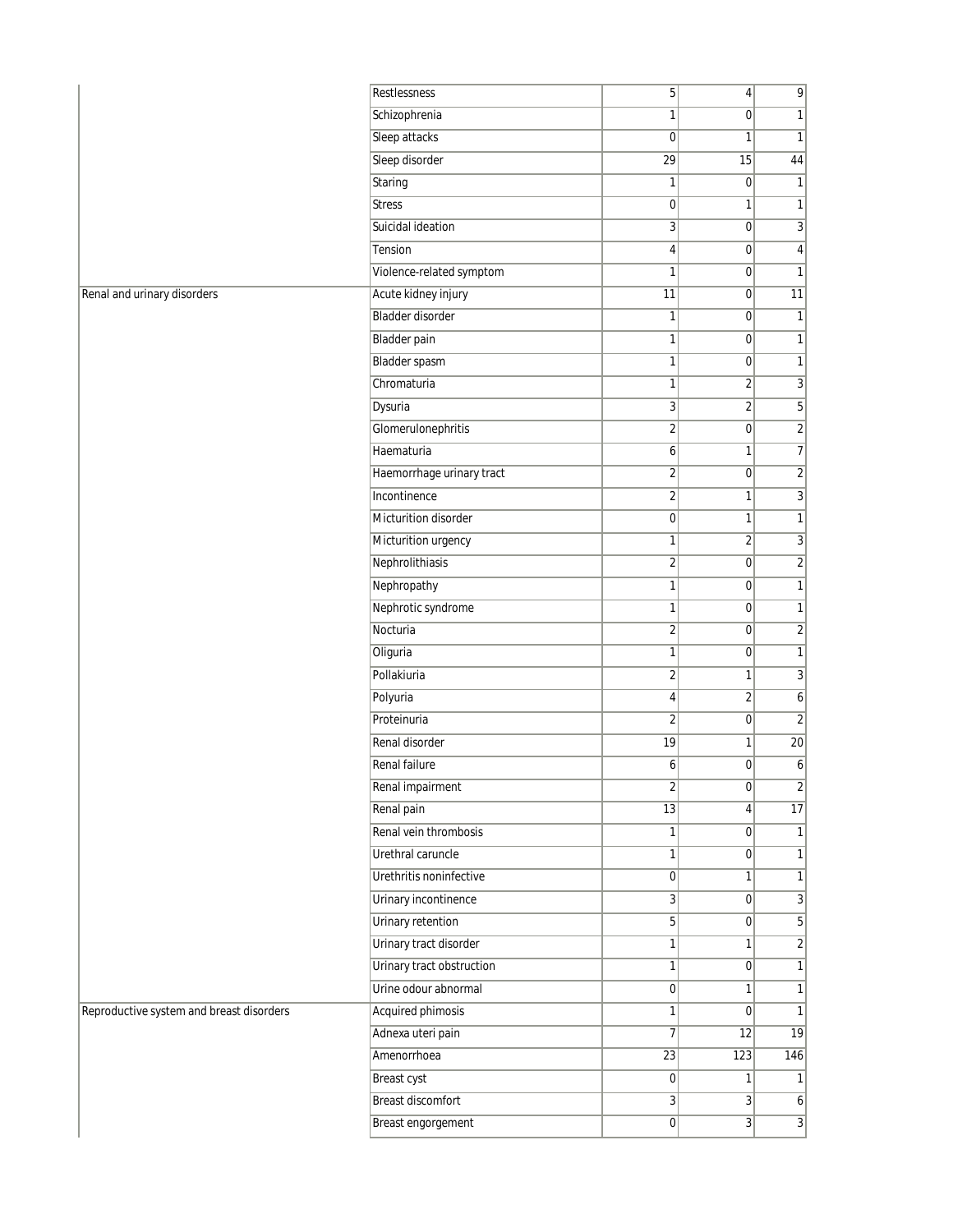| <b>Breast enlargement</b>   | 0              | 1   | 1              |
|-----------------------------|----------------|-----|----------------|
| <b>Breast inflammation</b>  | 1              | 0   | 1              |
| <b>Breast mass</b>          | 1              | 2   | 3              |
| Breast oedema               | 1              | 0   | 1              |
| Breast pain                 | 23             | 20  | 43             |
| <b>Breast swelling</b>      | 7              | 10  | 17             |
| Cervix disorder             | 1              | 1   | 2              |
| Cervix enlargement          | 1              | 0   | 1              |
| Cervix haemorrhage uterine  | $\overline{2}$ | 0   | $\overline{2}$ |
| Dysmenorrhoea               | 50             | 109 | 159            |
| Endometrial atrophy         | 1              | 0   | 1              |
| Endometrial hyperplasia     | 1              | 0   | 1              |
| Endometriosis               | 7              | 1   | 8              |
| Epididymal enlargement      | 1              | 0   | 1              |
| Erectile dysfunction        | 5              | 1   | 6              |
| Genital discomfort          | 1              | 0   | 1              |
| Genital haemorrhage         | 0              | 1   | 1              |
| Genital pain                | 1              | 0   | 1              |
| Gynaecomastia               | 0              | 1   | 1              |
| Heavy menstrual bleeding    | 72             | 166 | 238            |
| Hypomenorrhoea              | 3              | 16  | 19             |
| Infertility                 | 0              | 1   | 1              |
| Infertility female          | 1              | 0   | 1              |
| Infertility male            | 1              | 0   | 1              |
| Intermenstrual bleeding     | 23             | 92  | 115            |
| Lactation disorder          | $\overline{2}$ | 1   | 3              |
| Menometrorrhagia            | 1              | 9   | 10             |
| Menstrual discomfort        | 0              | 1   | 1              |
| Menstrual disorder          | 55             | 140 | 195            |
| Menstruation delayed        | 13             | 88  | 101            |
| Menstruation irregular      | 53             | 106 | 159            |
| Nipple pain                 | 2              | 3   | 5              |
| Nipple swelling             | 0              | 1   | 1              |
| Oedema genital              | 1              | 0   | 1              |
| Oligomenorrhoea             | 22             | 92  | 114            |
| Ovulation disorder          | 0              | 4   | 4              |
| Ovulation pain              | 0              | 1   | 1              |
| Painful erection            | 1              | 0   | 1              |
| Pelvic pain                 | $\overline{2}$ | 5   | 7              |
| Polycystic ovaries          | 0              | 1   | 1              |
| Polymenorrhoea              | 35             | 123 | 158            |
| Postmenopausal haemorrhage  | 13             | 10  | 23             |
| Premenstrual pain           | $\overline{2}$ | 5   | 7              |
| Premenstrual syndrome       | 5              | 3   | 8              |
| Prostatitis                 | 3              | 0   | 3              |
| Sexual dysfunction          | 0              | 1   | $\overline{1}$ |
| Spontaneous penile erection | 1              | 0   | 1              |
|                             |                |     |                |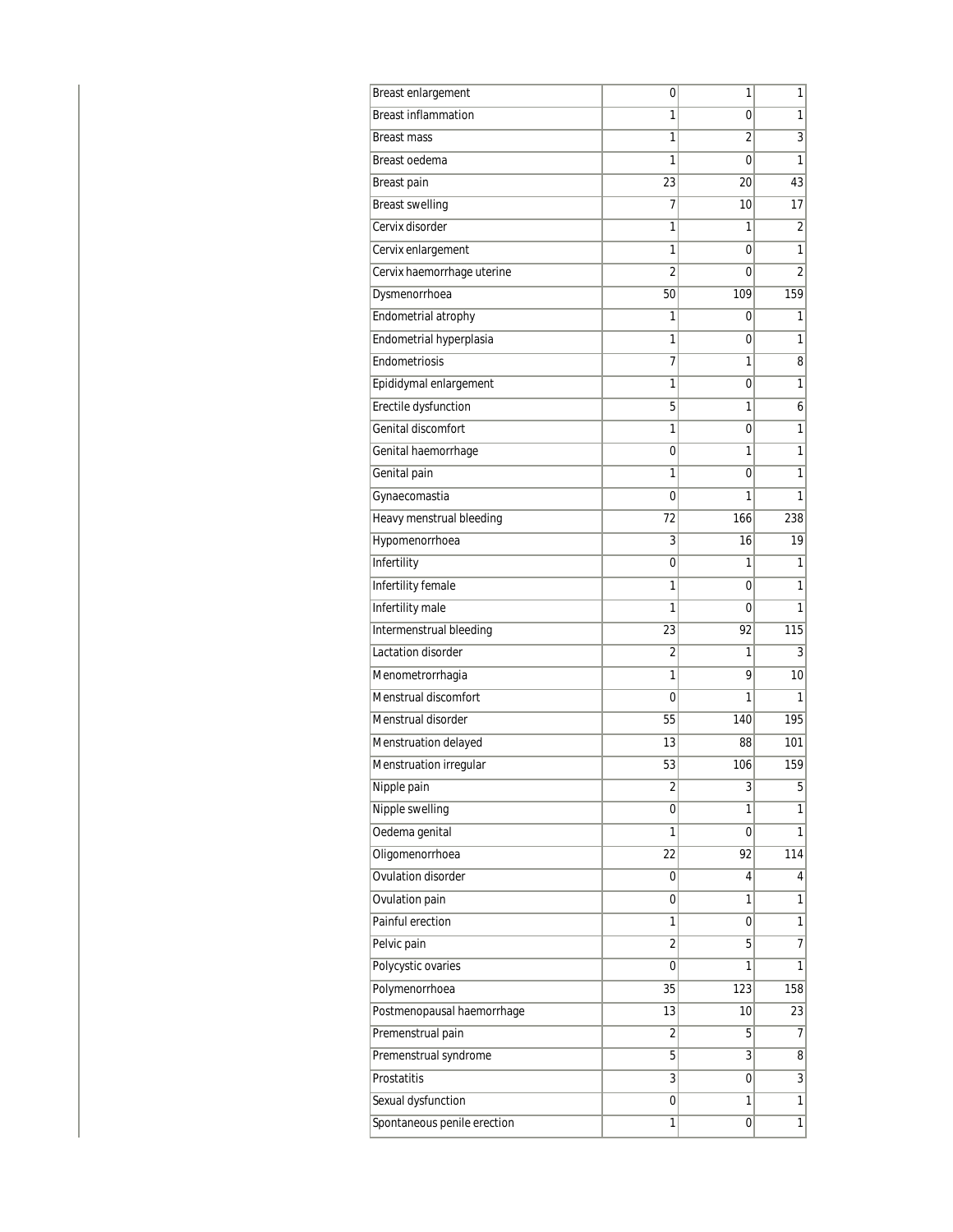| <b>Testicular swelling</b><br>1<br>1<br>$\overline{0}$<br>Uterine disorder<br>0<br>1<br>$\mathbf{1}$<br>Uterine haemorrhage<br>$\pmb{0}$<br>$\mathbf{1}$<br>1<br>Uterine inflammation<br>0<br>1<br>1<br>$\overline{\mathbf{c}}$<br>$\overline{2}$<br>Uterine pain<br>4<br>Uterine spasm<br>9<br>3<br>6<br>Vaginal discharge<br>1<br>$\overline{3}$<br>4<br>59<br>Vaginal haemorrhage<br>10<br>49<br>Vulvovaginal discomfort<br>1<br>$\overline{2}$<br>3<br>Vulvovaginal pain<br>$\overline{\mathbf{c}}$<br>$\overline{\mathbf{c}}$<br>$\overline{0}$<br>Vulvovaginal pruritus<br>$\mathbf 0$<br>1<br>1<br>Acute pulmonary oedema<br>1<br>1<br>$\overline{0}$<br>Acute respiratory failure<br>5<br>5<br>$\overline{0}$<br>Allergic respiratory disease<br>0<br>1<br>1<br>Anoxia<br>1<br> 0 <br>1<br>Aphonia<br>$\overline{2}$<br>6<br>4<br>Apnoea<br>0<br>$\mathbf{1}$<br>1<br>Asphyxia<br>1<br>$\overline{0}$<br>$\mathbf{1}$<br>Asthma<br>12<br>16<br>$\vert 4 \vert$<br>Asthma exercise induced<br>1<br>$\overline{0}$<br>1<br>Asthmatic crisis<br>3<br>4<br>1<br>Atelectasis<br>1<br>$\overline{0}$<br>1<br>Bradypnoea<br>1<br>$\overline{0}$<br>1<br>Bronchial disorder<br>1<br>$\overline{0}$<br>1<br>Bronchial wall thickening<br>$\overline{\mathbf{c}}$<br>$\overline{\mathbf{c}}$<br>$\overline{0}$<br><b>Bronchitis chronic</b><br>1<br>1<br>$\overline{0}$<br>Bronchospasm<br>$\overline{0}$<br>4<br>4<br>Catarrh<br>$\pmb{0}$<br>$\mathbf{1}$<br>1<br>Cheyne-Stokes respiration<br>$\overline{0}$<br>1<br>1<br>Choking<br>3<br>3<br>$\overline{0}$<br>Choking sensation<br>0<br>$\frac{3}{2}$<br>3<br>96<br>$\overline{28}$<br>124<br>Cough<br>Diaphragmalgia<br>1<br>$\mathbf{1}$<br>2<br>Diaphragmatic spasm<br>$\pmb{0}$<br>1<br>1<br>Dry throat<br>3<br>1<br>$\overline{4}$<br>Dysphonia<br>14<br>9<br>5 <sup>1</sup><br>Dyspnoea<br>239<br>69<br>308<br>Dyspnoea at rest<br>1<br>$\overline{0}$<br>$\mathbf{1}$<br>Dyspnoea exertional<br>24<br>$18\,$<br>$\boldsymbol{6}$<br>Emphysema<br>1<br> 0 <br>1<br>Epistaxis<br>32<br>12<br>20<br><b>Haemoptysis</b><br>$\overline{3}$<br>1<br>4<br>$\sqrt{2}$<br>Hiccups<br>$\boldsymbol{0}$<br>$\overline{2}$<br>Hyperventilation<br>9<br>11<br>$\overline{2}$<br>Hypoxia<br>$\overline{13}$<br>13<br> 0 <br>Laryngeal discomfort<br>$\overline{2}$<br>$\boldsymbol{0}$<br>$\overline{2}$ |                                                 | Suppressed lactation | 3 | $\overline{2}$ | 5 |
|-------------------------------------------------------------------------------------------------------------------------------------------------------------------------------------------------------------------------------------------------------------------------------------------------------------------------------------------------------------------------------------------------------------------------------------------------------------------------------------------------------------------------------------------------------------------------------------------------------------------------------------------------------------------------------------------------------------------------------------------------------------------------------------------------------------------------------------------------------------------------------------------------------------------------------------------------------------------------------------------------------------------------------------------------------------------------------------------------------------------------------------------------------------------------------------------------------------------------------------------------------------------------------------------------------------------------------------------------------------------------------------------------------------------------------------------------------------------------------------------------------------------------------------------------------------------------------------------------------------------------------------------------------------------------------------------------------------------------------------------------------------------------------------------------------------------------------------------------------------------------------------------------------------------------------------------------------------------------------------------------------------------------------------------------------------------------------------------------------------------------------------------------------------------------------------------------------------------------------------------------------------------------------------------------------------------------------------------------------|-------------------------------------------------|----------------------|---|----------------|---|
|                                                                                                                                                                                                                                                                                                                                                                                                                                                                                                                                                                                                                                                                                                                                                                                                                                                                                                                                                                                                                                                                                                                                                                                                                                                                                                                                                                                                                                                                                                                                                                                                                                                                                                                                                                                                                                                                                                                                                                                                                                                                                                                                                                                                                                                                                                                                                       |                                                 |                      |   |                |   |
|                                                                                                                                                                                                                                                                                                                                                                                                                                                                                                                                                                                                                                                                                                                                                                                                                                                                                                                                                                                                                                                                                                                                                                                                                                                                                                                                                                                                                                                                                                                                                                                                                                                                                                                                                                                                                                                                                                                                                                                                                                                                                                                                                                                                                                                                                                                                                       |                                                 |                      |   |                |   |
|                                                                                                                                                                                                                                                                                                                                                                                                                                                                                                                                                                                                                                                                                                                                                                                                                                                                                                                                                                                                                                                                                                                                                                                                                                                                                                                                                                                                                                                                                                                                                                                                                                                                                                                                                                                                                                                                                                                                                                                                                                                                                                                                                                                                                                                                                                                                                       |                                                 |                      |   |                |   |
|                                                                                                                                                                                                                                                                                                                                                                                                                                                                                                                                                                                                                                                                                                                                                                                                                                                                                                                                                                                                                                                                                                                                                                                                                                                                                                                                                                                                                                                                                                                                                                                                                                                                                                                                                                                                                                                                                                                                                                                                                                                                                                                                                                                                                                                                                                                                                       |                                                 |                      |   |                |   |
|                                                                                                                                                                                                                                                                                                                                                                                                                                                                                                                                                                                                                                                                                                                                                                                                                                                                                                                                                                                                                                                                                                                                                                                                                                                                                                                                                                                                                                                                                                                                                                                                                                                                                                                                                                                                                                                                                                                                                                                                                                                                                                                                                                                                                                                                                                                                                       |                                                 |                      |   |                |   |
|                                                                                                                                                                                                                                                                                                                                                                                                                                                                                                                                                                                                                                                                                                                                                                                                                                                                                                                                                                                                                                                                                                                                                                                                                                                                                                                                                                                                                                                                                                                                                                                                                                                                                                                                                                                                                                                                                                                                                                                                                                                                                                                                                                                                                                                                                                                                                       |                                                 |                      |   |                |   |
|                                                                                                                                                                                                                                                                                                                                                                                                                                                                                                                                                                                                                                                                                                                                                                                                                                                                                                                                                                                                                                                                                                                                                                                                                                                                                                                                                                                                                                                                                                                                                                                                                                                                                                                                                                                                                                                                                                                                                                                                                                                                                                                                                                                                                                                                                                                                                       |                                                 |                      |   |                |   |
|                                                                                                                                                                                                                                                                                                                                                                                                                                                                                                                                                                                                                                                                                                                                                                                                                                                                                                                                                                                                                                                                                                                                                                                                                                                                                                                                                                                                                                                                                                                                                                                                                                                                                                                                                                                                                                                                                                                                                                                                                                                                                                                                                                                                                                                                                                                                                       |                                                 |                      |   |                |   |
|                                                                                                                                                                                                                                                                                                                                                                                                                                                                                                                                                                                                                                                                                                                                                                                                                                                                                                                                                                                                                                                                                                                                                                                                                                                                                                                                                                                                                                                                                                                                                                                                                                                                                                                                                                                                                                                                                                                                                                                                                                                                                                                                                                                                                                                                                                                                                       |                                                 |                      |   |                |   |
|                                                                                                                                                                                                                                                                                                                                                                                                                                                                                                                                                                                                                                                                                                                                                                                                                                                                                                                                                                                                                                                                                                                                                                                                                                                                                                                                                                                                                                                                                                                                                                                                                                                                                                                                                                                                                                                                                                                                                                                                                                                                                                                                                                                                                                                                                                                                                       |                                                 |                      |   |                |   |
|                                                                                                                                                                                                                                                                                                                                                                                                                                                                                                                                                                                                                                                                                                                                                                                                                                                                                                                                                                                                                                                                                                                                                                                                                                                                                                                                                                                                                                                                                                                                                                                                                                                                                                                                                                                                                                                                                                                                                                                                                                                                                                                                                                                                                                                                                                                                                       |                                                 |                      |   |                |   |
|                                                                                                                                                                                                                                                                                                                                                                                                                                                                                                                                                                                                                                                                                                                                                                                                                                                                                                                                                                                                                                                                                                                                                                                                                                                                                                                                                                                                                                                                                                                                                                                                                                                                                                                                                                                                                                                                                                                                                                                                                                                                                                                                                                                                                                                                                                                                                       | Respiratory, thoracic and mediastinal disorders |                      |   |                |   |
|                                                                                                                                                                                                                                                                                                                                                                                                                                                                                                                                                                                                                                                                                                                                                                                                                                                                                                                                                                                                                                                                                                                                                                                                                                                                                                                                                                                                                                                                                                                                                                                                                                                                                                                                                                                                                                                                                                                                                                                                                                                                                                                                                                                                                                                                                                                                                       |                                                 |                      |   |                |   |
|                                                                                                                                                                                                                                                                                                                                                                                                                                                                                                                                                                                                                                                                                                                                                                                                                                                                                                                                                                                                                                                                                                                                                                                                                                                                                                                                                                                                                                                                                                                                                                                                                                                                                                                                                                                                                                                                                                                                                                                                                                                                                                                                                                                                                                                                                                                                                       |                                                 |                      |   |                |   |
|                                                                                                                                                                                                                                                                                                                                                                                                                                                                                                                                                                                                                                                                                                                                                                                                                                                                                                                                                                                                                                                                                                                                                                                                                                                                                                                                                                                                                                                                                                                                                                                                                                                                                                                                                                                                                                                                                                                                                                                                                                                                                                                                                                                                                                                                                                                                                       |                                                 |                      |   |                |   |
|                                                                                                                                                                                                                                                                                                                                                                                                                                                                                                                                                                                                                                                                                                                                                                                                                                                                                                                                                                                                                                                                                                                                                                                                                                                                                                                                                                                                                                                                                                                                                                                                                                                                                                                                                                                                                                                                                                                                                                                                                                                                                                                                                                                                                                                                                                                                                       |                                                 |                      |   |                |   |
|                                                                                                                                                                                                                                                                                                                                                                                                                                                                                                                                                                                                                                                                                                                                                                                                                                                                                                                                                                                                                                                                                                                                                                                                                                                                                                                                                                                                                                                                                                                                                                                                                                                                                                                                                                                                                                                                                                                                                                                                                                                                                                                                                                                                                                                                                                                                                       |                                                 |                      |   |                |   |
|                                                                                                                                                                                                                                                                                                                                                                                                                                                                                                                                                                                                                                                                                                                                                                                                                                                                                                                                                                                                                                                                                                                                                                                                                                                                                                                                                                                                                                                                                                                                                                                                                                                                                                                                                                                                                                                                                                                                                                                                                                                                                                                                                                                                                                                                                                                                                       |                                                 |                      |   |                |   |
|                                                                                                                                                                                                                                                                                                                                                                                                                                                                                                                                                                                                                                                                                                                                                                                                                                                                                                                                                                                                                                                                                                                                                                                                                                                                                                                                                                                                                                                                                                                                                                                                                                                                                                                                                                                                                                                                                                                                                                                                                                                                                                                                                                                                                                                                                                                                                       |                                                 |                      |   |                |   |
|                                                                                                                                                                                                                                                                                                                                                                                                                                                                                                                                                                                                                                                                                                                                                                                                                                                                                                                                                                                                                                                                                                                                                                                                                                                                                                                                                                                                                                                                                                                                                                                                                                                                                                                                                                                                                                                                                                                                                                                                                                                                                                                                                                                                                                                                                                                                                       |                                                 |                      |   |                |   |
|                                                                                                                                                                                                                                                                                                                                                                                                                                                                                                                                                                                                                                                                                                                                                                                                                                                                                                                                                                                                                                                                                                                                                                                                                                                                                                                                                                                                                                                                                                                                                                                                                                                                                                                                                                                                                                                                                                                                                                                                                                                                                                                                                                                                                                                                                                                                                       |                                                 |                      |   |                |   |
|                                                                                                                                                                                                                                                                                                                                                                                                                                                                                                                                                                                                                                                                                                                                                                                                                                                                                                                                                                                                                                                                                                                                                                                                                                                                                                                                                                                                                                                                                                                                                                                                                                                                                                                                                                                                                                                                                                                                                                                                                                                                                                                                                                                                                                                                                                                                                       |                                                 |                      |   |                |   |
|                                                                                                                                                                                                                                                                                                                                                                                                                                                                                                                                                                                                                                                                                                                                                                                                                                                                                                                                                                                                                                                                                                                                                                                                                                                                                                                                                                                                                                                                                                                                                                                                                                                                                                                                                                                                                                                                                                                                                                                                                                                                                                                                                                                                                                                                                                                                                       |                                                 |                      |   |                |   |
|                                                                                                                                                                                                                                                                                                                                                                                                                                                                                                                                                                                                                                                                                                                                                                                                                                                                                                                                                                                                                                                                                                                                                                                                                                                                                                                                                                                                                                                                                                                                                                                                                                                                                                                                                                                                                                                                                                                                                                                                                                                                                                                                                                                                                                                                                                                                                       |                                                 |                      |   |                |   |
|                                                                                                                                                                                                                                                                                                                                                                                                                                                                                                                                                                                                                                                                                                                                                                                                                                                                                                                                                                                                                                                                                                                                                                                                                                                                                                                                                                                                                                                                                                                                                                                                                                                                                                                                                                                                                                                                                                                                                                                                                                                                                                                                                                                                                                                                                                                                                       |                                                 |                      |   |                |   |
|                                                                                                                                                                                                                                                                                                                                                                                                                                                                                                                                                                                                                                                                                                                                                                                                                                                                                                                                                                                                                                                                                                                                                                                                                                                                                                                                                                                                                                                                                                                                                                                                                                                                                                                                                                                                                                                                                                                                                                                                                                                                                                                                                                                                                                                                                                                                                       |                                                 |                      |   |                |   |
|                                                                                                                                                                                                                                                                                                                                                                                                                                                                                                                                                                                                                                                                                                                                                                                                                                                                                                                                                                                                                                                                                                                                                                                                                                                                                                                                                                                                                                                                                                                                                                                                                                                                                                                                                                                                                                                                                                                                                                                                                                                                                                                                                                                                                                                                                                                                                       |                                                 |                      |   |                |   |
|                                                                                                                                                                                                                                                                                                                                                                                                                                                                                                                                                                                                                                                                                                                                                                                                                                                                                                                                                                                                                                                                                                                                                                                                                                                                                                                                                                                                                                                                                                                                                                                                                                                                                                                                                                                                                                                                                                                                                                                                                                                                                                                                                                                                                                                                                                                                                       |                                                 |                      |   |                |   |
|                                                                                                                                                                                                                                                                                                                                                                                                                                                                                                                                                                                                                                                                                                                                                                                                                                                                                                                                                                                                                                                                                                                                                                                                                                                                                                                                                                                                                                                                                                                                                                                                                                                                                                                                                                                                                                                                                                                                                                                                                                                                                                                                                                                                                                                                                                                                                       |                                                 |                      |   |                |   |
|                                                                                                                                                                                                                                                                                                                                                                                                                                                                                                                                                                                                                                                                                                                                                                                                                                                                                                                                                                                                                                                                                                                                                                                                                                                                                                                                                                                                                                                                                                                                                                                                                                                                                                                                                                                                                                                                                                                                                                                                                                                                                                                                                                                                                                                                                                                                                       |                                                 |                      |   |                |   |
|                                                                                                                                                                                                                                                                                                                                                                                                                                                                                                                                                                                                                                                                                                                                                                                                                                                                                                                                                                                                                                                                                                                                                                                                                                                                                                                                                                                                                                                                                                                                                                                                                                                                                                                                                                                                                                                                                                                                                                                                                                                                                                                                                                                                                                                                                                                                                       |                                                 |                      |   |                |   |
|                                                                                                                                                                                                                                                                                                                                                                                                                                                                                                                                                                                                                                                                                                                                                                                                                                                                                                                                                                                                                                                                                                                                                                                                                                                                                                                                                                                                                                                                                                                                                                                                                                                                                                                                                                                                                                                                                                                                                                                                                                                                                                                                                                                                                                                                                                                                                       |                                                 |                      |   |                |   |
|                                                                                                                                                                                                                                                                                                                                                                                                                                                                                                                                                                                                                                                                                                                                                                                                                                                                                                                                                                                                                                                                                                                                                                                                                                                                                                                                                                                                                                                                                                                                                                                                                                                                                                                                                                                                                                                                                                                                                                                                                                                                                                                                                                                                                                                                                                                                                       |                                                 |                      |   |                |   |
|                                                                                                                                                                                                                                                                                                                                                                                                                                                                                                                                                                                                                                                                                                                                                                                                                                                                                                                                                                                                                                                                                                                                                                                                                                                                                                                                                                                                                                                                                                                                                                                                                                                                                                                                                                                                                                                                                                                                                                                                                                                                                                                                                                                                                                                                                                                                                       |                                                 |                      |   |                |   |
|                                                                                                                                                                                                                                                                                                                                                                                                                                                                                                                                                                                                                                                                                                                                                                                                                                                                                                                                                                                                                                                                                                                                                                                                                                                                                                                                                                                                                                                                                                                                                                                                                                                                                                                                                                                                                                                                                                                                                                                                                                                                                                                                                                                                                                                                                                                                                       |                                                 |                      |   |                |   |
|                                                                                                                                                                                                                                                                                                                                                                                                                                                                                                                                                                                                                                                                                                                                                                                                                                                                                                                                                                                                                                                                                                                                                                                                                                                                                                                                                                                                                                                                                                                                                                                                                                                                                                                                                                                                                                                                                                                                                                                                                                                                                                                                                                                                                                                                                                                                                       |                                                 |                      |   |                |   |
|                                                                                                                                                                                                                                                                                                                                                                                                                                                                                                                                                                                                                                                                                                                                                                                                                                                                                                                                                                                                                                                                                                                                                                                                                                                                                                                                                                                                                                                                                                                                                                                                                                                                                                                                                                                                                                                                                                                                                                                                                                                                                                                                                                                                                                                                                                                                                       |                                                 |                      |   |                |   |
|                                                                                                                                                                                                                                                                                                                                                                                                                                                                                                                                                                                                                                                                                                                                                                                                                                                                                                                                                                                                                                                                                                                                                                                                                                                                                                                                                                                                                                                                                                                                                                                                                                                                                                                                                                                                                                                                                                                                                                                                                                                                                                                                                                                                                                                                                                                                                       |                                                 |                      |   |                |   |
|                                                                                                                                                                                                                                                                                                                                                                                                                                                                                                                                                                                                                                                                                                                                                                                                                                                                                                                                                                                                                                                                                                                                                                                                                                                                                                                                                                                                                                                                                                                                                                                                                                                                                                                                                                                                                                                                                                                                                                                                                                                                                                                                                                                                                                                                                                                                                       |                                                 |                      |   |                |   |
|                                                                                                                                                                                                                                                                                                                                                                                                                                                                                                                                                                                                                                                                                                                                                                                                                                                                                                                                                                                                                                                                                                                                                                                                                                                                                                                                                                                                                                                                                                                                                                                                                                                                                                                                                                                                                                                                                                                                                                                                                                                                                                                                                                                                                                                                                                                                                       |                                                 |                      |   |                |   |
|                                                                                                                                                                                                                                                                                                                                                                                                                                                                                                                                                                                                                                                                                                                                                                                                                                                                                                                                                                                                                                                                                                                                                                                                                                                                                                                                                                                                                                                                                                                                                                                                                                                                                                                                                                                                                                                                                                                                                                                                                                                                                                                                                                                                                                                                                                                                                       |                                                 |                      |   |                |   |
|                                                                                                                                                                                                                                                                                                                                                                                                                                                                                                                                                                                                                                                                                                                                                                                                                                                                                                                                                                                                                                                                                                                                                                                                                                                                                                                                                                                                                                                                                                                                                                                                                                                                                                                                                                                                                                                                                                                                                                                                                                                                                                                                                                                                                                                                                                                                                       |                                                 |                      |   |                |   |
|                                                                                                                                                                                                                                                                                                                                                                                                                                                                                                                                                                                                                                                                                                                                                                                                                                                                                                                                                                                                                                                                                                                                                                                                                                                                                                                                                                                                                                                                                                                                                                                                                                                                                                                                                                                                                                                                                                                                                                                                                                                                                                                                                                                                                                                                                                                                                       |                                                 |                      |   |                |   |
|                                                                                                                                                                                                                                                                                                                                                                                                                                                                                                                                                                                                                                                                                                                                                                                                                                                                                                                                                                                                                                                                                                                                                                                                                                                                                                                                                                                                                                                                                                                                                                                                                                                                                                                                                                                                                                                                                                                                                                                                                                                                                                                                                                                                                                                                                                                                                       |                                                 |                      |   |                |   |
|                                                                                                                                                                                                                                                                                                                                                                                                                                                                                                                                                                                                                                                                                                                                                                                                                                                                                                                                                                                                                                                                                                                                                                                                                                                                                                                                                                                                                                                                                                                                                                                                                                                                                                                                                                                                                                                                                                                                                                                                                                                                                                                                                                                                                                                                                                                                                       |                                                 |                      |   |                |   |
|                                                                                                                                                                                                                                                                                                                                                                                                                                                                                                                                                                                                                                                                                                                                                                                                                                                                                                                                                                                                                                                                                                                                                                                                                                                                                                                                                                                                                                                                                                                                                                                                                                                                                                                                                                                                                                                                                                                                                                                                                                                                                                                                                                                                                                                                                                                                                       |                                                 |                      |   |                |   |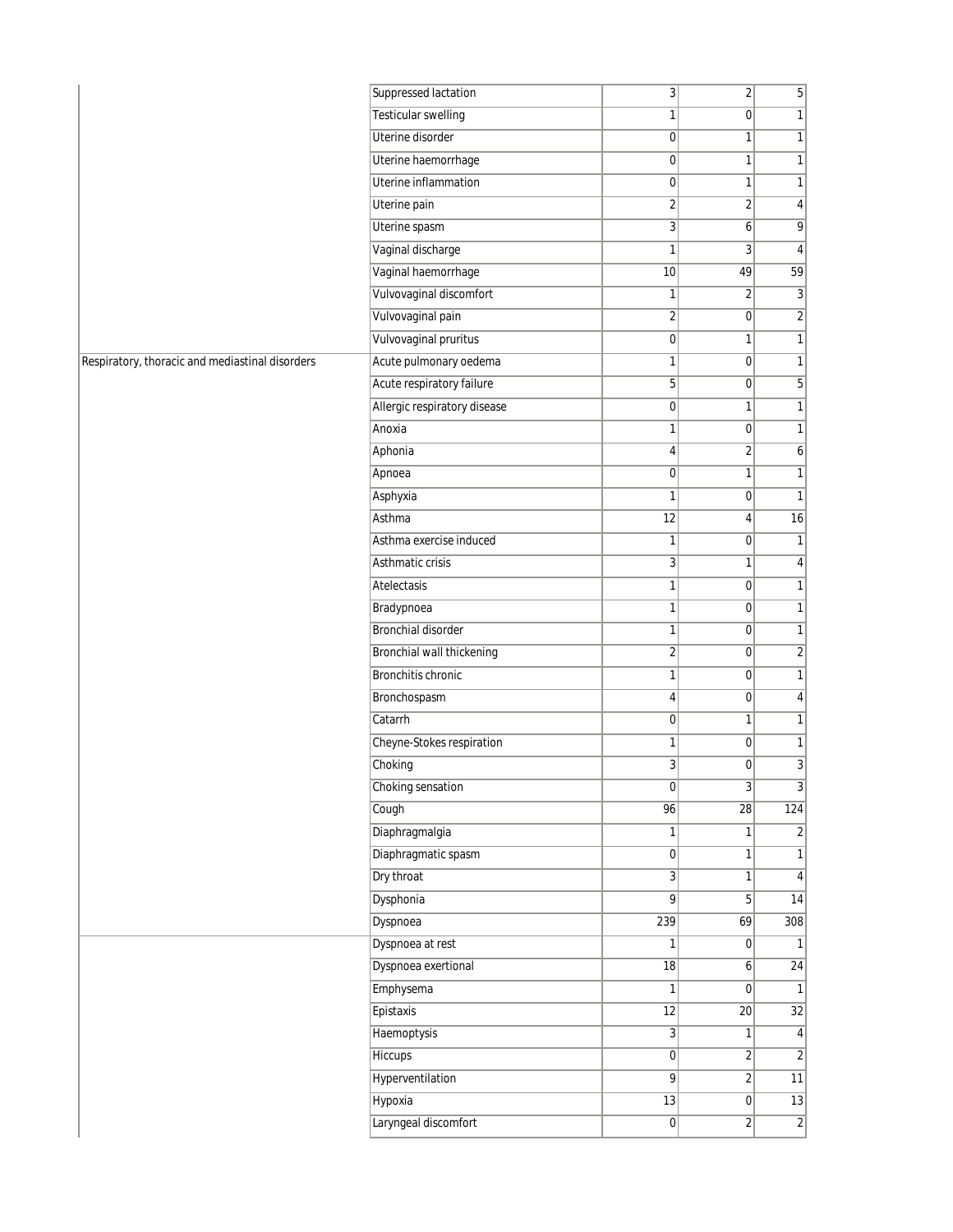| Laryngeal oedema                   | 4              | 1  | 5              |
|------------------------------------|----------------|----|----------------|
| Laryngospasm                       | 2              | 0  | 2              |
| Lower respiratory tract congestion | 1              | 0  | 1              |
| Lung consolidation                 | 1              | 0  | 1              |
| Lung disorder                      | 5              | 1  | 6              |
| Lung infiltration                  | 3              | 0  | 3              |
| Lung opacity                       | 2              | 0  | 2              |
| Nasal congestion                   | 19             | 8  | 27             |
| Nasal discomfort                   | 0              | 1  | 1              |
| Nasal disorder                     | 1              | 0  | 1              |
| Nasal dryness                      | 1              | 0  | 1              |
| Nasal oedema                       | 1              | 0  | 1              |
| Neonatal asphyxia                  | 1              | 0  | 1              |
| Obstructive airways disorder       | $\overline{2}$ | 0  | $\overline{2}$ |
| Organising pneumonia               | 1              | 0  | $\mathbf{1}$   |
| Oropharyngeal discomfort           | 2              | 1  | 3              |
| Oropharyngeal pain                 | 68             | 43 | 111            |
| Orthopnoea                         | $\overline{2}$ | 0  | 2              |
| Painful respiration                | 4              | 3  | 7              |
| Pharyngeal paraesthesia            | 1              | 0  | 1              |
| Pharyngeal swelling                | 11             | 5  | 16             |
| Platypnoea                         | 0              | 1  | 1              |
| Pleural effusion                   | 8              | 1  | 9              |
| Pleurisy                           | 4              | 0  | 4              |
| Pleuritic pain                     | 3              | 1  | 4              |
| Pneumonitis                        | 2              | 0  | $\overline{2}$ |
| Pneumothorax                       | 3              | 0  | 3              |
| Productive cough                   | 8              | 1  | 9              |
| Pulmonary alveolar haemorrhage     | $\overline{2}$ | 0  | $\overline{2}$ |
| Pulmonary arterial hypertension    | 1              | 0  | 1              |
| Pulmonary embolism                 | 78             | 1  | 79             |
| Pulmonary haemorrhage              | T              | 0  | 1              |
| Pulmonary hypertension             | $\overline{2}$ | 0  | $\overline{2}$ |
| Pulmonary infarction               | 8              | 0  | 8              |
| Pulmonary oedema                   | 7              | 0  | $\overline{7}$ |
| Pulmonary pain                     | 7              | 3  | 10             |
| Rales                              | 2              | 0  | $\overline{2}$ |
| Respiration abnormal               | 5              | 0  | 5              |
| Respiratory acidosis               | 1              | 0  | 1              |
| Respiratory arrest                 | 3              | 0  | 3              |
| Respiratory disorder               | 156            | 57 | 213            |
| Respiratory distress               | 17             | 4  | 21             |
| Respiratory failure                | 14             | 0  | 14             |
| Respiratory tract congestion       | 1              | 0  | 1              |
| Rhinalgia                          | 1              | 0  | 1              |
| Rhinitis allergic                  | 1              | 0  | 1              |
| Rhinorrhoea                        | 35             | 15 | 50             |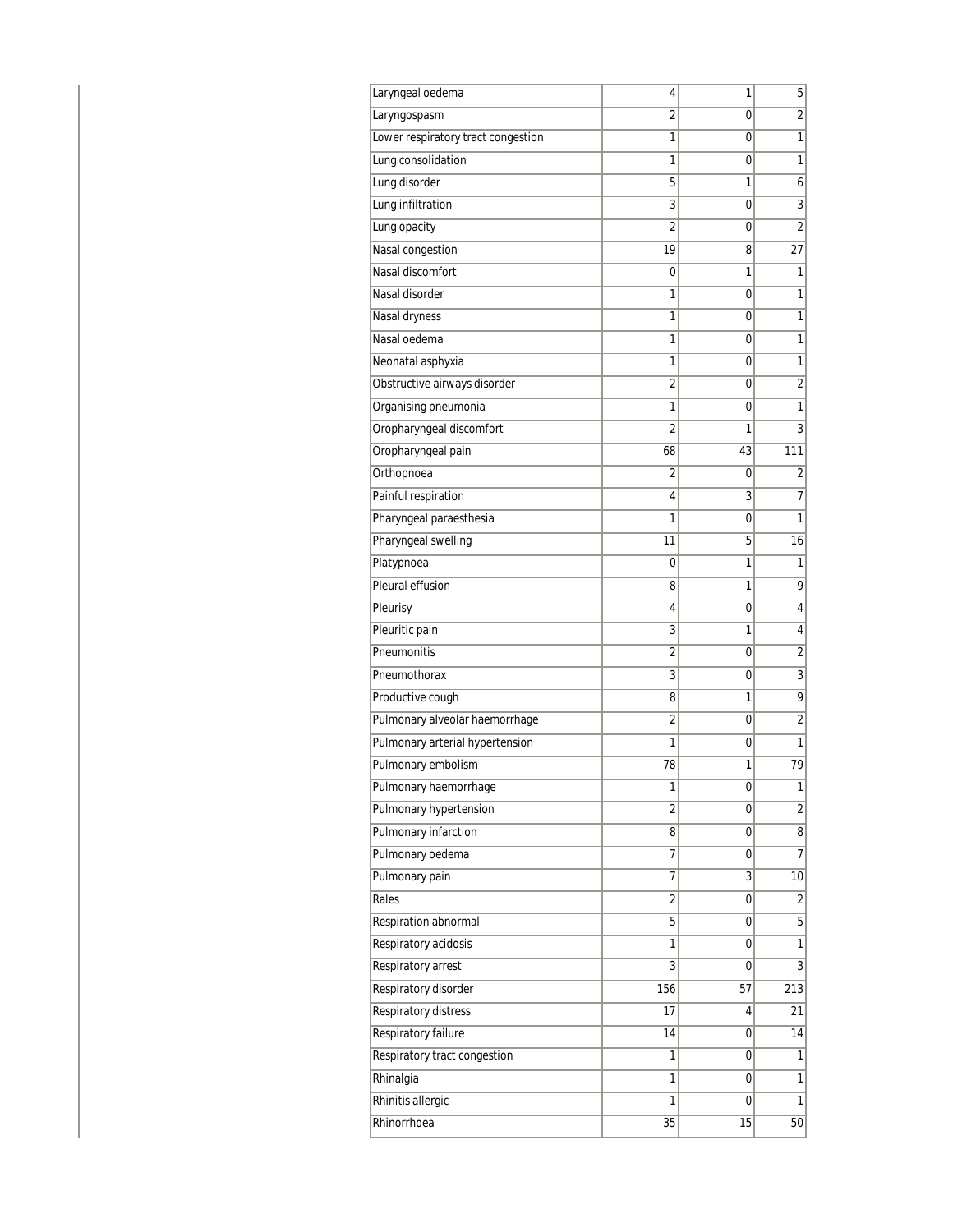|                                        | Sinus congestion                           | 3                | 0                       | $\overline{3}$   |
|----------------------------------------|--------------------------------------------|------------------|-------------------------|------------------|
|                                        | Sinus disorder                             | 3                | 0                       | $\overline{3}$   |
|                                        | Sinus pain                                 | 5                | 1                       | $6\vert$         |
|                                        | Sneezing                                   | 15               | 9                       | 24               |
|                                        | Stridor                                    | $\mathbf{1}$     | 0                       | 1                |
|                                        | Suffocation feeling                        | 5                | 1                       | $\boldsymbol{6}$ |
|                                        | Tachypnoea                                 | $\overline{7}$   | 0                       | $\overline{7}$   |
|                                        | Throat irritation                          | $\mathbf{1}$     | 3                       | 4 <sup>1</sup>   |
|                                        | Throat tightness                           | 6                | $5\vert$                | 11               |
|                                        | Tonsillar disorder                         | $\mathbf 0$      | 1                       | 1                |
|                                        | Tonsillar hypertrophy                      | $\sqrt{3}$       | 3                       | $\boldsymbol{6}$ |
|                                        | Tonsillar inflammation                     | $\mathbf{1}$     | 0                       | 1                |
|                                        | Upper airway obstruction                   | $\mathbf{1}$     | 0                       | 1                |
|                                        | Vocal cord disorder                        | $\boldsymbol{0}$ | $\mathbf{1}$            | 1                |
|                                        | Wheezing                                   | 5                | 1                       | 6                |
|                                        | Yawning                                    | $\mathbf{1}$     | 0                       | $\mathbf{1}$     |
| Skin and subcutaneous tissue disorders | Acne                                       | $\mathbf 0$      | 4                       | 4                |
|                                        | Acute febrile neutrophilic dermatosis      | $\mathbf{1}$     | 0                       | $\mathbf{1}$     |
|                                        | Acute generalised exanthematous pustulosis | $\mathbf{1}$     | $\mathbf{1}$            | $\overline{2}$   |
|                                        | Alopecia                                   | 6                | 4                       | 10               |
|                                        | Alopecia areata                            | $\mathbf{1}$     | $\mathbf{1}$            | $\overline{2}$   |
|                                        | Angioedema                                 | 13               | 4                       | 17               |
|                                        | Anhidrosis                                 | $\mathbf{1}$     | 0                       | 1                |
|                                        | Blister                                    | 5                | 3                       | $\overline{8}$   |
|                                        | Cold sweat                                 | 5                | 6                       | 11               |
|                                        | Cutaneous vasculitis                       | $\sqrt{3}$       | $\mathbf{1}$            | 4                |
|                                        | Dermal cyst                                | $\mathbf{1}$     | 0                       | $\overline{1}$   |
|                                        | Dermatitis                                 | $\mathbf{1}$     | $\overline{\mathbf{c}}$ | $\overline{3}$   |
|                                        | Dermatitis acneiform                       | $\mathbf{1}$     | $\mathbf{1}$            | $\overline{2}$   |
|                                        | Dermatitis allergic                        | $\mathbf{1}$     | $\overline{2}$          | $\overline{3}$   |
|                                        | Dermatitis atopic                          | 1                | 0                       | 1                |
|                                        | Dermatitis bullous                         | 1                | 0                       | 1                |
|                                        | Diffuse alopecia                           | 1                | 0                       | 1                |
|                                        | Dry skin                                   | $\overline{4}$   | 3                       | $\overline{7}$   |
|                                        | Dyshidrotic eczema                         | $\mathbf{1}$     | 0                       | 1                |
|                                        | Ecchymosis                                 | $\sqrt{3}$       | $\overline{\mathbf{c}}$ | $\overline{5}$   |
|                                        | Eczema                                     | 6                | $6\vert$                | $\overline{12}$  |
|                                        | Eosinophilic cellulitis                    | $\mathbf{1}$     | 0                       | $\mathbf{1}$     |
|                                        | Erythema                                   | 30               | 42                      | $\overline{72}$  |
|                                        | Erythema nodosum                           | $\pmb{0}$        | 1                       | 1 <sup>1</sup>   |
|                                        | Haemorrhage subcutaneous                   | $\mathbf{1}$     | 0                       | 1                |
|                                        | Henoch-Schonlein purpura                   | $\mathbf{1}$     | 0                       | 1                |
|                                        | <b>Hyperhidrosis</b>                       | 83               | 63                      | 146              |
|                                        | <b>Hypohidrosis</b>                        | $\pmb{0}$        | 1                       | $\mathbf{1}$     |
|                                        | Livedo reticularis                         | $\mathbf{1}$     | 0                       | 1 <sup>1</sup>   |
|                                        | Macule                                     | $\pmb{0}$        | 1                       | 1                |
|                                        | Mechanical urticaria                       | $\mathbf{1}$     | 0                       | $\overline{1}$   |
|                                        |                                            |                  |                         |                  |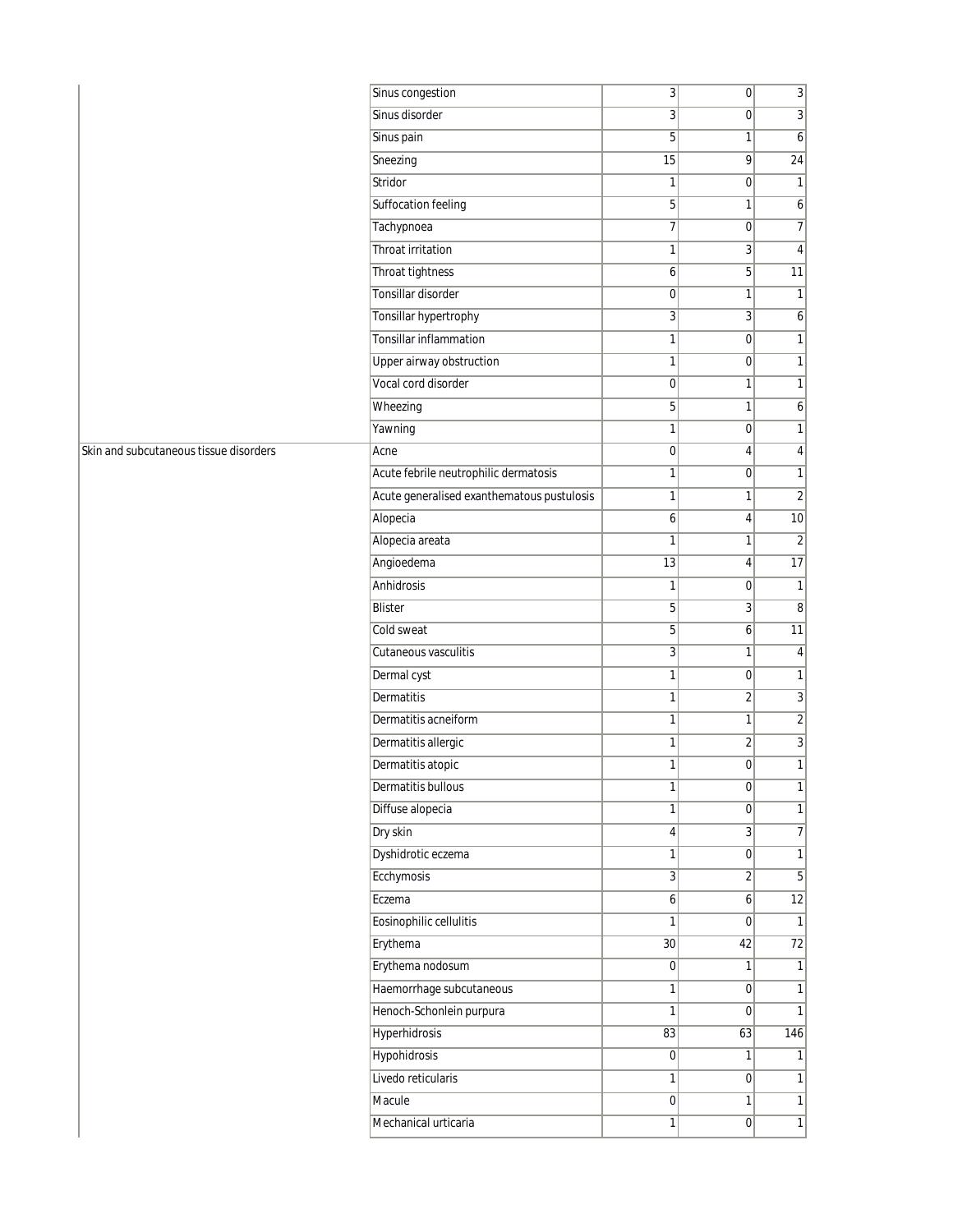| Night sweats                       | 9              | 6              | 15             |
|------------------------------------|----------------|----------------|----------------|
| Pain of skin                       | 10             | 7              | 17             |
| Palmar-plantar erythrodysaesthesia | 1              | 0              | 1              |
| Palmoplantar pustulosis            | 1              | 0              | 1              |
| Papule                             | 0              | 1              | 1              |
| Pemphigoid                         | 1              | $\mathbf 0$    | 1              |
| Petechiae                          | 11             | 5              | 16             |
| Photosensitivity reaction          | 3              | 1              | 4              |
| Pigmentation disorder              | 1              | 0              | 1              |
| Piloerection                       | 0              | 1              | 1              |
| Pityriasis                         | 1              | $\mathbf 0$    | 1              |
| Pityriasis rosea                   | 0              | 1              | 1              |
| Pruritus                           | 63             | 57             | 120            |
| Psoriasis                          | 1              | 4              | 5              |
| Purpura                            | 3              | 1              | 4              |
| Rash                               | 48             | 41             | 89             |
| Rash erythematous                  | 8              | 12             | 20             |
| Rash macular                       | 15             | 15             | 30             |
| Rash maculo-papular                | 1              | 1              | $\overline{2}$ |
| Rash papular                       | $\overline{2}$ | 3              | 5              |
| Rash pruritic                      | 7              | $\overline{2}$ | $\overline{9}$ |
| Rash vesicular                     | 1              | 1              | 2              |
| Scab                               | 0              | $\overline{2}$ | $\overline{2}$ |
| Scar pain                          | 1              | 0              | 1              |
| Segmented hyalinising vasculitis   | 1              | 0              | $\mathbf{1}$   |
| Sensitive skin                     | 9              | 5              | 14             |
| Skin burning sensation             | 6              | 1              | 7              |
| Skin discolouration                | 3              | 5              | 8              |
| Skin disorder                      | 262            | 213            | 475            |
| Skin exfoliation                   | $\overline{2}$ | 4              | 6              |
| Skin haemorrhage                   | 0              | $\overline{2}$ | $\overline{2}$ |
| Skin irritation                    | 3              | 2              | 5              |
| Skin lesion                        | 1              | 1              | $\overline{2}$ |
| Skin odour abnormal                | 1              | 0              | $\mathbf{1}$   |
| Skin plaque                        | 0              | 1              | 1              |
| Skin reaction                      | 1              | $\overline{2}$ | $\overline{3}$ |
| Skin sensitisation                 | 1              | 1              | $\overline{2}$ |
| Skin swelling                      | 0              | 1              | $\overline{1}$ |
| Skin warm                          | 0              | $\overline{2}$ | $\overline{2}$ |
| Solar lentigo                      | 1              | 0              | $\overline{1}$ |
| Spider naevus                      | 0              | 1              | $\overline{1}$ |
| Sticky skin                        | 0              | 1              | 1              |
| Toxic skin eruption                | 1              | 0              | $\overline{1}$ |
| Urticaria                          | 22             | 29             | 51             |
| Urticaria papular                  | 0              | 1              | 1              |
| Urticaria pressure                 | $\overline{2}$ | 0              | $\overline{2}$ |
| Yellow skin                        | 2              | 0              | $\overline{2}$ |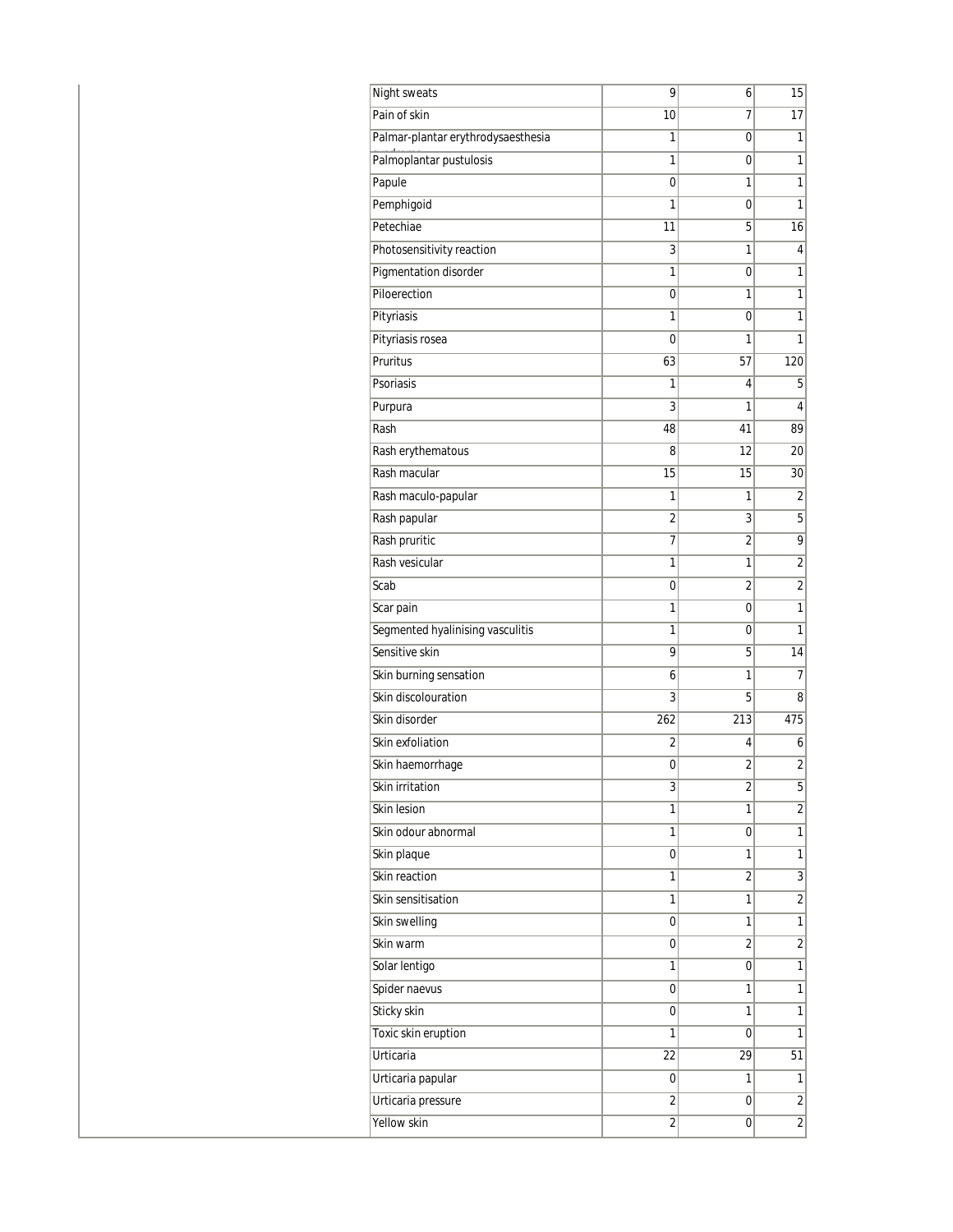| Social circumstances            | Bedridden                           | 4              | $\overline{2}$   | 6               |
|---------------------------------|-------------------------------------|----------------|------------------|-----------------|
|                                 | Educational problem                 | $\mathbf 0$    | 1                | 1               |
|                                 | Housebound                          | 3              | $\overline{0}$   | $\overline{3}$  |
|                                 | Immobile                            | 1              | 1                | $\sqrt{2}$      |
|                                 | Impaired driving ability            | 6              | $\mathbf{1}$     | 7               |
|                                 | Impaired work ability               | 0              | 1                | 1               |
|                                 | Physical disability                 | 1              | $\mathbf{1}$     | $\sqrt{2}$      |
|                                 | Sight disability                    | 1              | $\mathbf{1}$     | $\overline{2}$  |
|                                 | Sitting disability                  | 1              | $\mathbf{1}$     | $\sqrt{2}$      |
|                                 | Walking disability                  | 1              | $\boldsymbol{0}$ | $\mathbf{1}$    |
|                                 | Water pollution                     | $\mathbf 0$    | 1                | $\mathbf{1}$    |
| Surgical and medical procedures | <b>Bed rest</b>                     | 14             | 3                | 17              |
|                                 | COVID-19 immunisation               | 16             | 5                | $\overline{21}$ |
|                                 | Cautery to nose                     | $\pmb{0}$      | $\mathbf{1}$     | 1               |
|                                 | Central nervous system stimulation  | 1              | $\mathbf 0$      | $\mathbf{1}$    |
|                                 | Coronary arterial stent insertion   | 1              | $\overline{0}$   | 1               |
|                                 | Coronary artery bypass              | 1              | 0                | 1               |
|                                 | Craniectomy                         | 1              | $\overline{0}$   | 1               |
|                                 | Immunisation                        | 3              | $\overline{3}$   | 6               |
|                                 | Implantable defibrillator insertion | 1              | $\mathbf 0$      | $\mathbf{1}$    |
|                                 | Interchange of vaccine products     | 0              | $\overline{2}$   | 2               |
|                                 | Medical induction of coma           | 1              | $\mathbf 0$      | $\mathbf{1}$    |
|                                 | Resuscitation                       | 1              | $\overline{0}$   | 1               |
|                                 | Stent placement                     | 3              | $\overline{0}$   | 3               |
| Vascular disorders              | Aortic aneurysm                     | 1              | $\mathbf 0$      | $\mathbf{1}$    |
|                                 | Aortic dilatation                   | 1              | $\overline{0}$   | 1               |
|                                 | Aortic dissection                   | 2              | 0                | $\overline{2}$  |
|                                 | Aortic rupture                      | 1              | $\overline{0}$   | 1               |
|                                 | Aortic stenosis                     | 1              | 0                | $\mathbf{1}$    |
|                                 | Aortic thrombosis                   | 1              | $\mathbf 0$      | $\mathbf{1}$    |
|                                 | Arterial stenosis                   | 1              | $\overline{0}$   | 1               |
|                                 | Arterial thrombosis                 | 1              | 0                | 11              |
|                                 | <b>Blood pressure fluctuation</b>   | $\overline{3}$ | 1                | 4               |
|                                 | Circulatory collapse                | $\overline{2}$ | 0                | $\sqrt{2}$      |
|                                 | Cyanosis                            | 6              | 1                | $\overline{7}$  |
|                                 | Deep vein thrombosis                | 45             | $\vert 4 \vert$  | 49              |
|                                 | Embolism                            | 1              | $\overline{0}$   | 1               |
|                                 | Endothelial dysfunction             | 1              | 0                | $\mathbf{1}$    |
|                                 | Flushing                            | 4              | 1                | $\mathbf 5$     |
|                                 | Giant cell arteritis                | 1              | $\overline{0}$   | $\mathbf{1}$    |
|                                 | Haematoma                           | 16             | 9                | $\overline{25}$ |
|                                 | Haemorrhage                         | $\overline{7}$ | $\overline{2}$   | 9               |
|                                 | Hot flush                           | 44             | 34               | 78              |
|                                 | Hyperaemia                          | 1              | 0                | $\mathbf{1}$    |
|                                 | Hypertension                        | 88             | 31               | 119             |
|                                 | <b>Hypertensive crisis</b>          | 9              | $\overline{0}$   | 9               |
|                                 | Hypotension                         | 38             | 20               | 58              |
|                                 |                                     |                |                  |                 |